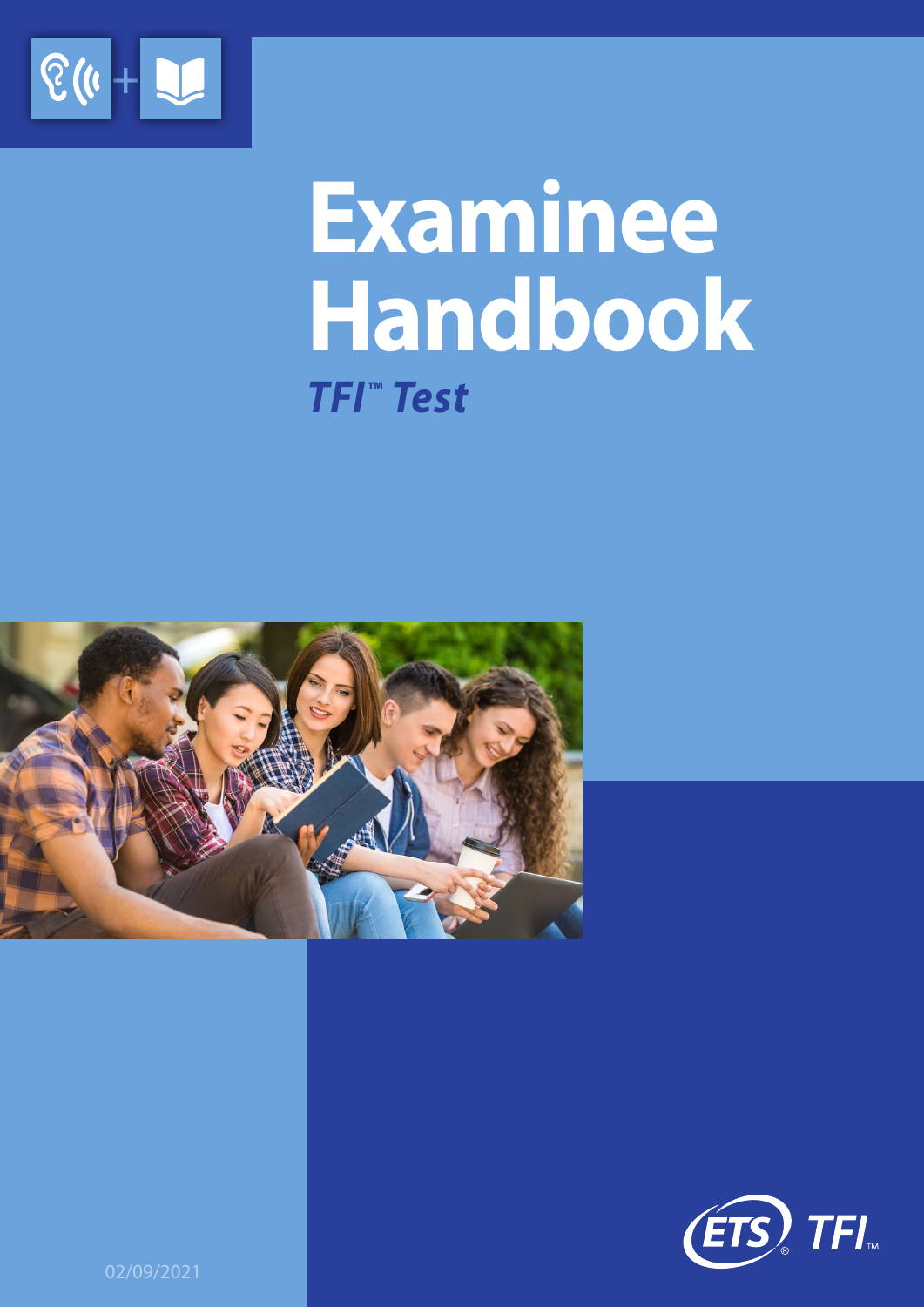# **Table of Contents**

| TFI Test Background Questionnaire and Answer Sheet<br>19 |
|----------------------------------------------------------|
|                                                          |
|                                                          |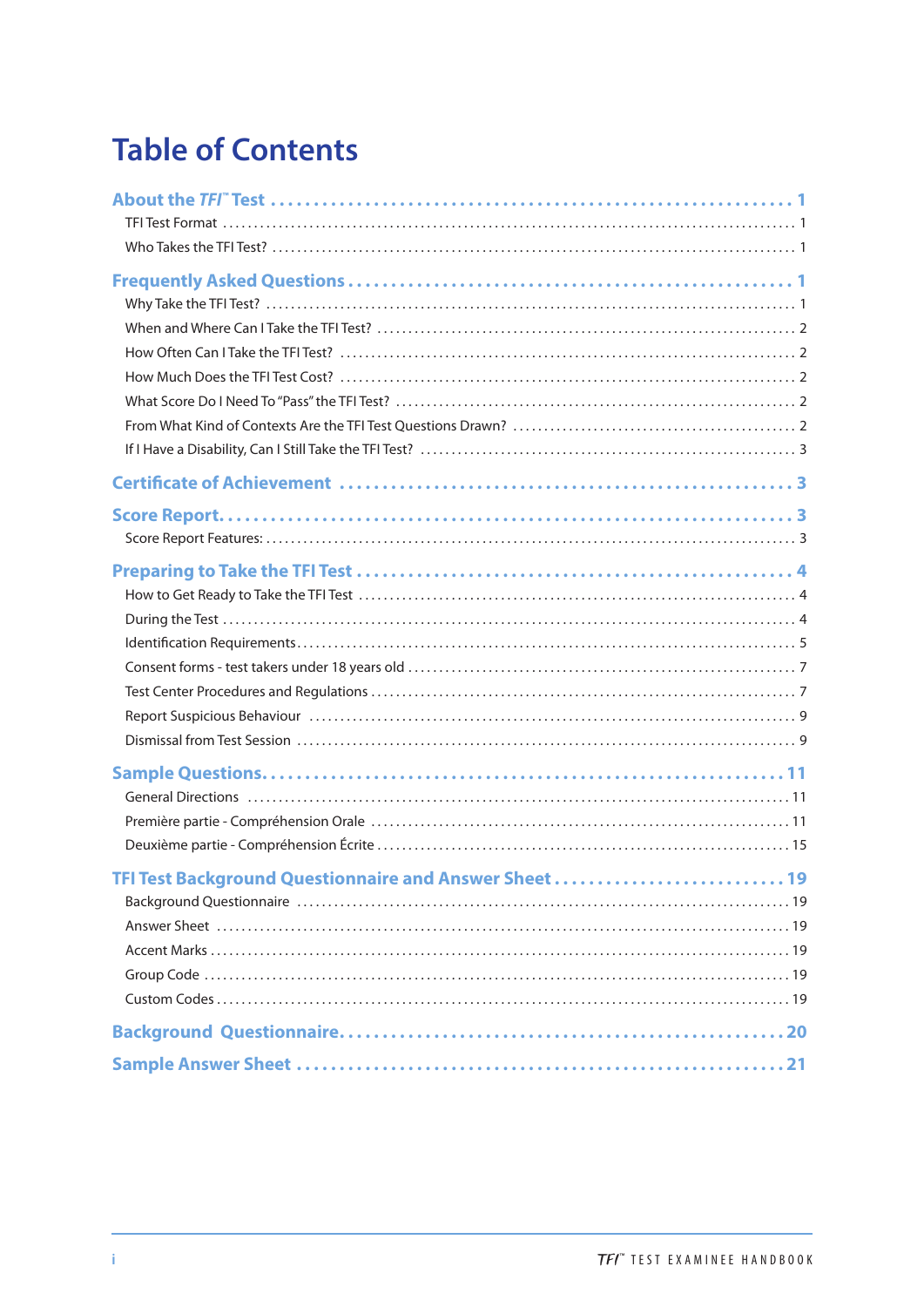| Policy and Guidelines for the Use of TFI Test Scores24 |
|--------------------------------------------------------|
|                                                        |
|                                                        |
|                                                        |
|                                                        |
|                                                        |
|                                                        |
| <b>Appendix A: Consent form -</b>                      |
|                                                        |

For more information, visit us on the web at *www.etsglobal.org* or contact your local ETS Preferred Network office. A list of local ETS Preferred Network offices can be found on the web at *www.etsglobal.org*. If there is no ETS Preferred Network office in your country, please contact us at:

> **ETS Global** - 43 rue Taitbout, 75009 Paris Tel.: +33 (0)1 40 75 95 20 *E-mail:* contact-emea@etsglobal.org **www.etsglobal.org**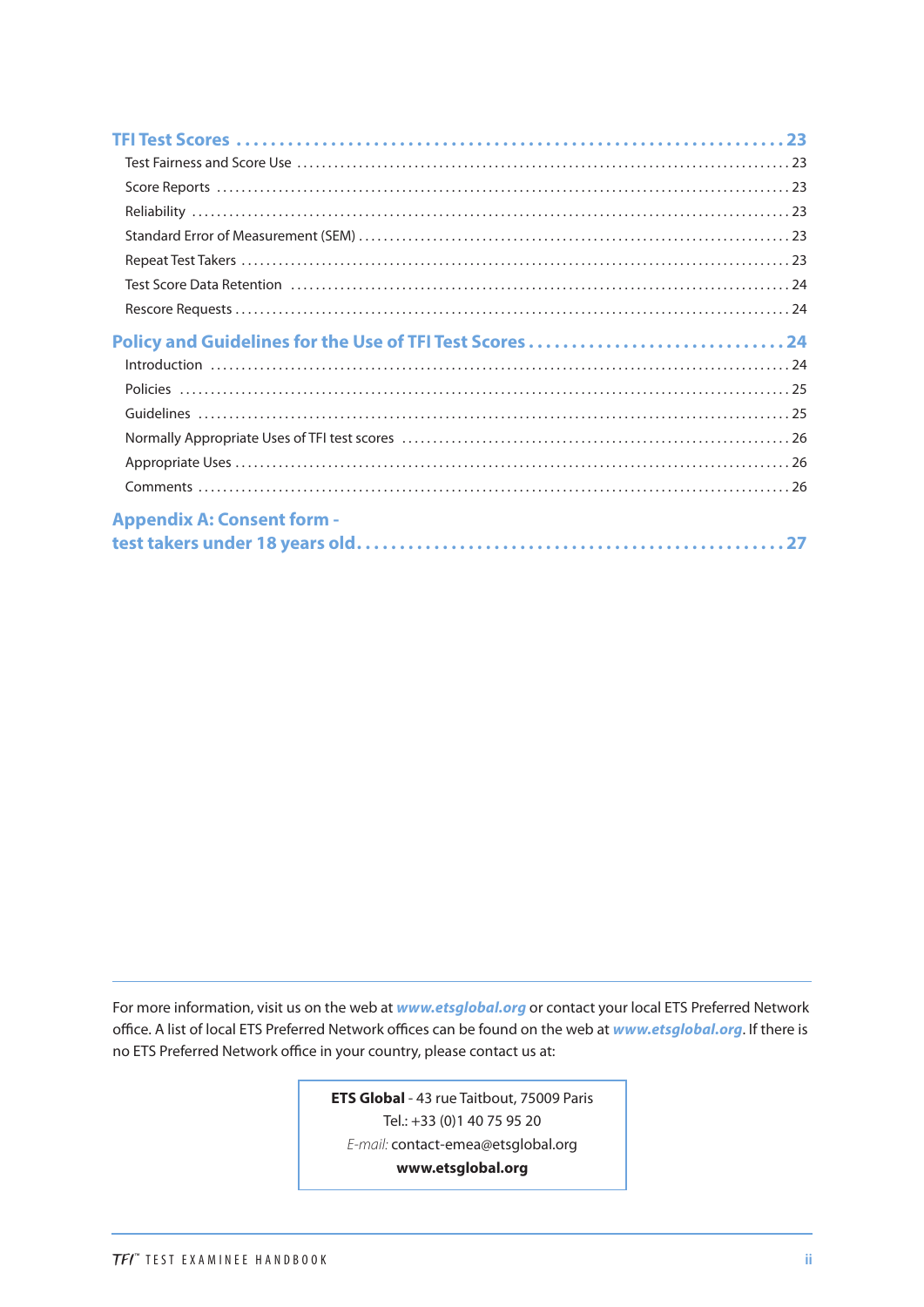# <span id="page-3-0"></span>**About the** *TFI™* **Test**

The *TFI*™ test is a French-language proficiency test for people whose native language is not French. It is a valid measurement of the everyday French-language listening and reading proficiency skills of people in daily life and international workplace settings. A standardised test that measures French proficiency on a single, continuous scale, the TFI test is for language learners of all levels, regardless of their occupation or background. Test scores indicate how well someone understands written and spoken French. The test does not require specialised knowledge beyond that of a person who uses French in everyday work activities.

Designed along the same lines as the *TOEIC®* Test, the TFI test was developed to meet the requirements of the major French-speaking groups.

### **TFI Test Format**

The TFI test is a one hour and fifty minute multiple-choice test that consists of 180 questions divided into two parts:

- **• Listening Part:** The Listening part tests how well you understand spoken French. It consists of three sections and contains 90 questions, and it is administered by CD. You will be asked to answer questions about a variety of materials recorded in French. Total time: approximately 42 minutes.
- **• Reading Part:** The Reading part of the test includes three sections testing how well you understand written French. You will read a variety of materials and respond at your own pace to 90 questions based on the content of the materials provided to you. Total time: 68 minutes.

You will respond to test questions by marking one of the letters (A), (B), (C), or (D) with a pencil on a separate answer sheet. Although the actual testing time is approximately one hour and fifty minutes, additional time is needed to allow you to complete the TFI Test Background Questionnaire on the answer sheet. Therefore, you should allow approximately 2.5 hours to take the test.

### **Who Takes the TFI Test?**

- Personnel who use French in real-life work settings.
- Candidates for training to be conducted in French.
- Individuals in French-language training programs.

# **Frequently Asked Questions**

### **Why Take the TFI Test?**

Using the TFI test, training organizations can group learners homogeneously, validate learner progress with an unbiased external test, and boost learner motivation.

As a fair and objective measure of French proficiency, the TFI test enables you to:

- Verify your current level of French proficiency.
- Qualify for a new position and/or promotion in a company.
- Enhance your professional credentials.
- Monitor your progress in French.

Department heads may determine the level to be attained before a candidate receives a certain degree or diploma. A minimum TFI test score may also be required of applicants for a particular course of study.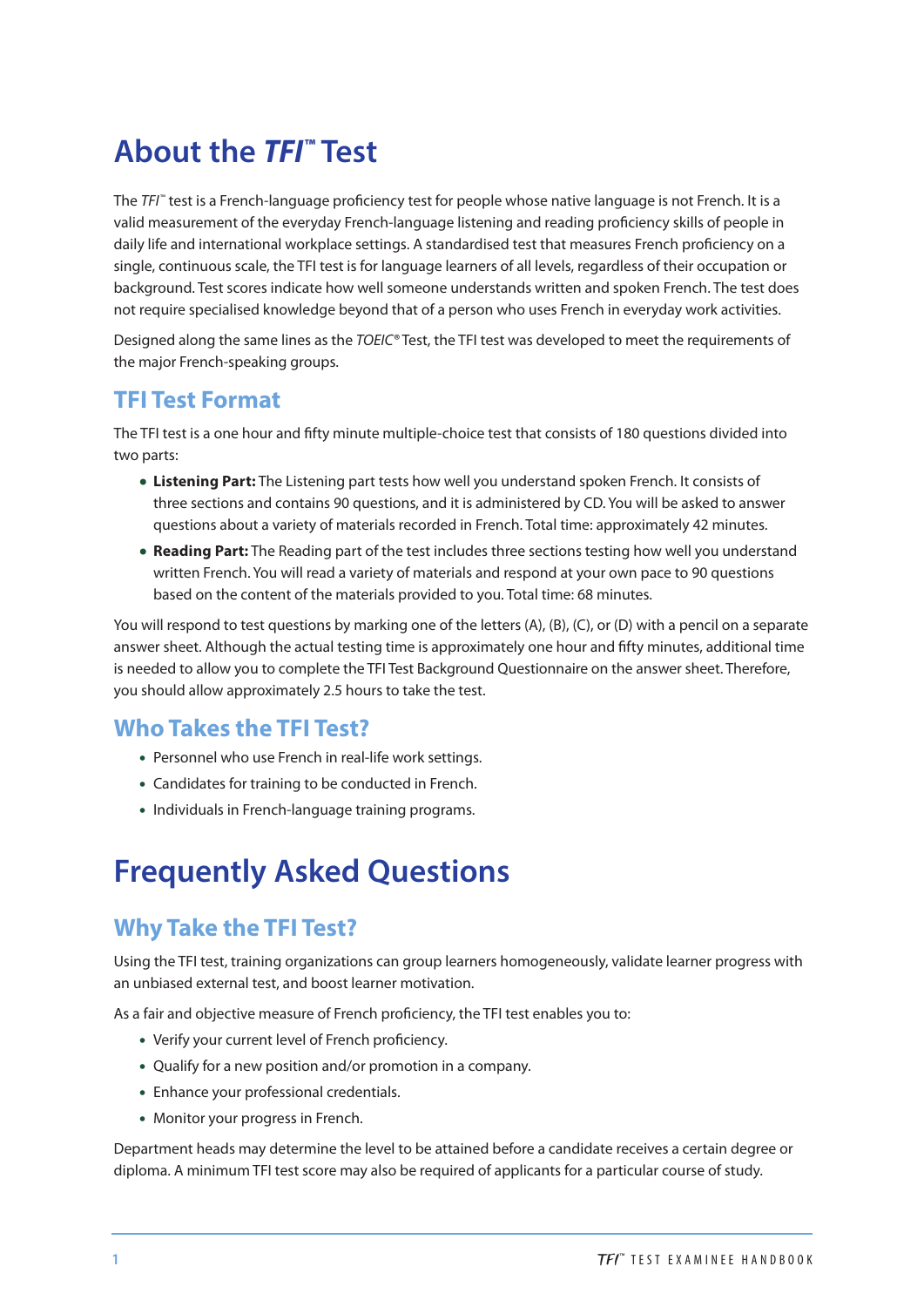### <span id="page-4-0"></span>**When and Where Can I Take the** *TFI™* **Test?**

The *TFI™* test is available throughout the world. Testing can be arranged through schools, corporations, or other organizations that ask students or employees to take the TFI test. If testing has not been arranged through your organisation, you can contact your local ETS representative to find out when and where you can take the test.

### **How Often Can I Take the TFI Test?**

One month should lapse between each TFI test. If you take the test more than once a month, your test will not be scored and you will not receive a refund. You will need to pay again to retake the test once one month has lapsed. Please contact your local ETS representative.

### **How Much Does the TFI Test Cost?**

TFI test prices vary worldwide. To inquire about pricing in your area, contact your local ETS representative.

### **What Score Do I Need To "Pass" the TFI Test?**

The TFI test is not the kind of test that one "passes" or "fails." Not every job or task requires the same level of French proficiency. The TFI test measures different levels of French ability or proficiency. It helps learners set goals and measure their progress as their French improves; it enables people to demonstrate what they currently can accomplish in French. The single, continuous scale also makes it possible for learners to set attainable goals and to measure their progress as their French improves. Some companies use the TFI test to set their own score standards, based on the levels of French necessary to carry out particular responsibilities. Other companies offer French training to help their employees reach target TFI test scores.

### **From What Kind of Contexts Are the TFI Test Questions Drawn?**

These are some examples of the settings and situations you may find in TFI test questions:

- **• Corporate development:** research, product development
- **• Dining out:** business and informal lunches, banquets, receptions, restaurant reservations
- **• Entertainment:** cinema, theater, music, art exhibitions, museums, media
- **• Finance and budgeting:** banking, investments, taxes, accounting, billing
- **• General business:** marketing, management, business planning, sales, contracts
- **• Health:** visiting doctors, dentists, clinics, hospitals
- **• Housing/corporate property:** construction, buying and renting, electric and gas services
- **• Manufacturing:** assembly lines, plant management, dispatching, quality control
- **• Offices:** board meetings, committees, letters, telephone, fax, e-mail messages, office equipment and furniture
- **• Personnel:** recruitment, staff reduction, retirement, salaries, promotions, hiring, job applications, awards, pensions
- **• Purchasing:** ordering supplies, shipping, billing, negotiations
- **• Technical areas:** electronics, technology, computers, laboratories and related equipment, technical specifications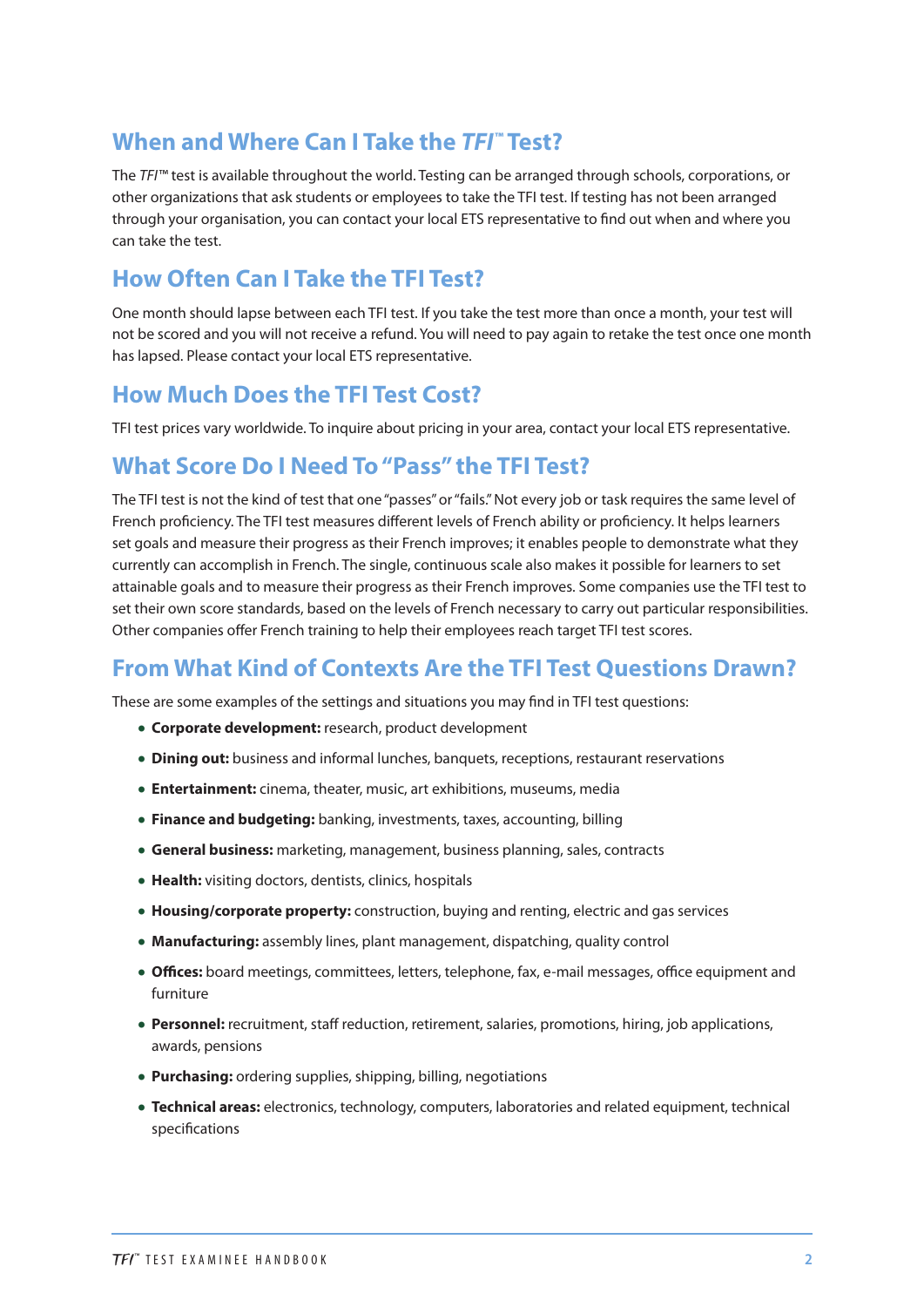<span id="page-5-0"></span>**• Travel:** trains, airplanes, taxis, buses, ships, ferries, tickets, schedules, station and airport announcements, car rentals, hotels, reservations, delays, and cancellations

### **If I Have a Disability, Can I Still Take the** *TFI™* **Test?**

If you require special testing arrangements because of a disability, please contact your local ETS representative office to discuss your needs at least six weeks in advance of the test date. Your representative will make every effort to accommodate you. There is no additional cost for special accommodations.

# **Certificate of Achievement**

The *TFI*™ Test Certificate of Achievement is an acknowledgement of your French proficiency. The TFI Test Certificate of Achievement is not available through some services. Contact your local ETS representative for availability.

The Certificate of Achievement features:

- Your name
- Your Listening score, Reading score, and Total test score
- Test date and location
- Administering organisation
- A format that is suitable for framing

### (ETS) Test de francais *international* Your Name  $\phi$  le TOEIC TEST FRANCAR **TEPNA** Your Test Co  $\overline{DATE}:$  1-novembre-3 ECHELLE 1<br>Ecril : 5-495<br>Oral : 5-495

## **Score Report**

### **Score Report Features:**

The *TFI™* Test Score Report is an acknowledgement of your English proficiency. Contact your local ETS Preferred Network office for more information.

- Your name
- Your Listening score, Reading score, and Total test score
- Your birth date
- Your identification number
- Test date and location
- A watermark on back

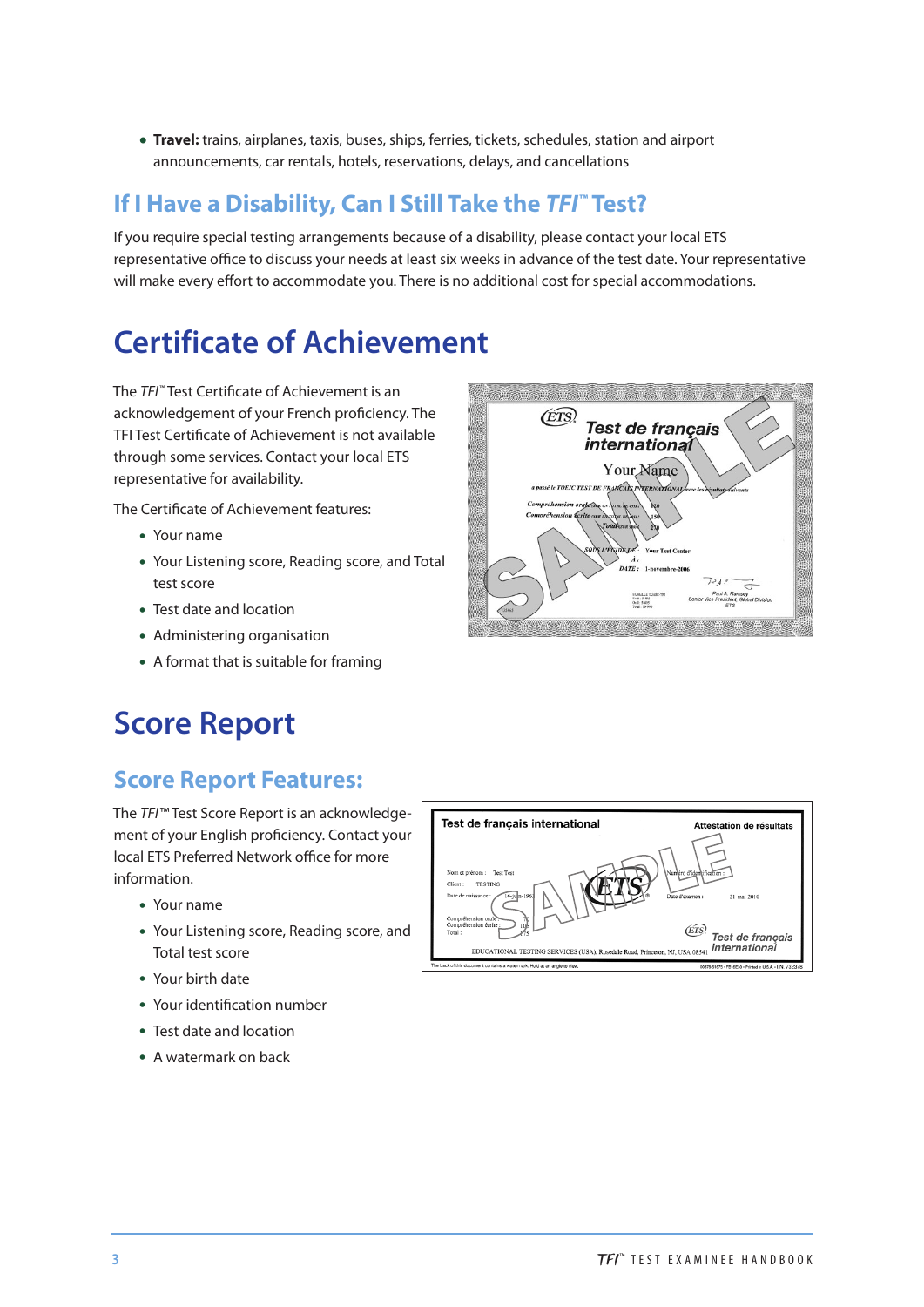# <span id="page-6-0"></span>**Preparing to Take the** *TFI™* **Test**

### **How to Get Ready to Take the TFI Test**

The *TFI*<sup>™</sup> test is not based on the content of any particular French course, but rather on your proficiency your overall ability to use French. Improvement in proficiency may take some time and is generally achieved through a combination of practice and study.

Before taking the TFI test, there are several things you can do to prepare for the test and improve your French proficiency:

- Become familiar with the test format and how to mark your answers on the answer sheet. You can then focus your attention on the questions themselves, rather than on the format. Carefully review the test directions and the sample questions on pages 11–18 and the sample Background Questionnaire and sample answer sheet on pages 20–22.
- Immerse yourself in the language as frequently as possible and in as many ways as possible if it has been some time since you have had contact with French. Reading, watching TV and videos, listening to recordings, taking a French course, and speaking with friends and colleagues are some of the ways to practice French.
- Web Resource Guide

The official TFI Test website has many resources you may find helpful to familiarise yourself with the test:

- test preparation material
- scoring information
- frequently asked questions (FAQs)

### **During the Test**

- Work quickly and carefully.
- Do not spend too much time on any one question.
- Mark your answers on your answer sheet and not in the test book.
- Mark only one answer for each question. If you mark more than one answer, that question will be counted wrong—even if one of the answers you marked is correct.
- You will receive credit only for answers marked in the circles on the answer sheet. Your score will be based on the number of questions you answer correctly. There is no penalty for guessing.
- Try to answer every question to the best of your ability.
- Pay close attention to the time during the Reading section of the test. In the Reading section (68 minutes) you have to pace yourself, so work quickly and if you do not know the answer to a question, come back to it later.
- You may not use note paper.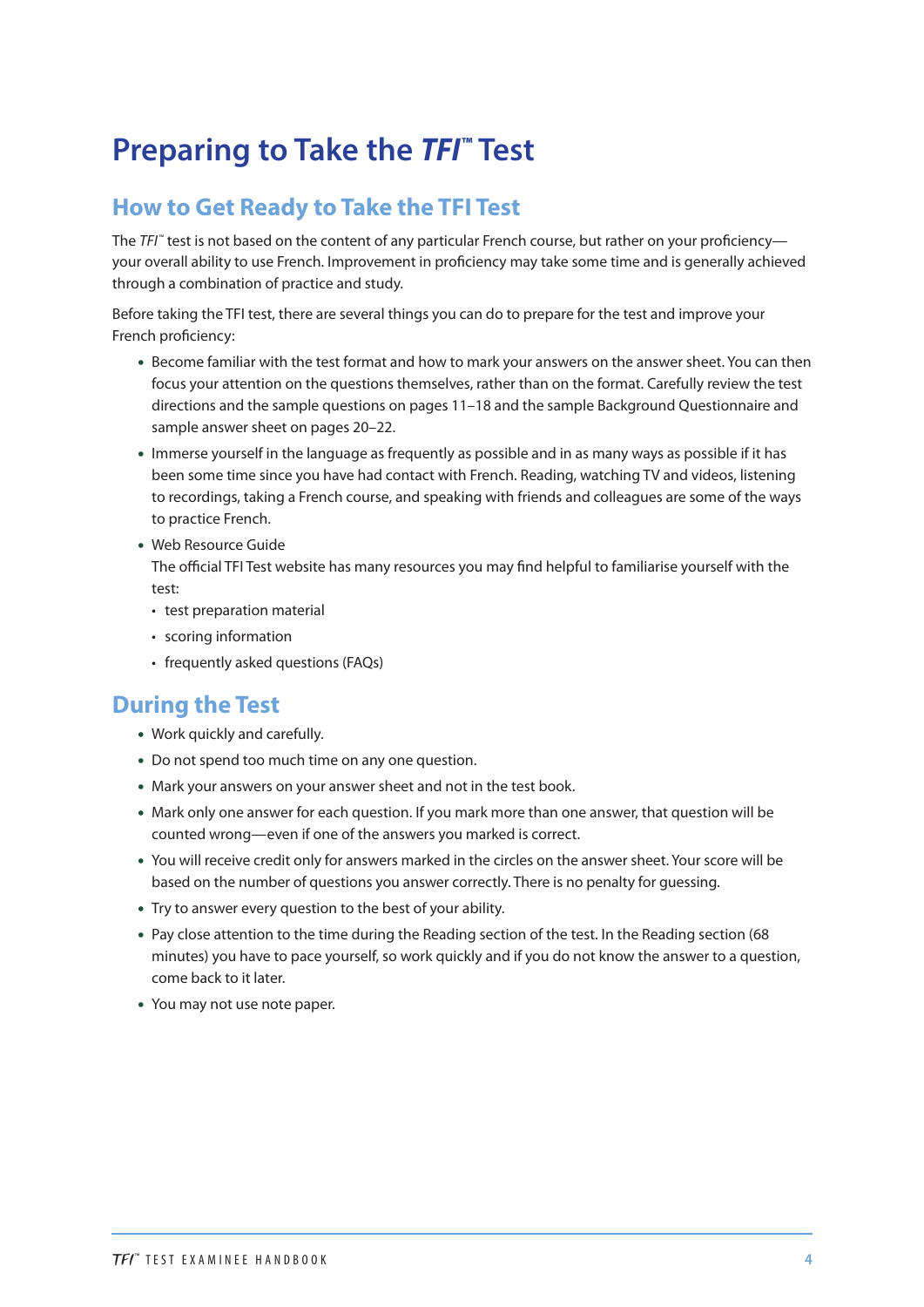### <span id="page-7-0"></span>**Identification Requirements**

All test takers must read Part 1, which is contained in the Examinee Handbook. Depending on whether the test taker will be testing within or outside his or her country of citizenship, the test taker must also read either Part 2 or Part 3, as appropriate.

### **Part 1. Information for All Test Takers**

You must have acceptable and valid ID with a signature and photograph to be admitted to a test Centre. Expired documents are not acceptable. The photograph on your ID document must be recent and recognisable. Original documents must be presented; copies are not acceptable. Identification requirements are strictly enforced. It is your responsibility to read and understand the instructions and requirements.

If you don't have one primary ID with both a photograph and a signature, you must either sign the document or present an additional ID from the list of secondary identification documents. The secondary ID cannot be expired and must contain a recent, recognisable photograph and your signature. If you do not have an ID with a photograph and a signature, then you must present two primary ID documents with a photograph.

If you arrive at the test centre without the required identification, the test administrator will not admit you, you cannot take the test, and you forfeit your test fee.

When registering for the test, you must **use exactly the same name that appears on the primary identification document** you will present at the test Centre. Make sure to provide your entire first (given name) and entire surname (family name). **Do not register under a nickname.** If the name shown on your primary identification does not match the name used at registration, you will not be permitted to take the test. Check the name on your registration confirmation document. If the name does not match the name on your primary ID document, contact your local ETS Preferred Network office.

Only misspellings of your name can be corrected at check-in — name changes will not be made. If your name has changed for any reason, including marriage, you must still present primary identification in the name under which you registered, or you will not be permitted to take the test.

If the test centre administrator questions the ID you present, you will be required to present a secondary ID from the list in part 3.

If positive confirmation of your identity cannot be made, you may be refused admission to the test centre and forfeit your test fee. Admittance to the test centre does not imply that your form of identification is valid or that your scores will be reported. All reported cases of questionable ID are subject to review and approval by the ETS Office of Testing Integrity and/or the local EPA.

Test centre personnel will check your identification before assigning you a seat at the test Centre. The administrator will check your signature to verify that you are the person in your photo identification.

The photograph on your ID document must be recent and recognisable. For example, a ten-year-old photograph taken during childhood is not acceptable.

If you cannot meet the specified ID requirements or if you have questions about ID, please contact your local ETS Preferred Network office before registering for the test.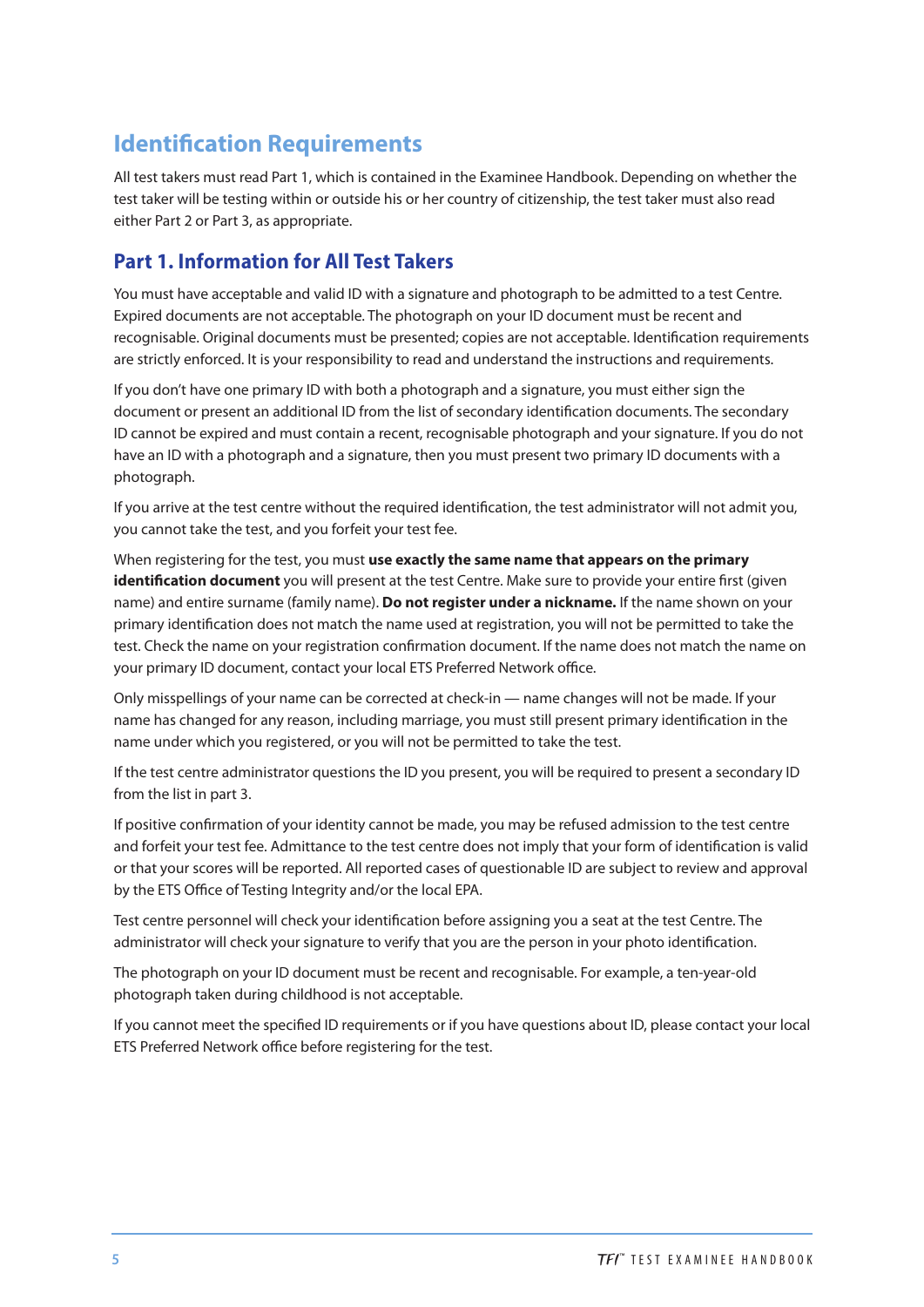### **Part 2. Acceptable Primary Identification Documents**

#### **If Testing WITHIN Your Country of Citizenship**

- Passport with photograph and signature
- National identification with photograph and signature
- Driver's license issued by the country where the test is being conducted, with photograph and signature
- Military identification with photograph and signature
- State identification with photograph and signature

#### **If Testing OUTSIDE Your Country of Citizenship**

- Passport with photograph and signature
- Driver's license issued by the country where the test is being conducted, with photograph and signature

United States military personnel may present their United States military ID cards for admission to test centres. If a military ID card does not contain a photograph and signature, a secondary ID is also required.

Residents of the country where the test is being conducted with refugee status may present a governmentissued resident card (not a paper document or letter, even if stamped and signed), with photograph and signature, where the status is clearly stated.

#### **Testing in European Union/Schengen Zone/Gulf Cooperation Council (GCC) Arab Countries or Mercosur Countries**

Citizens of these intergovernmental unions can use valid national identity cards to test in any country within the same intergovernmental union.

If your primary ID is not written in English-language letters, you must also present an additional ID from the list of secondary identification documents (see "Acceptable Secondary Identification Documents" in part 3) that contains a recent, recognisable photograph and is in English or the local language.

If your primary ID does not contain your signature, you must either sign it or present an additional ID from the list of secondary identification documents (see "Acceptable Secondary Identification Documents" in part 3).

### **Part 3. Acceptable Secondary Identification Documents**

f your primary identification is missing either a photograph or signature, you must present in addition to your primary ID one of the following secondary IDs that can be used to meet the photograph or signature requirement. Secondary IDs that can be used to meet the photograph or signature requirements are:

- A government-issued identification document that has not expired including, but not limited to, a passport, driver's license, state identification, national identification, or military identification. (There are some exceptions: see "Unacceptable Identification Documents" below.)
- Student ID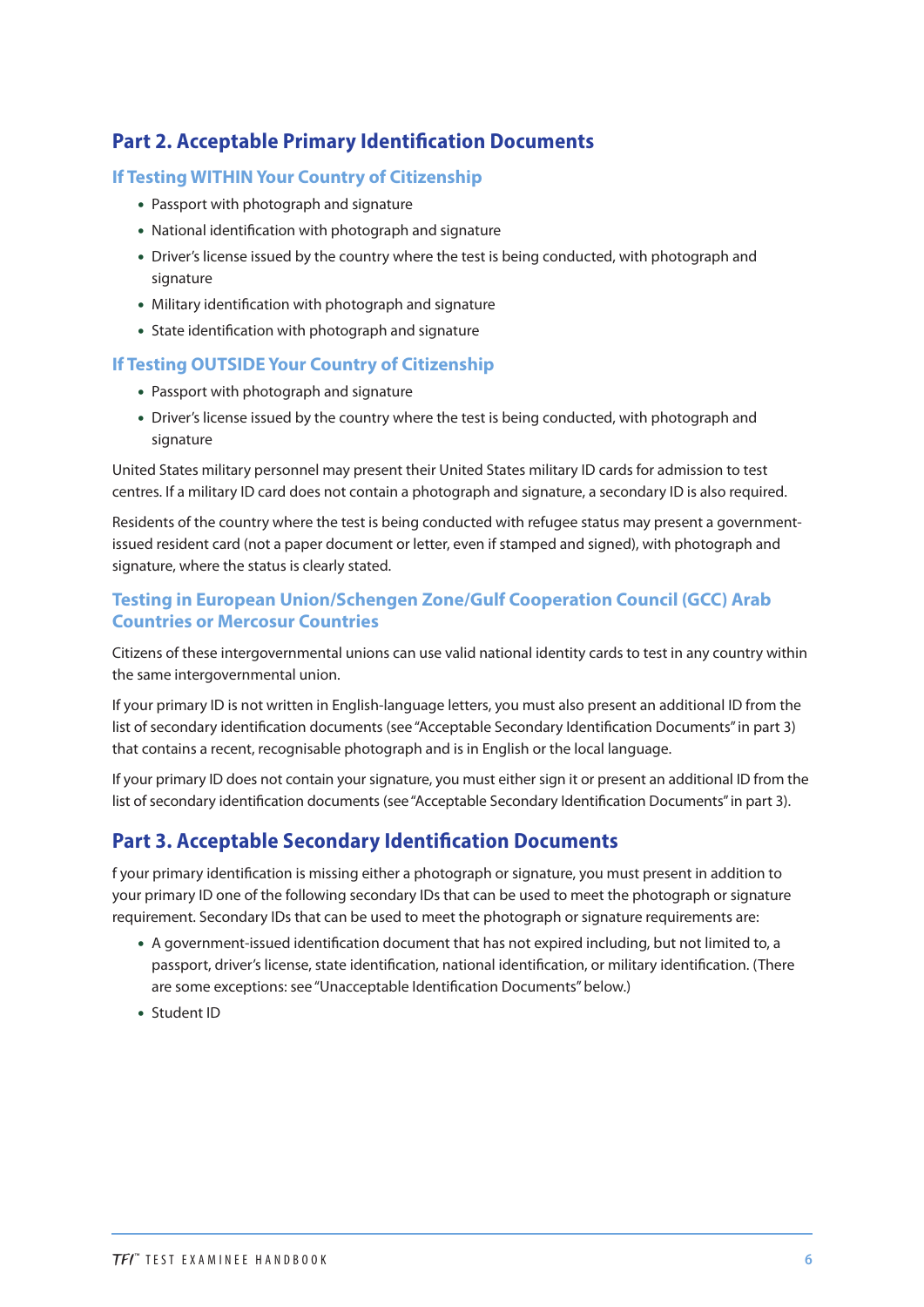### <span id="page-9-0"></span>**Part 4. Unacceptable Identification Documents**

- Any expired ID
- Draft classification card
- Credit or debit card of any kind
- Resident card (see exception in part 2.)
- Social Security card
- Learner's permit or any temporary identification document
- International driver's license
- International student ID
- Notary-prepared letter or document
- Employee identification card
- Birth certificate
- Photocopy of ID



### **Consent forms - test takers under 18 years old**

On test day, test takers under 18 years of age need to bring a Consent Form completed and signed by a parent or guardian. See Consent Form at the back of this manual. Test takers under 18 who do not have a signed Consent Form will not be admitted to the testing room.

### **Test Center Procedures and Regulations**

The following procedures and regulations apply during the entire test session, which begins when you are admitted to the test center and ends when you leave the test center.

- Dress so that you can adapt to any room temperature.
- Friends or relatives who accompany you to the test centre will not be permitted to wait in the test centre or be in contact with you while you are taking the test. Except for ETS-authorised observers, visitors are not allowed in the testing room while testing is in progress.
- ID verification at the test centre may include thumb printing, photographing, video recording, signature comparison, or other forms of electronic ID or biometric confirmation. If you refuse to participate, you will not be permitted to test and you will forfeit the test fee. This is in addition to the requirement that you must present acceptable and valid ID.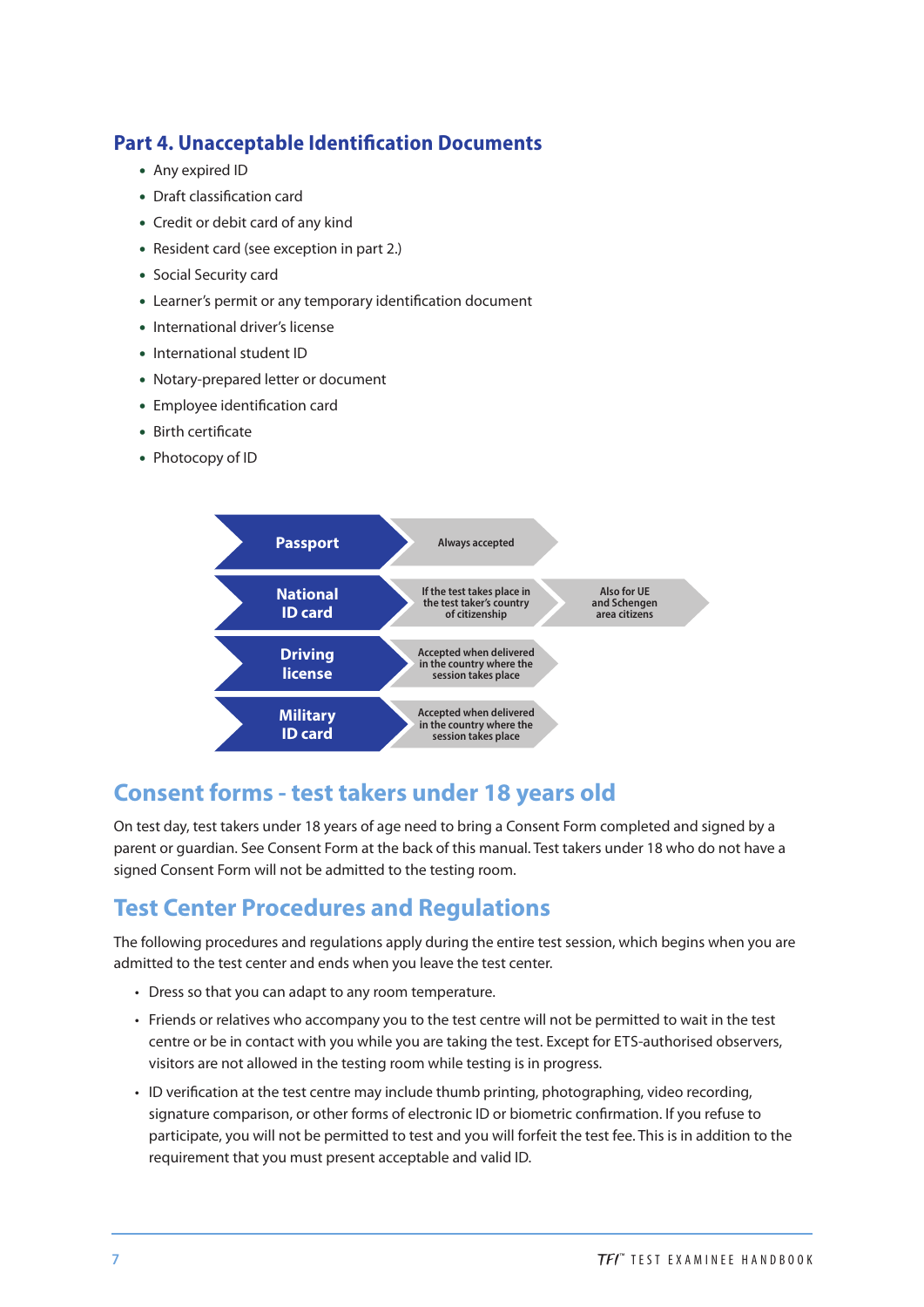- Other than ID, personal items are not allowed in the testing room. Before the test, you will receive instructions from test centre staff regarding where to deposit items such as cell phones, digital or smartwatches, handbags, and study materials. Storage space is limited, so plan accordingly. You will not have access to your personal items during the test or any unscheduled break.
- Test centres assume no responsibility for candidates' personal belongings.
- The test administrator will assign you a seat.
- On occasion, weather conditions or other circumstances beyond the control of ETS or the test administrator may require a delayed start or the rescheduling of your test. In the event that a technical problem at the test centre makes it necessary to cancel your test session or if it is later determined that your scores could not be reported, you will be offered the opportunity to retest free of charge or receive a full refund of the original test fee.
- No test taker will be admitted after test materials have been distributed.
- No aid of any kind is allowed in the test room. The following items in particular are not allowed in the test room: books, dictionaries, scratch papers, notes, rulers, calculators, highlighters, digital or smartwatches , mobile phones, pens, pencil sharpeners, mechanical pencils, scan pens or other scanning devices, stereos or radios, headphones, test preparation materials, translators, listening, recording, photographic devices and any electronic devices.
- You may not mark or underline words in the test book or make notes in the test book or on the answer sheet.
- You must have the supervisor's permission to leave the testing room. You may not leave the immediate testing area of the testing room or the test centre building during the test or during any unscheduled break. Any lost time cannot be made up.
- There is no scheduled break during the *TFI™* test. If you must leave the testing room, you are required to give the supervisor your identification document(s) before you leave the room. You will not be permitted to make up the time you lose.
- At the conclusion of the test, you will be required to return your test book and answer sheet to the test supervisor.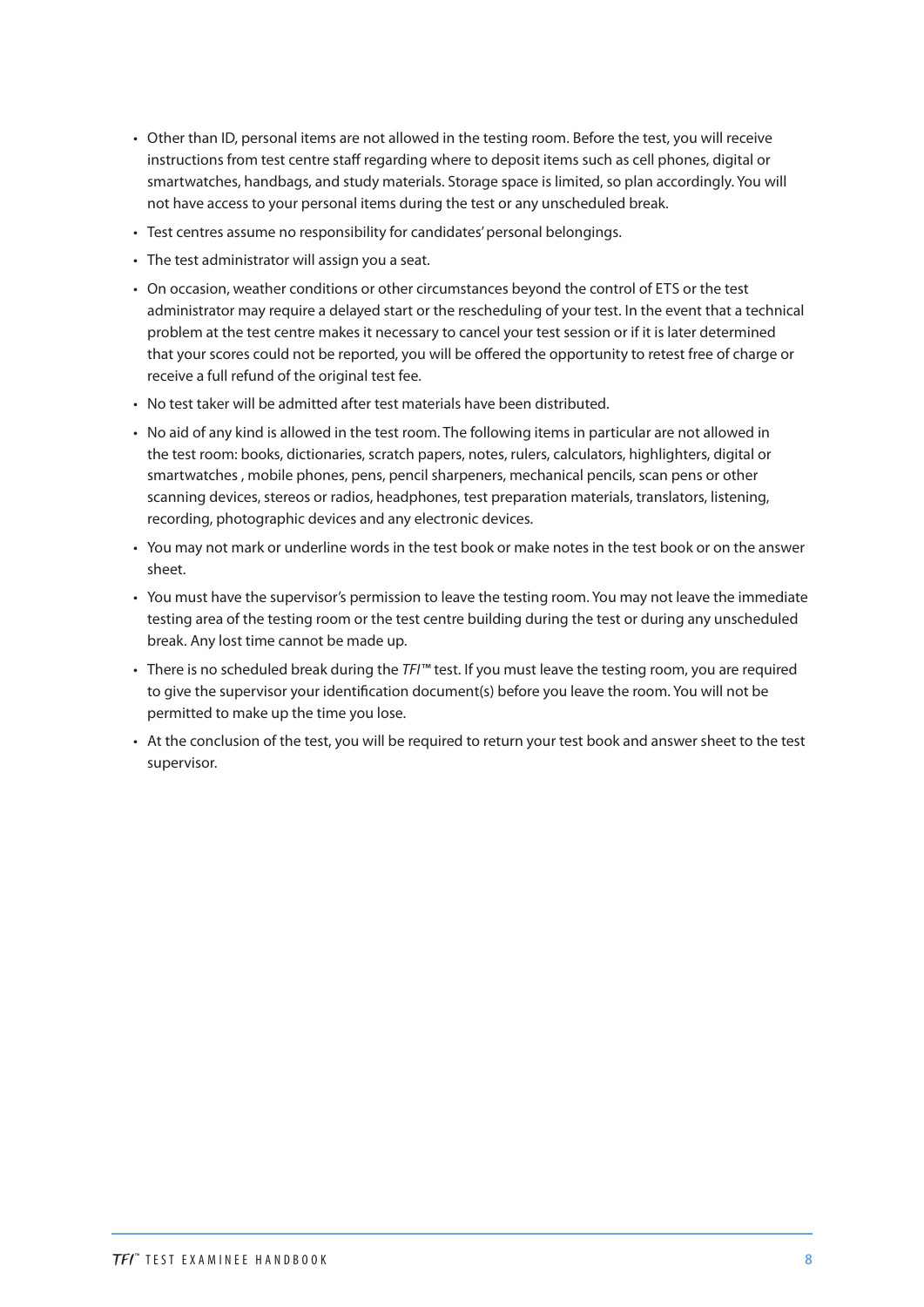### <span id="page-11-0"></span>**Report Suspicious Behaviour**

Although tests are administered under strict supervision and security measures, testing irregularities may sometimes occur. Contact your local ETS Preferred Network office as soon as possible to report any observed behaviour that may lead to an invalid score.Examples include, but are not limited to:

- Copying from another test taker
- Taking the test for another person
- Having access to test questions before the test
- Providing answers to the test, including proctors and administrators
- Taking test questions or answers out of a testing room
- Using unauthorised electronic devices
- Using a fake ID
- Accessing or using notes

All information will remain strictly confidential.

#### **Contact Information:**

Web: *www.etsglobal.org/security*  Email: tests-security@etsglobal.org Tel: +33 1 40 75 9118\* *\* Phone charge for France applies* 

### **Dismissal from Test Session**

A test administrator/supervisor is authorised to dismiss you from a test session or your scores may be canceled due to violations such as, but not limited to, the following:

- Attempting to take the test for someone else or having someone else take the test for you.
- Failing to provide acceptable identification.
- Obtaining improper access to the test, a part of the test, or information about the test.
- Using a telephone or cell phone during the test session or during breaks.
- Using any aids in connection with the test, such as mechanical pencils, pens, pagers, beepers, calculators, watch calculators, books, pamphlets, notes, rulers, highlighter pens, stereos or radios with headphones, mobile phones, watch alarms (including those with flashing lights or alarm sounds), stopwatches, dictionaries, translators, and any handheld electronic or photographic devices.
- Creating a disturbance (disruptive behavior in any form will not be tolerated; the test administrator/ supervisor has sole discretion in determining what constitutes disruptive behavior).
- Attempting to give or receive assistance, or otherwise communicate in any manner with another person about the content of the test during the administration, during breaks, or before dismissal of the test session.
- Removing or attempting to remove test content, scratch paper, or notes relating to the test content from the test center. Under no circumstances may test content or any part of the test content be removed, reproduced, and/or disclosed by any means (e.g., hard copy, verbally, electronically) to any person or entity.
- Using scratch paper during the test session.
- Tampering with a computer.
- Taking a weapon or firearm into the test center.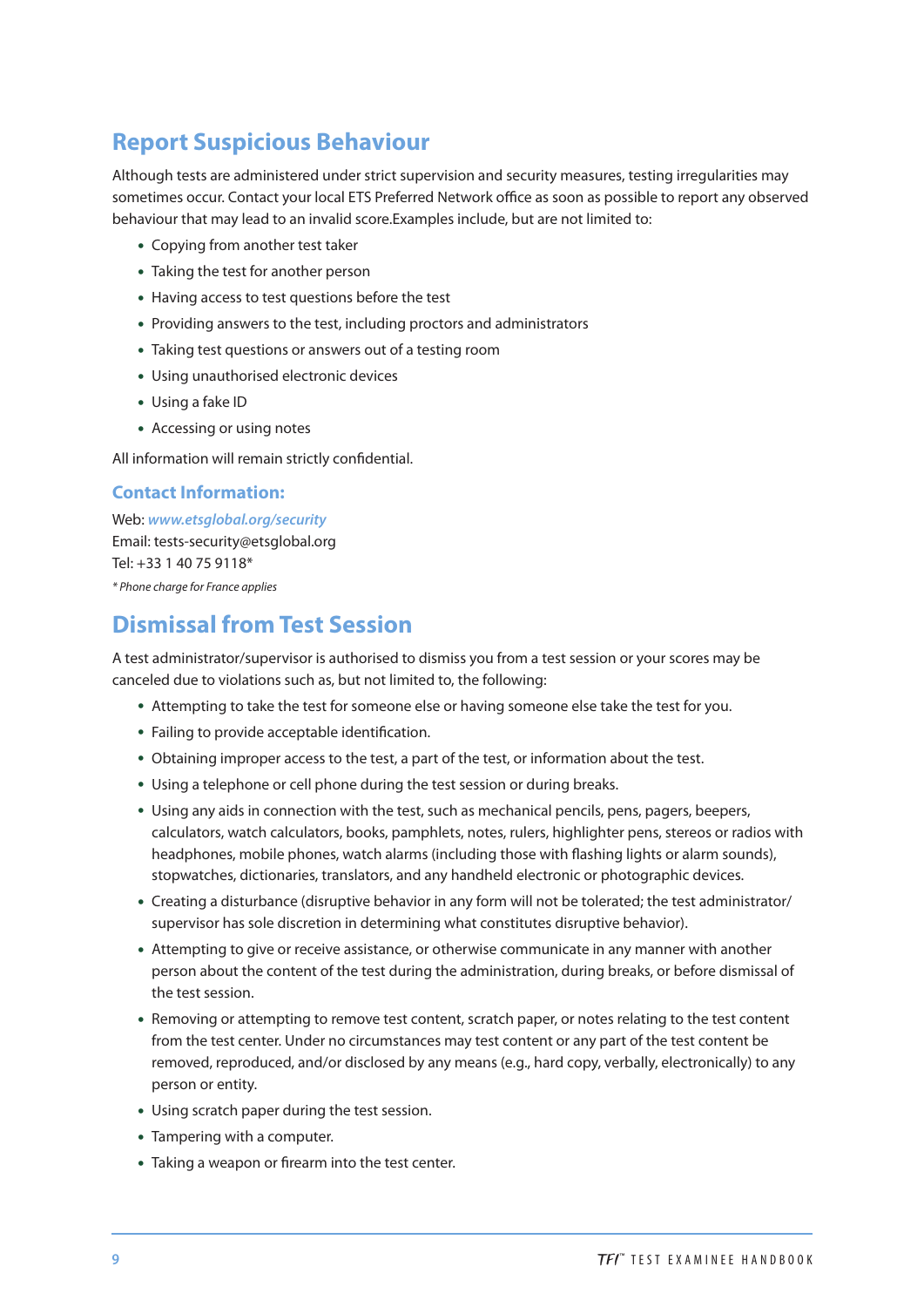- Taking food, drink, or tobacco into the testing room.
- Leaving the test center vicinity during the test session or during breaks.
- Leaving the testing room without permission.
- Taking excessive or extended unscheduled breaks during the test session. Test center administrators are required to strictly monitor unscheduled breaks and report test takers who take excessive or extended breaks.
- Referring to, looking through, or working on any test, or test section, when not authorised to do so, or working after time has been called.
- Failing to follow any of the test administration regulations in this examinee handbook, given by the test administrator/supervisor, or specified in any test materials.

The local ETS representative reserves the right to take all action— including, but not limited to, barring you from future testing and/or canceling your scores—for failure to comply with test administration regulations or the test administrator's/supervisor's directions. If your scores are canceled, they will not be reported, and your fees will not be refunded.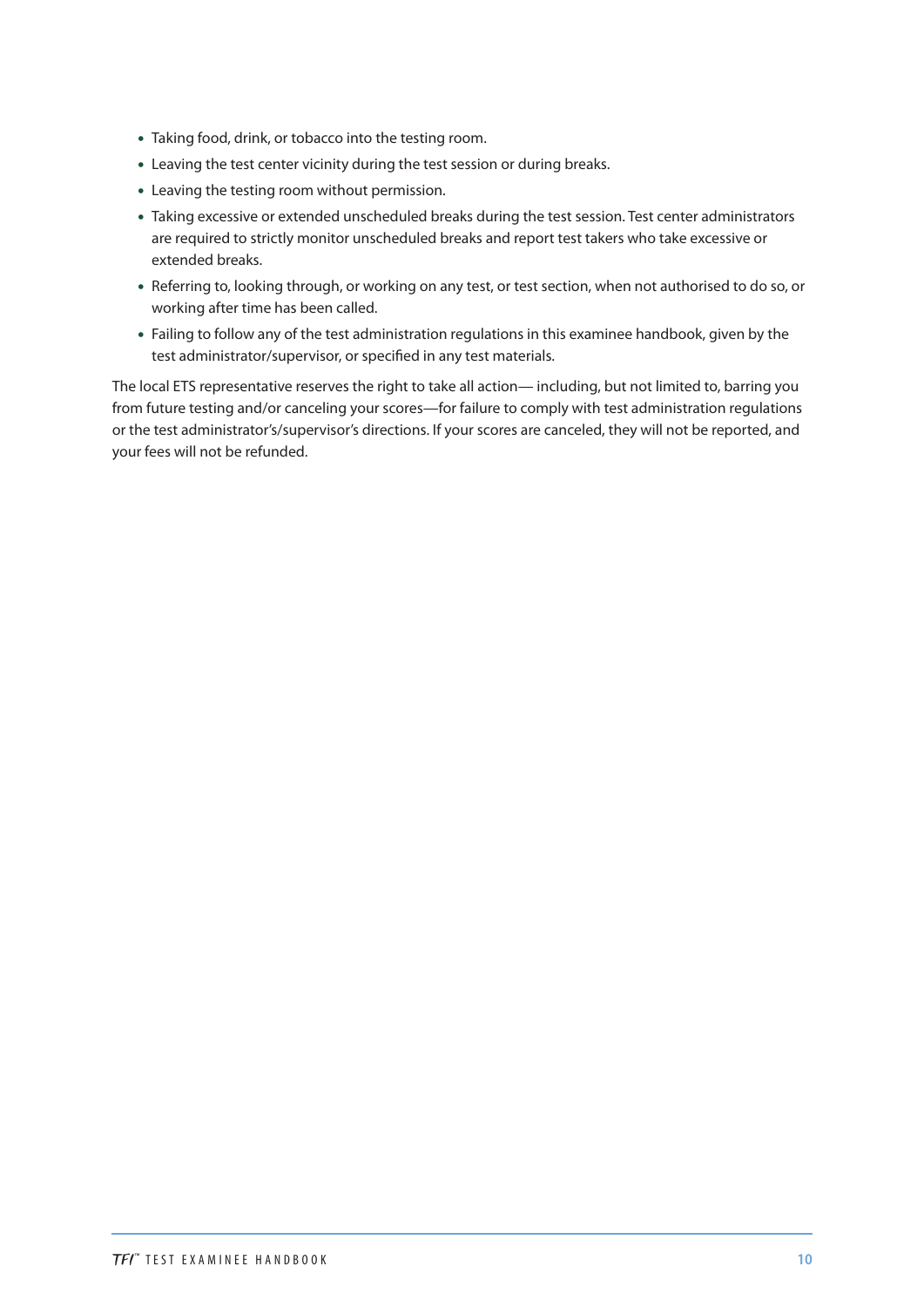# <span id="page-13-0"></span>**Sample Questions**

With 180 questions, the *TFI™* test measures a wide range of French proficiency. The following sample questions do not indicate the full range of difficulty you would find in an actual TFI Test.

### **General Directions**

*The following general directions are taken directly from the test book. After the general directions are specific directions for each part of the test, along with sample questions for each of the parts.* 

**Ce test a pour but de vérifier vos compétences en français.** Il dure environ deux heures et est divisé en six sections. Chaque section débute par des instructions spécifiques. Assurez-vous de bien les comprendre avant de commencer à répondre. Le surveillant peut vous aider si vous avez des difficultés.

Certaines questions vous paraîtront plus difficiles que d'autres mais essayez de répondre de votre mieux à toutes les questions. Le nombre de questions auxquelles vous répondez correctement déterminera votre score.

N'écrivez jamais dans ce livret. **Toutes vos réponses doivent être notées sur votre feuille de réponses.** Lorsque vous répondez, assurez-vous de bien noircir l'espace de la lettre de votre choix comme dans l'exemple ci-dessous afin qu'il n'y ait pas de doute quant à votre réponse.

### **Première partie - Compréhension Orale**

Dans cette partie du test, vous pourrez démontrer votre niveau de compréhension du français parlé. Le test de compréhension orale comprend trois sections comportant chacune des instructions particulières.

### **Section I: Questions/Réponses**

**Instructions:** Dans cette première section, vous entendrez des questions ou des phrases en français suivies de trois réponses. Vous n'entendrez la question ou la phrase et les réponses qu'une seule fois. Elles ne sont pas écrites dans votre livret. Écoutez attentivement puis choisissez la réponse convenant le mieux à la question ou la phrase entendue et noircissez la case correspondante sur votre feuille de réponses.

#### **Voici un exemple:**

*Vous entendez:* « Qui est au téléphone? » *Vous entendez aussi:* 

(A) « C'est Jacques. » (B) « Numéro deux. » (C) « Enchanté. »

*Exemple de réponse*



La meilleure réponse à la question « Qui est au téléphone? » est le choix (A), « C'est Jacques. » Vous devez donc noircir la case (A) sur votre feuille de réponses. N'inscrivez rien dans ce livret.

Nous commençons.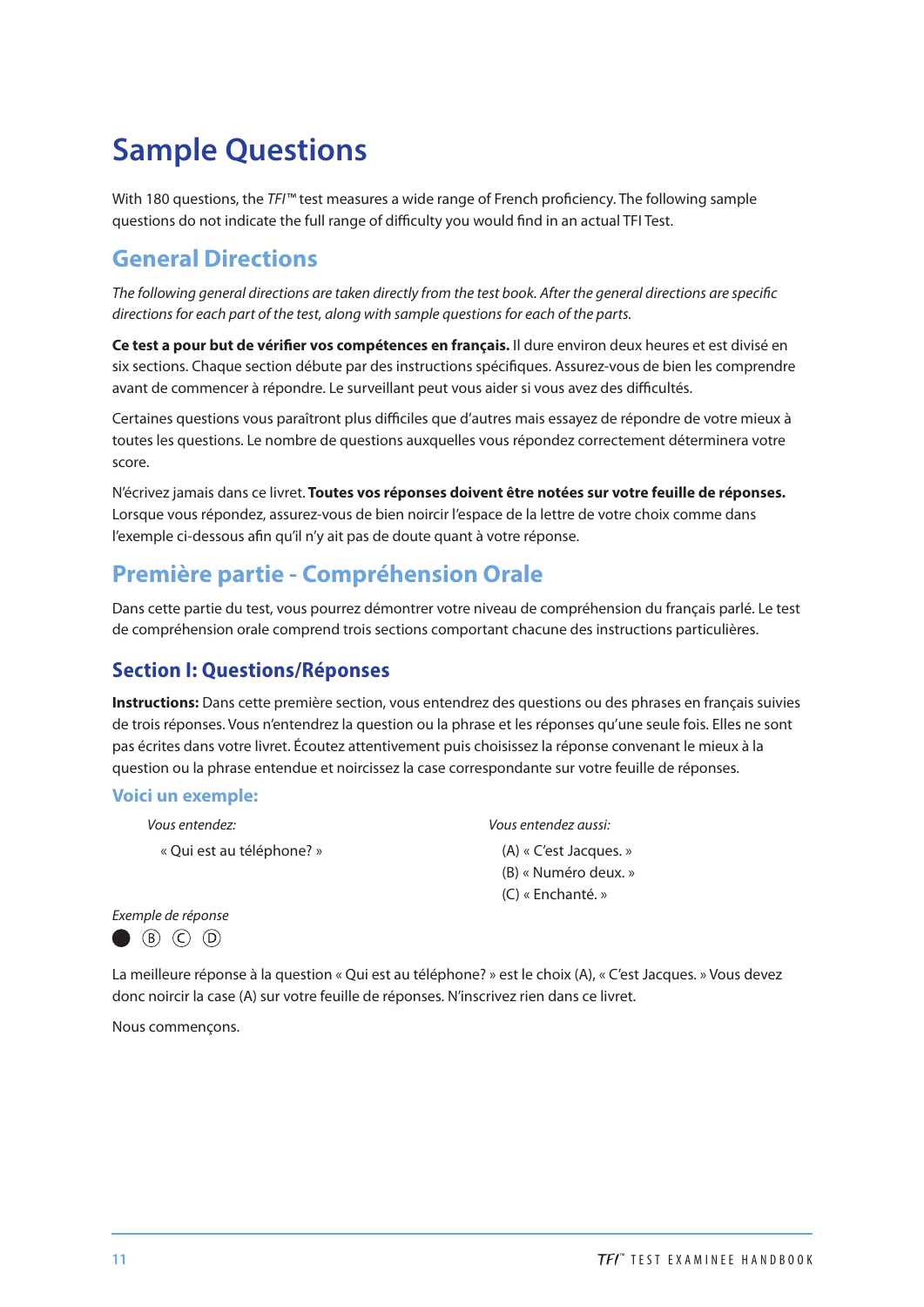#### **Questions Types:**

#### **Question 1.**

*Vous entendez:*

À quelle heure la prochaine réunion aura-t-elle lieu?

#### **Question 2.**

*Vous entendez:*

Vous payez comment?

*Vous entendez aussi:* 

- (A) Elle viendra jeudi.
- (B) C'est un lieu charmant.
- (C) Juste après la pause.

*Vous entendez aussi:* 

- (A) J'ai oublié ma carte de crédit
- (B) En espèces.
- (C) Avec plaisir.

### **Section II: Dialogues**

**Instructions**: Dans cette section, vous entendrez de courts dialogues entre deux personnes. Le texte des dialogues n'est pas écrit dans votre livret. Vous n'entendrez les dialogues qu'une seule fois. Écoutez donc très attentivement.

Dans votre livret, vous trouverez une question portant sur chaque dialogue. Chaque question est suivie de quatre réponses. Vous devez choisir la meilleure réponse à la question et noircir la case correspondante sur votre feuille de réponses.

#### **Exemple:**

*Vous entendez:*

- (FA) Es-tu allé au cinéma finalement?
- (HA) Non, je me suis couché tôt.
- (FA) Tu as manqué un bon film.

*La question et les quatre choix sont:* 

*Question:* Pourquoi l'homme n'est-il pas allé au cinéma?

- (A) Il avait un rendez-vous ailleurs.
- (B) Il n'aime pas le cinéma.
- (C) Il a déjà vu le film.
- (D) Il est allé dormir.

#### *Exemple de réponse*

 $(A)$   $(B)$   $(C)$   $\bullet$ 

On apprend dans ce dialogue que l'homme s'est couché tôt. La bonne réponse est (D) et vous devez noircir la case (D) sur votre feuille de réponses. N'inscrivez rien dans ce livret.

#### Continuons.

#### **Questions Types:**

#### **Question 1.**

*Vous entendez:*

- (HA) Hôtel Saint Germain, bonjour.
- (FA) Bonjour. Je voudrais réserver une chambre pour deux avec un grand lit et salle de bains.
- (HA) Oui, Madame, pour quel jour?

*La question et les quatre choix sont:* 

*Question:* Que désire la cliente?

- (A) Réserver une chambre simple.
- (B) Réserver une chambre double.
- (C) Réserver une suite.
- (D) Réserver deux chambres simples.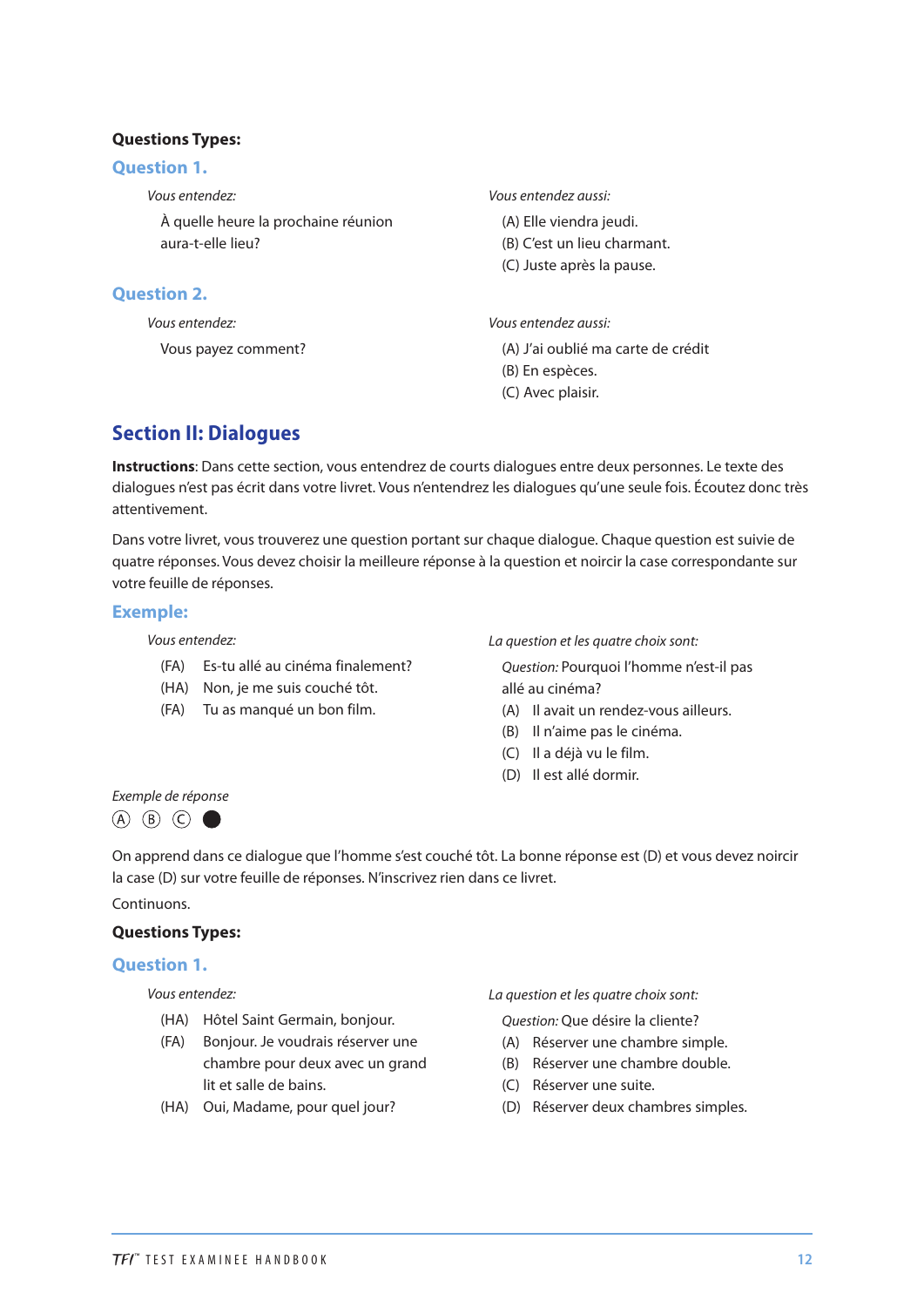#### **Question 2.**

*Vous entendez:*

- (HA) Le taux de chômage est vraiment désolant.
- (FA) Et ça ne va pas diminuer de sitôt.
- (HA) J'ai bien peur que vous ayez raison.

#### *La question et les quatre choix sont:*

*Question:* Que semblent dire ces personnes?

- (A) Oue le taux de chômage va rester élevé.
- (B) Qu'on a raison de diminuer le taux de chômage.
- (C) Qu'il y a un espoir malgré les chiffres actuels.
- (D) Que les chiffres donnés ne sont pas justes.

*Vous entendez:*

**Question 3.**

- (FA) Combien de personnes peut contenir la salle de réunion?
- (HA) Dix-huit en comptant la place du président.
- (FA) Nous serons seize. Ça devrait aller.

*La question et les quatre choix sont:* 

*Question:* Que dit la femme?

- (A) Ils vont manquer d'espace.
- (B) Ça sera un peu juste, mais ça ira.
- (C) Le président ne pourra pas être là.
- (D) La réunion aura lieu le seize.

### **Section III: Exposés**

**Instructions**: Dans cette section du test, vous entendrez plusieurs exposés courts portant sur divers sujets. Vous n'entendrez chaque exposé qu'une seule fois. Le texte des exposés n'est pas écrit dans votre livret. Vous devez donc écouter attentivement pour comprendre ce qui est dit et vous en souvenir.

Dans votre livret, vous trouverez deux ou trois questions portant sur chacun des exposés. Les questions sont suivies de quatre réponses. Vous devez choisir la meilleure réponse à la question et noircir la case correspondante sur votre feuille de réponses.

#### **Exemple:**

*Vous entendez:* 

Toute l'année, pour vos voyages, votre Carte Quatre Étoiles vous donne accès à un service d'organisation de voyages, qu'ils soient d'agrément ou professionnels. Vous pourrez également obtenir des billets d'avion, réserver dans des hôtels ou louer une voiture. Ce service Voyage Bleu est exclusivement réservé aux possesseurs de la Carte Quatre Étoiles.

#### La question et les quatre choix sont:

*Question:* Que faut-il faire pour bénéficier des avantages mentionnés?

- (A) Avoir une limite de crédit approuvée.
- (B) Souscrire une assurance voyage.
- (C) Posséder la Carte Quatre Étoiles.
- (D) Faire un nombre minimum de voyages.

On apprend dans le texte que les avantages du service sont réservés « aux possesseurs de la Carte Quatre Étoiles ». Donc, la réponse à la question est (C) « Posséder la Carte Quatre Étoiles ». Vous devez noircir la case (C) sur votre feuille de réponses comme dans l'exemple. N'inscrivez rien dans ce livret.

#### Continuons.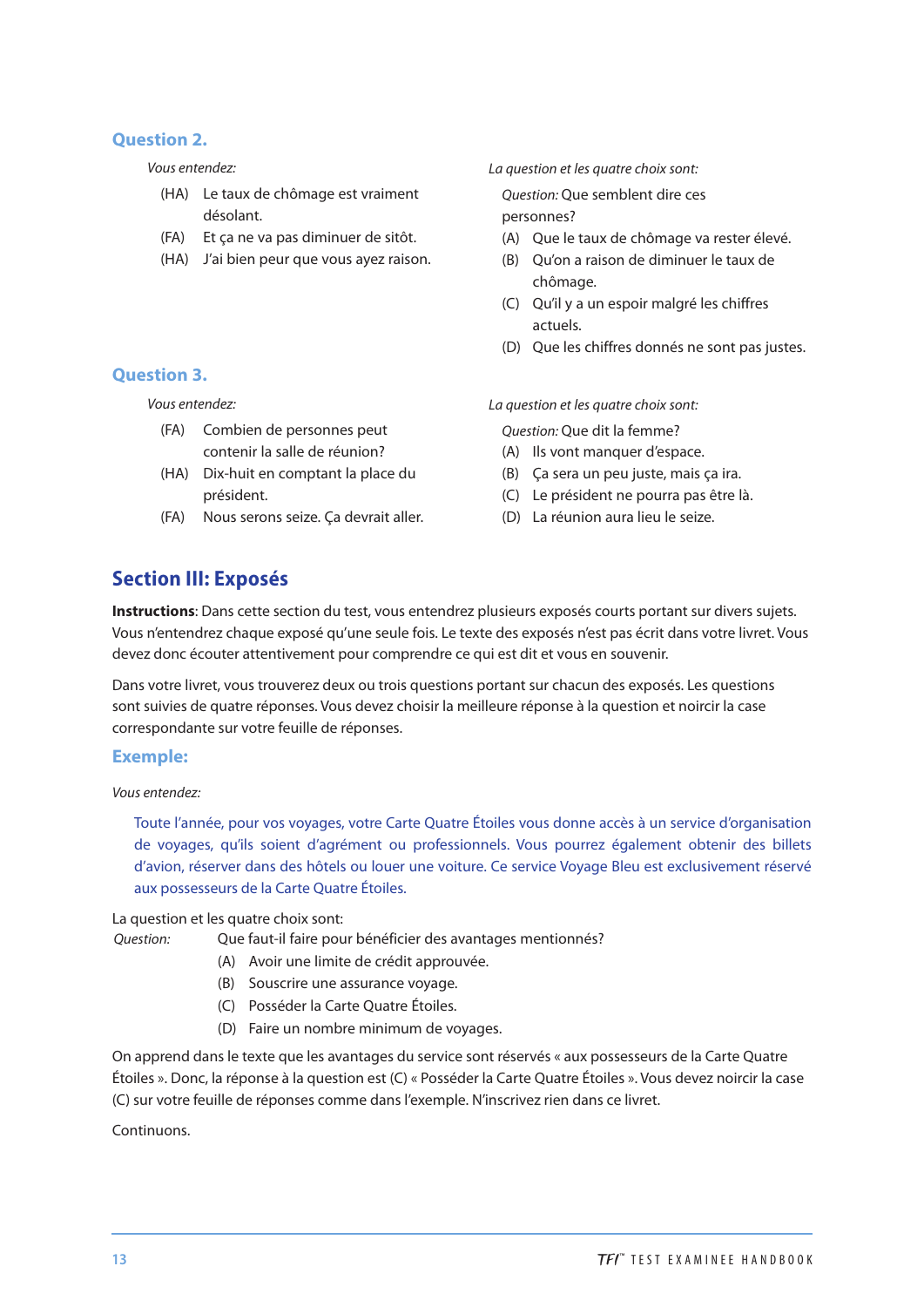#### **Questions Types:**

*Vous entendez:* **Les questions 1 à 3** portent sur cette publicité.

Quelle que soit la passion qui vous guide, le Québec possède ce qu'il faut pour satisfaire tous les goûts: activités culturelles, romantisme et découvertes historiques, proximité de la nature et joies du plein air. Tout y est! Vous pouvez être certain de passer des vacances inoubliables. Venez vous dépayser et vous amuser chez nous.

Les questions et les quatre choix sont:

| Ouestion: | 1. À quoi cette publicité sur le Québec vous invite-t-elle? |
|-----------|-------------------------------------------------------------|
|           | (A) À vous y installer.                                     |

- (B) À y trouver l'âme soeur.
- (C) À y prendre des vacances.
- (D) À y pratiquer des sports.

*Question:* 2. Selon cette publicité, qu'est-on certain de pouvoir faire au Québec?

- (A) Bien manger.
- (B) Visiter des parcs d'amusement.
- (C) Faire des rencontres romantiques.
- (D) Profiter du grand air.
- Question: 3. Qui pourrait être l'auteur de ce commentaire?
	- (A) Un office du tourisme.
	- (B) Une association culturelle.
	- (C) Une agence matrimoniale.
	- (D) Une organisation pour l'emploi.

*Vous entendez:* **Les questions 4 à 6** portent sur cette publicité.

Aujourd'hui, malgré les moyens de transport modernes et confortables, il existe beaucoup de gens qui ne voyagent jamais et d'autres qui voyagent à peine. Il ne faut pas croire que la seule raison à cela soit financière. Non, quoique beaucoup ne veuillent pas l'admettre, la raison est souvent la peur de l'inconnu, la peur de se retrouver dans un endroit où ils ne connaissent personne, où rien ne leur est familier. D'autres ont peur des moyens de transport eux-mêmes. Ainsi, il y a des gens très aisés qui choisissent d'aller d'un bout à l'autre d'un pays, si grand soit-il, en voiture ou en autobus, plutôt que de se trouver pendant une heure seulement dans un avion.

Les questions et les quatre choix sont:

#### *Question:* 4. Selon ce commentaire, comment sont les moyens de transport de nos jours?

- (A) Confortables.
- (B) Bruyants.
- (C) Chers.
- (D) Dangereux.

*Question:* 5. Pourquoi beaucoup de gens refusent-ils de voyager?

- (A) Ils veulent économiser.
- (B) Ils craignent ce qui est différent.
- (C) Ils n'ont pas le temps.
- (D) Ils trouvent les voyages trop fatigants.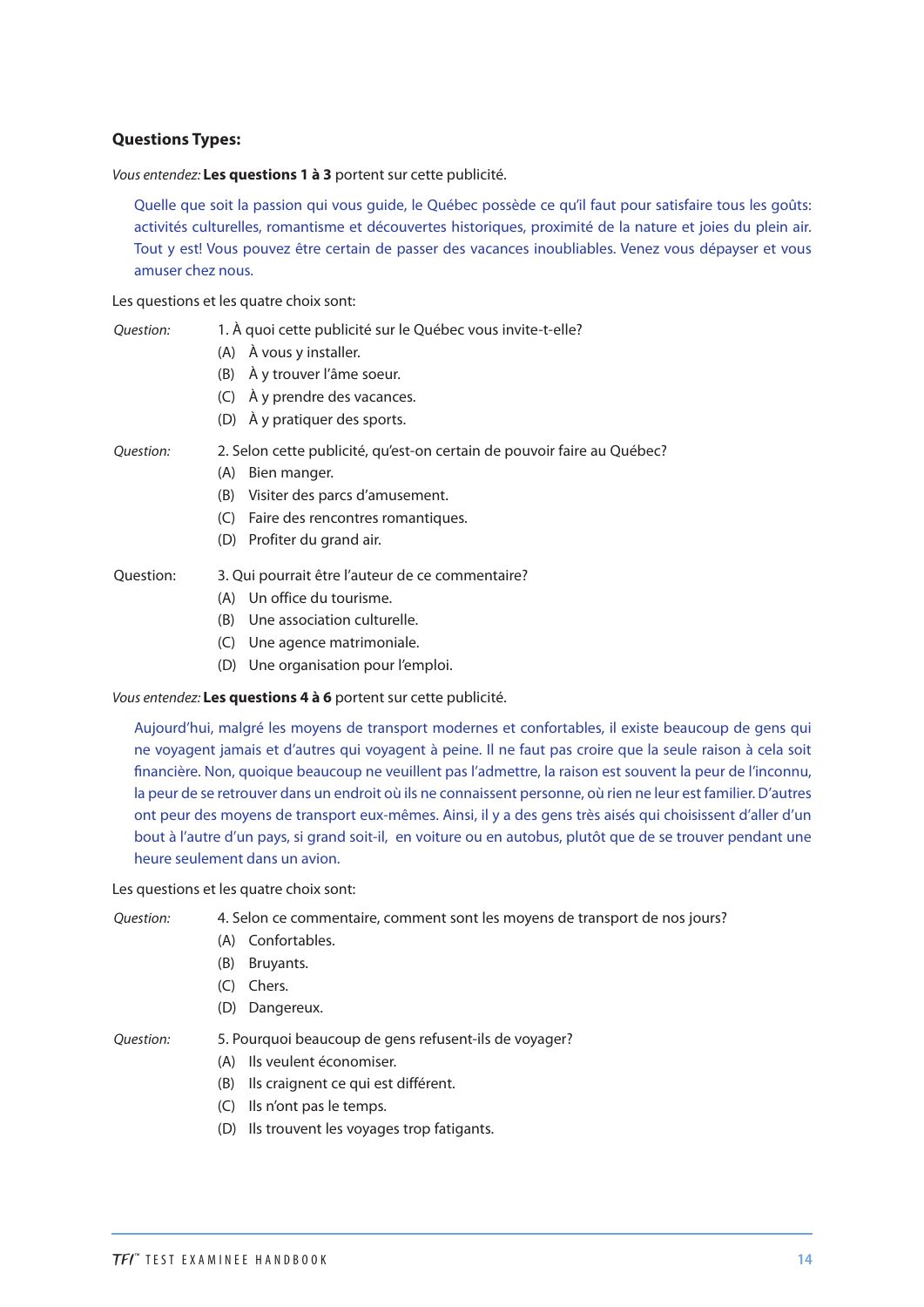<span id="page-17-0"></span>*Question:* 6. D'après cet exposé, qu'est-ce qui arrive à certains voyageurs riches?

- (A) Ils ont la terreur de voler.
- (B) Ils trouvent les voyages en voiture trop longs.
- (C) Ils n'aiment pas les endroits inconnus.
- (D) Ils détestent les transports en commun.

### **Deuxième partie - Compréhension Écrite**

Vous avez soixante-huit minutes pour compléter les sections 4, 5, et 6 qui constituent la deuxième partie du test.

Dans cette deuxième partie du test, vous pourrez démontrer votre niveau de compréhension du français écrit. Cette deuxième partie comprend trois sections comportant chacune des instructions particulières.

### **Section IV: Identification de l'erreur**

**Instructions:** Dans cette partie du test, quatre mots ou groupes de mots sont soulignés. Vous devez identifier le mot ou le groupe de mots qui doit être corrigé parce qu'il comporte une erreur. Les quatre segments soulignés correspondent aux réponses (A), (B), (C) et (D); il n'y a qu'une erreur par question. Identifiez-la et noircissez la case correspondante sur votre feuille de réponses.

#### **Exemple:**

Les joueurs de football est de grands athlètes.

A B C D

*Exemple de réponse*  $(A)$   $(B)$   $(D)$ 

La phrase correcte est « Les joueurs de football sont de grands athlètes ». La faute porte sur le verbe. Vous devez donc noircir la case (C) sur votre feuille de réponses. N'inscrivez rien dans ce livret.

Commencez maintenant.

#### **Questions Types:**

- 1. Vivent-ils en Maroc depuis très longtemps?
	- A B C D
- 2. Il avait mal aux dents depuis deux jours, aussi a-t-il fait un rendez-vous chez le dentiste. A B C D
- 3. Ce que l'économie de ce pays a besoin, c'est d'un afflux de capitaux étrangers. A B C D

#### **Section V: Phrases Incomplètes**

**Instructions:** Les questions 116 à 140 sont des phrases incomplètes. Pour chacune de ces phrases, on vous suggère quatre choix (A), (B), (C) et (D); il n'y a qu'une bonne réponse parmi ces quatre choix. Choisissez le mot ou le groupe de mots qui complète le mieux la phrase et noircissez la case correspondante sur votre feuille de réponses. N'inscrivez rien dans ce livret.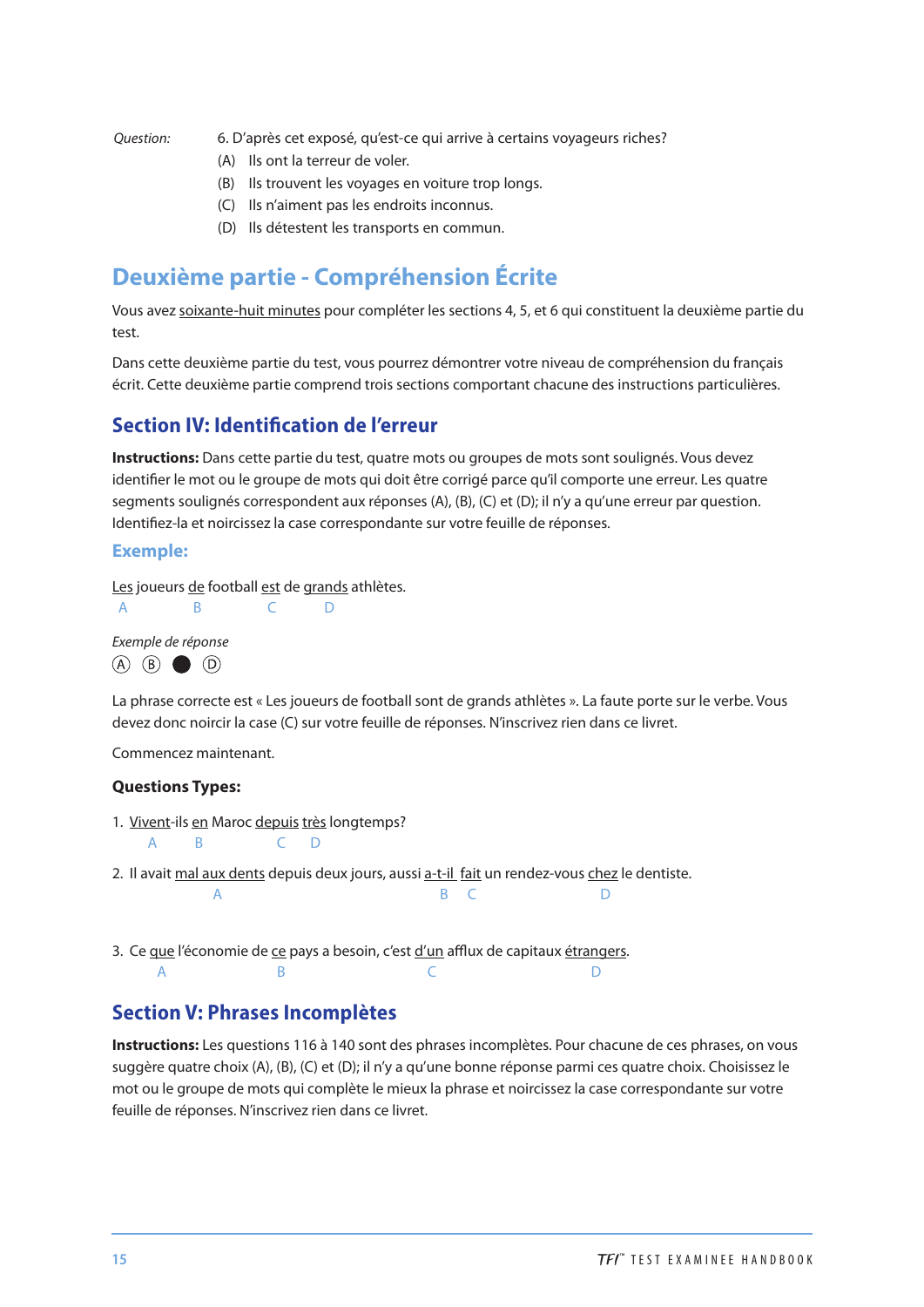#### **Exemple:**

Quand il fait froid, il faut mettre \_\_\_\_\_\_. (A) des allumettes

- 
- (B) un manteau
- (C) une pelle
- (D) du feu

#### *Exemple de réponse*



La phrase correcte est: « Quand il fait froid, il faut mettre un manteau. » Vous devez donc noircir la case (B) sur votre feuille de réponses, comme dans l'exemple.

Commencez maintenant.

#### **Questions Types:**

| 1. L'ordinateur ne ______ plus, il est en panne!                                | (A)<br>(B)<br>(C)        | travaille<br>marche<br>court<br>$(D)$ va |
|---------------------------------------------------------------------------------|--------------------------|------------------------------------------|
| 2. Un petit déjeuner vous sera servi ______<br>l'avion.                         | (A)<br>(B)<br>(C)<br>(D) | sur<br>dans<br>par<br>avec               |
| 3. Il est possible que la compagnie ______<br>appel à de nouveaux fournisseurs. | (A)<br>(B)<br>(C)<br>(D) | fait<br>fera<br>a fait<br>fasse          |

### **Section VI: Lecture**

**Instructions:** Les questions 141 à 180 portent sur divers types de textes écrits (lettres, annonces, notes, etc.). Il n'y a qu'une réponse par question. Vous devez choisir la bonne réponse et noircir la case correspondant à votre choix: (A), (B), (C), ou (D), sur votre feuille de réponses. Attention: répondez aux questions selon ce qui est écrit ou ce qui peut en être déduit.

#### **Exemple:**

*Lisez cet exemple:* 

Le régime de retraite pour les personnes âgées s'applique à toutes les personnes âgées mais seulement 66% d'entre elles ont vraiment besoin d'un revenu supplémentaire. Il serait plus utile de ne pas verser de pension aux personnes qui n'en ont pas besoin et d'augmenter le montant destiné aux personnes âgées dans le besoin.

Selon l'auteur, le régime est-il le meilleur possible?

- (A) Sûrement pas
- (B) Peut-être
- (C) Probablement
- (D) Sans doute

*Exemple de réponse* $\bullet$  (B) (C) (D)

TFI™ TEST EXAMINEE HANDBOOK **<sup>16</sup>**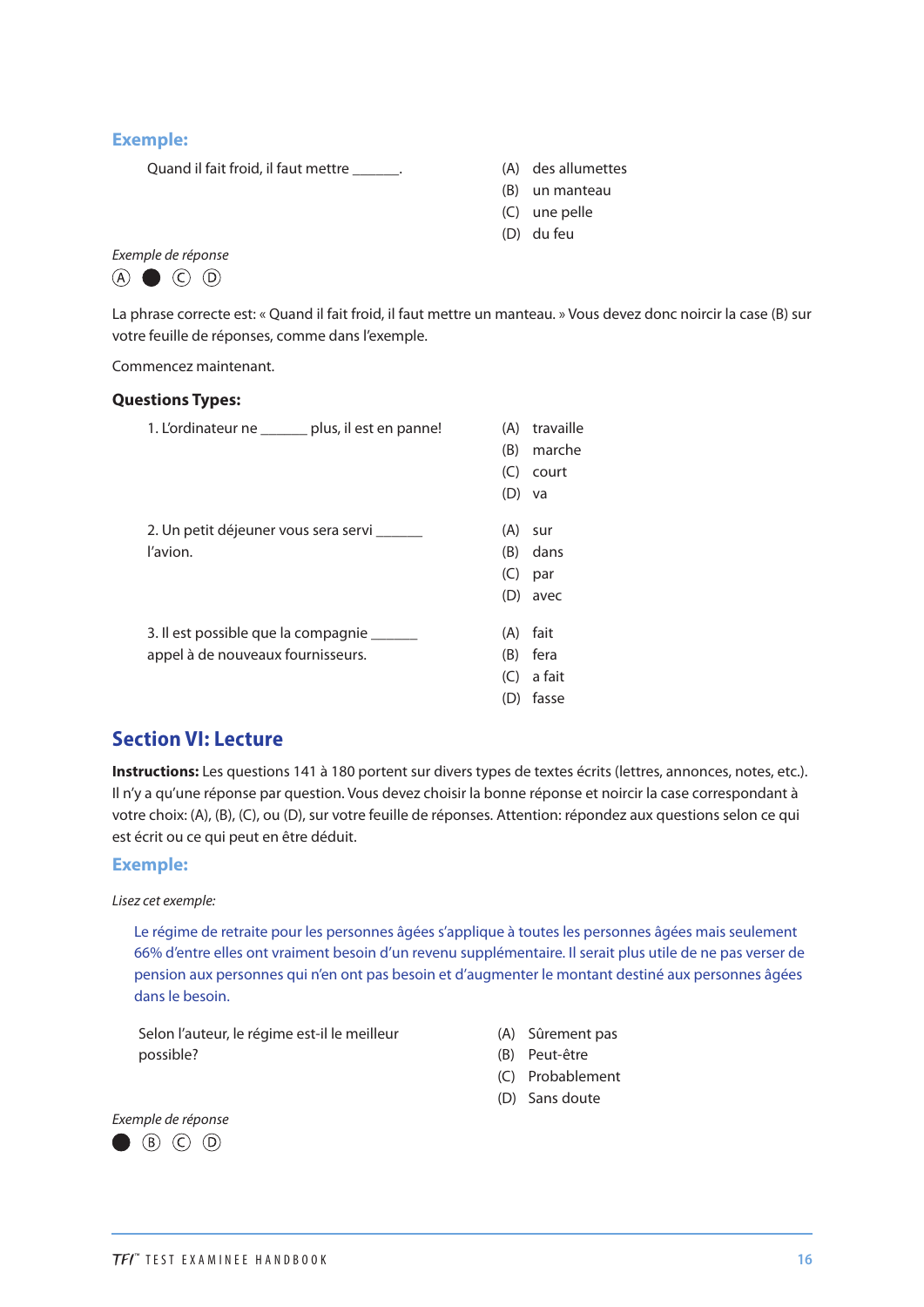Le texte suggère une amélioration. On peut déduire que l'auteur pense que le régime n'est pas le meilleur possible. La meilleure réponse est donc (A). Vous devez donc noircir la case (A) sur votre feuille de réponses. N'inscrivez rien dans ce livret.

Commencez maintenant.

#### **Questions Types:**

**Les questions 1 et 2** portent sur cette nouvelle.

#### *Lisez ce texte:*

C'est le grand match en coulisses de la Coupe du monde que tous les économistes attendent. La société Sporton, leader planétaire de l'équipement sportif, pourra-t-il détrôner son rival commercial, Kiufu qui règne, lui, sur le marché du foot? D'ici au prochain Mondial, nous dominerons le domaine du ballon rond, affirme un responsable de la firme américaine qui a frappé un grand coup en enrôlant une des meilleures équipes latino-américaines pour un contrat astronomique d'un milliard de francs sur dix ans.

- 1. À qui s'adresse essentiellement cette nouvelle?
- (A) Aux joueurs de football
- (B) Aux amateurs de sport
- (C) Aux hommes d'affaires
- (D) Aux astronomes
- 2. En mettant une grande équipe sous contrat, de quoi s'est assuré Sporton?
- (A) De gagner le Mondial
- (B) De prendre contrôle du marché du football
- (C) De dominer le sport planétaire
- (D) De gagner un milliard de francs

#### **Les questions 3 à 5** portent sur cet extrait d'un article.

#### *Lisez ce texte:*

Les gens n'ont jamais aussi bien vécu que de nos jours. Ils bénéficient d'une diminution du temps de travail, d'une augmentation des jours de vacances, d'améliorations dans le confort de la vie quotidienne, de centaines de chaînes de télévision et d'une plus grande variété alimentaire. Cependant, ils se plaignent d'être épuisés, surmenés, déprimés, de passer leur vie à courir. Seraient-ils donc moins forts que leurs aïeux de l'âge paléolithique qui ont dû affronter le froid, l'inconfort des cavernes, les famines saisonnières, et de nombreux prédateurs?

Nos ancêtres préhistoriques étaient doués d'une physiologie parfaitement adaptée à la lutte. C'est cette force vitale qui a permis la survie de notre espèce. En fait, les mécanismes physiologiques de nos contemporains ne sont pas moins efficaces. Le problème réside plutôt dans l'incapacité croissante des gens à gérer efficacement le stress quotidien qui est dû à des agresseurs plus nombreux, plus complexes et plus sournois. L'être d'aujourd'hui ne peut souvent que subir ces agressions sans frapper ni fuir et l'énergie non évacuée le ronge de l'intérieur déclenchant ou aggravant bien des problèmes médicaux.

- 3. Quel adjectif décrit le mieux la situation exposée dans le premier paragraphe?
- (A) Paradoxale
- (B) Terrifiante
- (C) Humiliante
- (D) Mensongère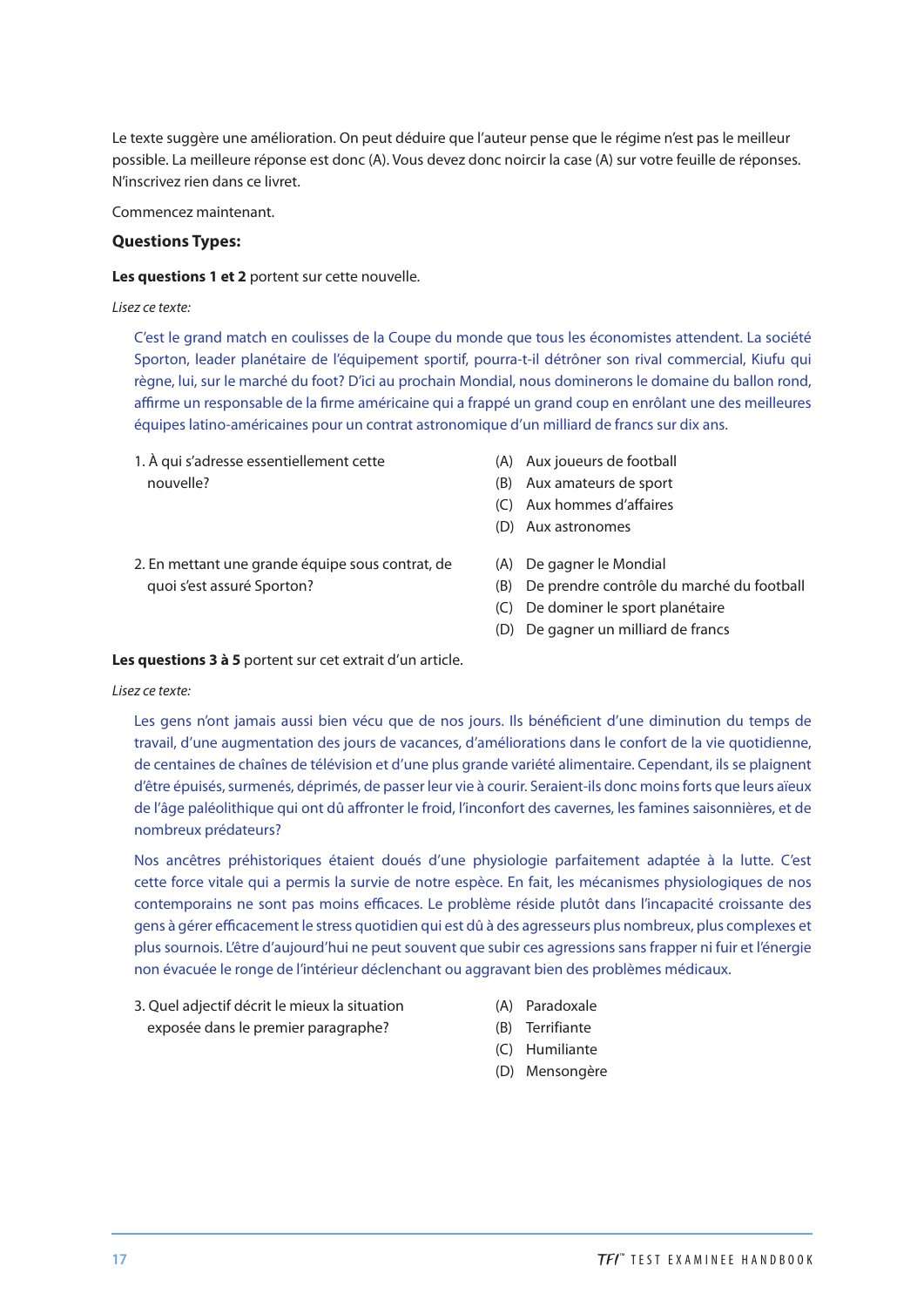- 4. Quel est l'un des problèmes des gens d'aujourd'hui qui n'est pas mentionné dans ce texte?
- 5. D'après le texte, pourquoi l'être moderne est-il plus affecté par le stress que ses ancêtres?
- (A) Une grande fatigue
- (B) Un état dépressif
- (C) Un sommeil perturbé
- (D) Une surcharge d'activités
- (A) Son alimentation n'est pas assez équilibrée.
- (B) Sa physiologie n'est pas adaptée à la lutte contre le stress.
- (C) Les agressions quotidiennes sont plus fréquentes et plus compliquées.
- (D) Le nombre de maladies graves a augmenté.

### **Answer Key**

|      |      |      | SECTION I SECTION II SECTION III SECTION IV SECTION V SECTION VI |      |      |
|------|------|------|------------------------------------------------------------------|------|------|
| 1. C | 1. B | 1. C | 1. B                                                             | 1. B | 1. C |
| 2.B  | 2. A | 2. D | 2. C                                                             | 2.B  | 2. B |
|      | 3. B | 3.A  | 3.A                                                              | 3. D | 3.A  |
|      |      | 4. A |                                                                  |      | 4. C |
|      |      | 5. B |                                                                  |      | 5.C  |
|      |      | 6. A |                                                                  |      |      |
|      |      |      |                                                                  |      |      |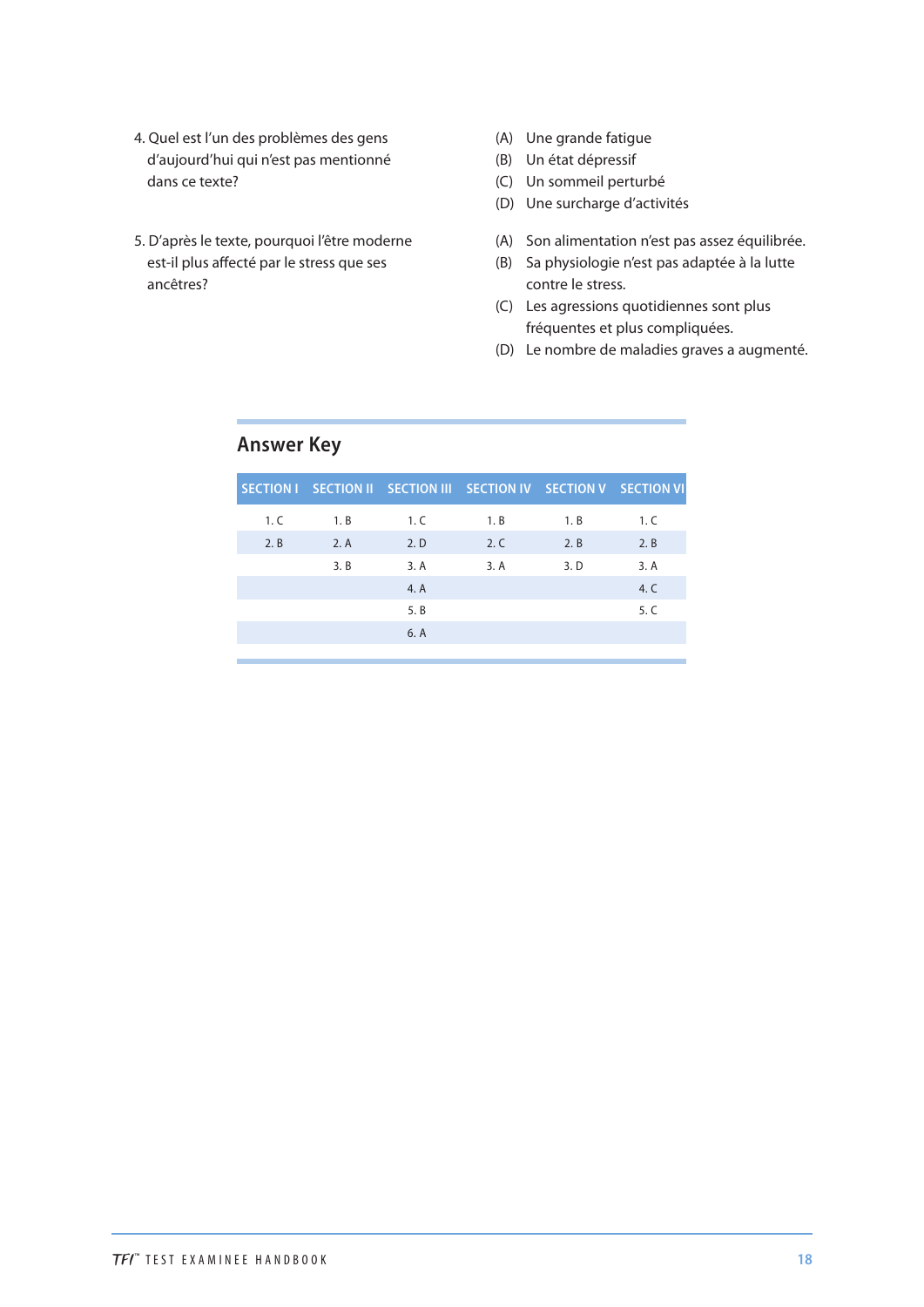# <span id="page-21-0"></span>*TFI™* **Test Background Questionnaire and Answer Sheet**

In order to provide enhanced feedback to *TFI*™ test clients and examinees, the TFI Programme will ask you to complete the TFI Test Background Questionnaire at the testing session before you take the TFI test.

### **Background Questionnaire**

The TFI Test Background Questionnaire asks about your education, work, English language, and TFI testtaking experience. Your responses to the questionnaire enable your organisation to learn more about the backgrounds of people who take the test and some of the factors that affect TFI test scores and improvement in French. Your responses to the questionnaire are kept confidential and do not in any way affect your TFI test scores. We encourage you to answer all of the questions. A sample of the questionnaire is included on page 20 of this handbook.

### **Answer Sheet**

A sample of the answer sheet appears on pages 21 and 22 of this handbook.

### **Accent Marks**

If your name (family name and first name) is written with any accent marks, you should complete the top half of section 1 on side 1 of the answer sheet. Above the boxes where you will write your name, there is an area that contains accent marks. You should fill in the circle that corresponds to the accent mark above each letter that contains an accent.

### **Group Code**

Your test administrator may ask you to enter a number on side 1, section 5 of the answer sheet. The purpose of this group code is to enable TFI test clients to keep track of the performance of a group of people who take the TFI test two or more times as part of a specific French training programme. The test administrator will give you the appropriate number to enter in the group code section if your organisation has asked for this option.

### **Custom Codes**

Your test administrator may ask you to enter a number or numbers on side 2, section 12 of the answer sheet. The purpose of custom codes is to keep track of the performance of certain TFI test examinees or groups of examinees. The test administrator will give you the appropriate number or numbers to enter in the custom codes section if your organisation has asked for this option.

Before the actual test begins, if you have any questions about the TFI Test Background Questionnaire and Answer Sheet, please ask your test administrator.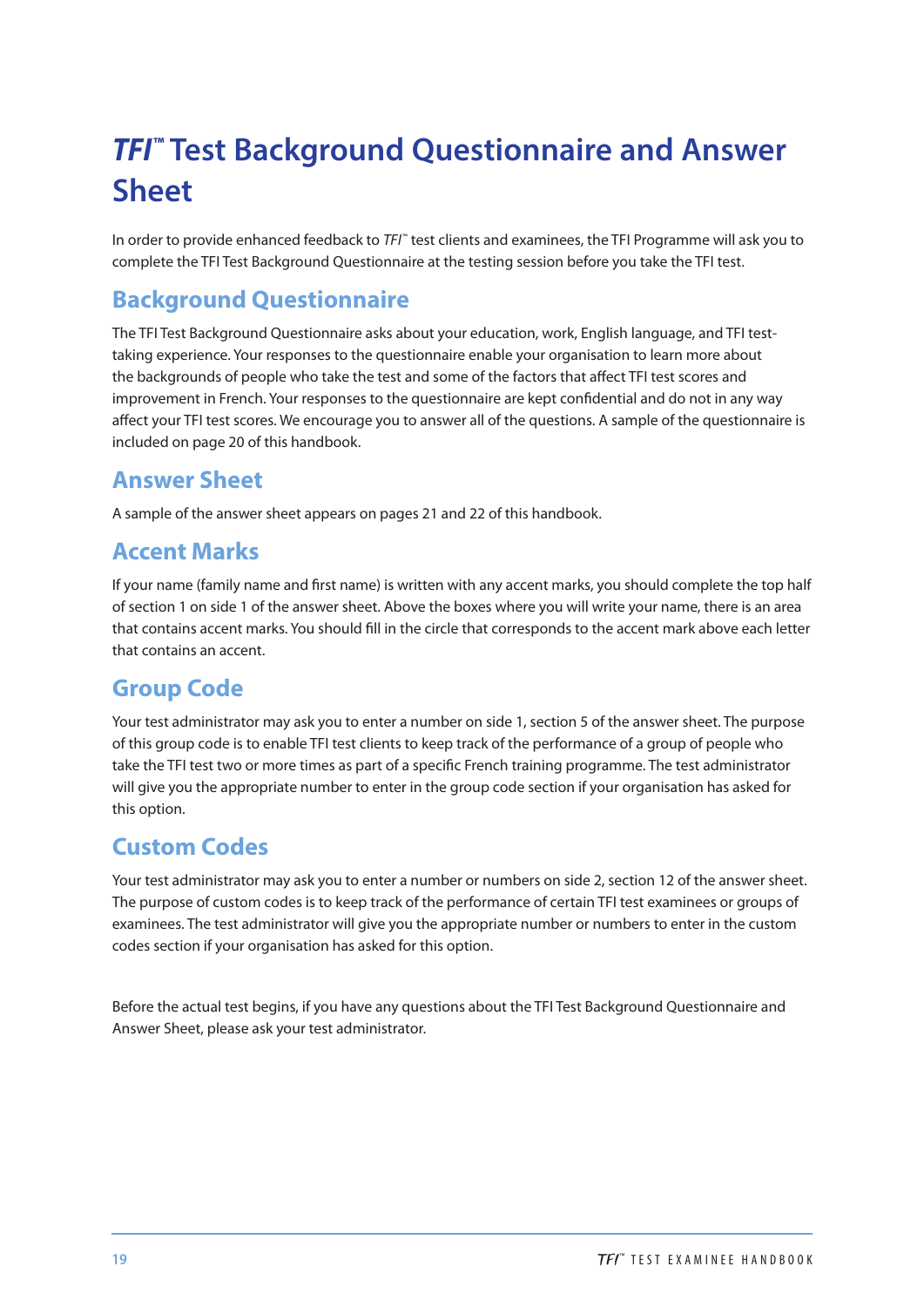# <span id="page-22-0"></span>**Background Questionnaire**

#### TFI<sub>m</sub> **Background Questionnaire** *1.Which of the following best describes what you 7. For how many years have you studied French?* A. Less than 1 year *do now?* A. I am employed (full-time or part-time). B.  $1 - 2$  years C.  $2 - 5$  years B. I am a student (not employed).  $D. 5 - 10$  years C. Other E. More than 10 years *2. Please choose the highest level of education listed below that you have completed. 8. In what industry do you currently work? If* A. High school *you are a full-time student or are unemployed,* B. Technical/Vocational school *please stop here.* C. Some college completed A. Agriculture, Mining, and Construction D. University (undergraduate) B. Manufacturing C. Transportation, Communication, and Public E. Graduate school **Utilities** *3. How old are you?* D. Wholesale and Retail Trade E. Finance and Insurance A. Under 25  $B. 25 - 29$ F. Services  $C. 30 - 34$ G. Government D. 35 – 39 E. 40 or older *9. About how many years have you been with your company? 4. Before today, how many times have you taken* A. Less than 2 years *the Test de français international?* B.  $2 - 5$  years A. Never C.  $5 - 10$  years B. 1 time before D. More than 10 years C. 2 times before D. 3 times before *10. Which one of the following categories best* E. 4 or more times *applies to your job?* A. Executive, Administrative, and Managerial *5. When did you last take the Test de français* B. Professional, Technical, and Scientific *international?* C. Marketing and Sales A. Less than 6 months ago D. Administrative Support and Clerical B. 6 months or more, but less than 1 year ago E. Service F. Mechanics, Installers, and Repairers C. 1 year or more, but less than 2 years ago D. 2 or more years ago G. Construction Trades E. I have not taken the Test de français international H. Production before today. I. Transportation and Material Moving J. Handlers, Helpers and Laborers (Unskilled *6. Why are you taking the Test de français* Labor) K. Armed Forces *international? (Choose one only) 11. What is your level in your company?* A. To get a job (selection screen) B. To get a promotion A. Non-supervisory C. For placement into a job level or type of position B. Supervisory C. Managerial D. For placement into a language training course E. For evaluation after or during a language training course F. As part of a research project G. Other *ETS, ETS logo and TOEIC are registered trademarks of Educational Testing Service. Copyright © 2021 by ETS. All rights reserved. ETS and the ETS logo are registered trademarks of ETS. TFI is a trademark of ETS.*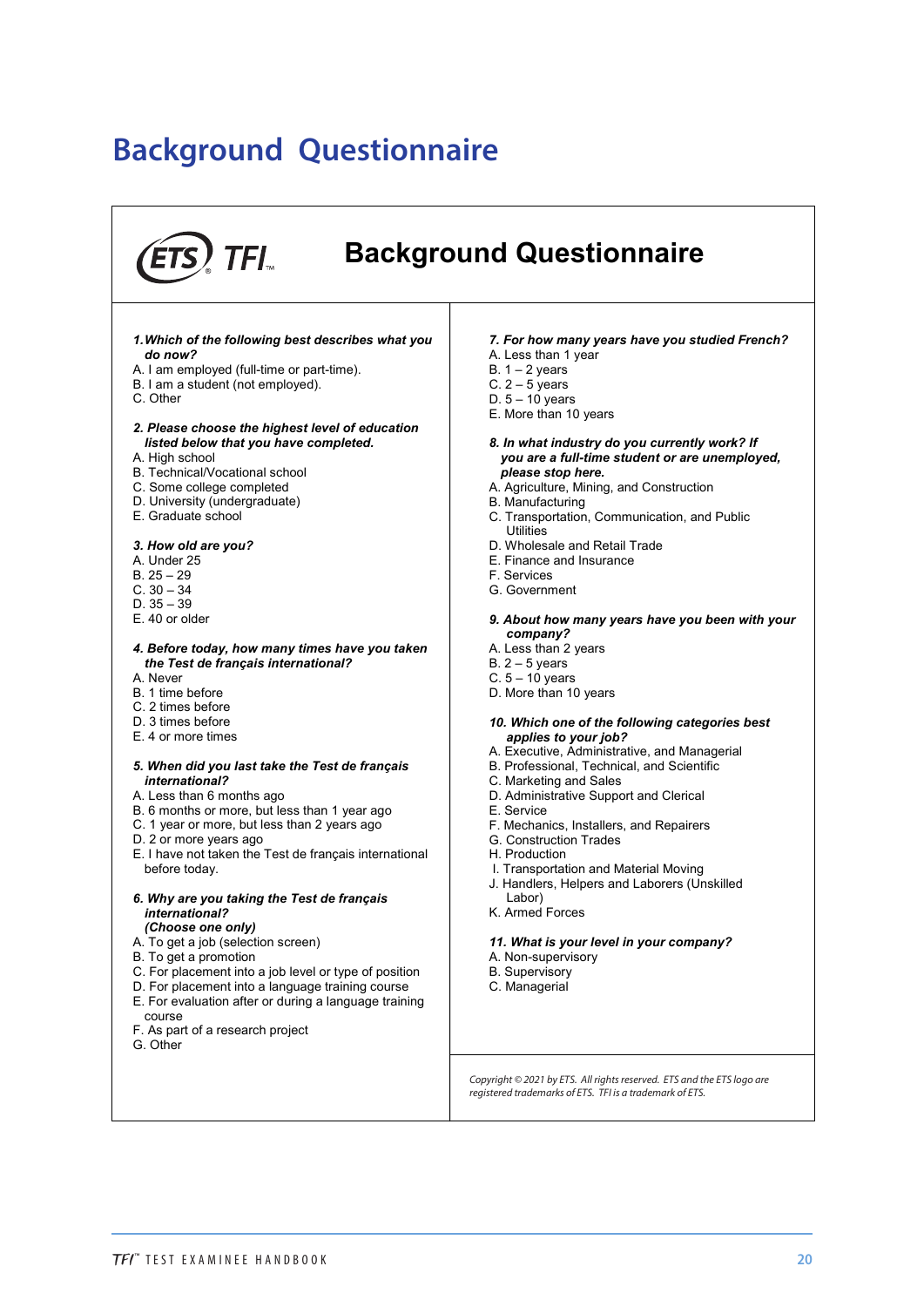# <span id="page-23-0"></span>**Sample Answer Sheet**

|                                                                                                                                                                                                                                                                                                                                                                                                                                                                                                                                                                        |                                                                                                                                                                                                                                                                                              |                        |                                                            |                                                                                                                                                                                                                                                 |                 |                                   |                                                     |                 | <b>COMMENT RÉPONDRE AU QUESTIONNAIRE</b><br>· Utilisez un crayon à papier<br>• Noircissez entièrement les cercles<br><b>• Effacez proprement</b>                                                                                                                                                                                                                                                                        |                                                        |                         |                             |                         |                                         |                                                                                             |                 |                                                   |                      | MARQUAGE CORRECT<br><b>CORRECT MARK</b>        |                                               |                    |                    |                | . $\Lambda$ $(\times)$ | <b>MARQUAGES INCORRECT</b><br><b>INCORRECT MARKS</b>                                                                                                                                                                                                                                                                                                                                                                                                                                                                                  | $(\bullet)$ |                                      |                          | • Use only pencil<br><b>• Erase cleanly</b>                                                                       |         |                 |        | <b>MARKING DIRECTIONS</b><br><b>• Darken the circles completely</b>                                                                                                                                                                                                                                                               |
|------------------------------------------------------------------------------------------------------------------------------------------------------------------------------------------------------------------------------------------------------------------------------------------------------------------------------------------------------------------------------------------------------------------------------------------------------------------------------------------------------------------------------------------------------------------------|----------------------------------------------------------------------------------------------------------------------------------------------------------------------------------------------------------------------------------------------------------------------------------------------|------------------------|------------------------------------------------------------|-------------------------------------------------------------------------------------------------------------------------------------------------------------------------------------------------------------------------------------------------|-----------------|-----------------------------------|-----------------------------------------------------|-----------------|-------------------------------------------------------------------------------------------------------------------------------------------------------------------------------------------------------------------------------------------------------------------------------------------------------------------------------------------------------------------------------------------------------------------------|--------------------------------------------------------|-------------------------|-----------------------------|-------------------------|-----------------------------------------|---------------------------------------------------------------------------------------------|-----------------|---------------------------------------------------|----------------------|------------------------------------------------|-----------------------------------------------|--------------------|--------------------|----------------|------------------------|---------------------------------------------------------------------------------------------------------------------------------------------------------------------------------------------------------------------------------------------------------------------------------------------------------------------------------------------------------------------------------------------------------------------------------------------------------------------------------------------------------------------------------------|-------------|--------------------------------------|--------------------------|-------------------------------------------------------------------------------------------------------------------|---------|-----------------|--------|-----------------------------------------------------------------------------------------------------------------------------------------------------------------------------------------------------------------------------------------------------------------------------------------------------------------------------------|
|                                                                                                                                                                                                                                                                                                                                                                                                                                                                                                                                                                        | Suivez la flèche et inscrivez dans la partie gauche votre/vos nom/s de famille en lettres majuscules. Si vous avez plusieurs noms, laissez<br>une case vide entre chaque nom. Puis, inscrivez votre prénom usuel dans la partie droite après la séparation. Sous chaque case remplie,        |                        |                                                            |                                                                                                                                                                                                                                                 |                 |                                   |                                                     |                 |                                                                                                                                                                                                                                                                                                                                                                                                                         |                                                        |                         |                             |                         |                                         |                                                                                             |                 |                                                   |                      |                                                |                                               |                    |                    |                |                        |                                                                                                                                                                                                                                                                                                                                                                                                                                                                                                                                       |             |                                      |                          |                                                                                                                   |         |                 |        |                                                                                                                                                                                                                                                                                                                                   |
| <b>NOM</b><br><b>NAME</b>                                                                                                                                                                                                                                                                                                                                                                                                                                                                                                                                              | noircissez le cercle correspondant à la lettre. Si votre nom contient des accents, noircissez les cercles correspondants situés au-dessus<br>des cases concernées.                                                                                                                           |                        |                                                            |                                                                                                                                                                                                                                                 |                 |                                   |                                                     |                 |                                                                                                                                                                                                                                                                                                                                                                                                                         |                                                        |                         |                             |                         |                                         |                                                                                             |                 |                                                   |                      |                                                |                                               |                    |                    |                |                        |                                                                                                                                                                                                                                                                                                                                                                                                                                                                                                                                       |             |                                      |                          |                                                                                                                   |         |                 |        | $\overline{2}$<br><b>SEXE</b><br><b>SEX</b>                                                                                                                                                                                                                                                                                       |
|                                                                                                                                                                                                                                                                                                                                                                                                                                                                                                                                                                        | At the arrow, using one box for each letter, print your family name(s) in the first area. If you have more than one family name, leave a space<br>between names. In the second area, fill in your first name(s). Below each box, fill in the circle containing the same letter. If your name |                        |                                                            |                                                                                                                                                                                                                                                 |                 |                                   |                                                     |                 |                                                                                                                                                                                                                                                                                                                                                                                                                         |                                                        |                         |                             |                         |                                         |                                                                                             |                 |                                                   |                      |                                                |                                               |                    |                    |                |                        |                                                                                                                                                                                                                                                                                                                                                                                                                                                                                                                                       |             |                                      |                          |                                                                                                                   |         |                 |        | M                                                                                                                                                                                                                                                                                                                                 |
|                                                                                                                                                                                                                                                                                                                                                                                                                                                                                                                                                                        | includes any accent marks, fill these in using the circles above the boxes.                                                                                                                                                                                                                  |                        |                                                            |                                                                                                                                                                                                                                                 |                 |                                   |                                                     |                 |                                                                                                                                                                                                                                                                                                                                                                                                                         |                                                        |                         |                             |                         |                                         |                                                                                             |                 |                                                   |                      |                                                |                                               |                    |                    |                |                        |                                                                                                                                                                                                                                                                                                                                                                                                                                                                                                                                       |             |                                      |                          |                                                                                                                   |         |                 |        | F                                                                                                                                                                                                                                                                                                                                 |
| $(\sim)$<br>$(\sim)$<br>$(\sim)$<br>A)<br>o,<br>O)<br>(o)<br>(o)                                                                                                                                                                                                                                                                                                                                                                                                                                                                                                       | $(\sim)$<br>$(\sim)$<br>(o)<br>O,                                                                                                                                                                                                                                                            | $(\sim)$<br>(O)        | $(\sim)$<br>$\circ)$                                       | $(\mathbf{v})(\mathbf{v})$<br>(o)<br>(0)                                                                                                                                                                                                        | $(\vee)$<br>(o) | $(\mathbf{v})(\mathbf{v})$<br>(o) | (o)                                                 | (0)             | $(\Lambda) (\Lambda) (\Lambda) (\Lambda) (\Lambda)$<br>(0)                                                                                                                                                                                                                                                                                                                                                              | (0)(0)(0)                                              |                         | $(\sim)$<br>(o)             | $(\vee)$<br>(o)         | $(\curvearrowright)$<br>$^\mathrm{(o)}$ | $(0)$ $(0)$ $(0)$                                                                           |                 |                                                   |                      | (0)(0)(0)(0)(0)(0)                             |                                               |                    |                    |                |                        | $\left(\mathbf{v}\right)\left(\mathbf{v}\right)\left(\mathbf{v}\right)\left(\mathbf{v}\right)\left(\mathbf{v}\right)\left(\mathbf{v}\right)\left(\mathbf{v}\right)\left(\mathbf{v}\right)\left(\mathbf{v}\right)\left(\mathbf{v}\right)\left(\mathbf{v}\right)\left(\mathbf{v}\right)\left(\mathbf{v}\right)$<br>(0)(0)(0)                                                                                                                                                                                                            |             | $(\mathbf{v})(\mathbf{v})$<br>(0)(0) | $(\sim)$<br>(0)          | $\circledcirc$                                                                                                    | (0)     | (0)(0)          |        | 3<br><b>CODE</b>                                                                                                                                                                                                                                                                                                                  |
| Æ.                                                                                                                                                                                                                                                                                                                                                                                                                                                                                                                                                                     |                                                                                                                                                                                                                                                                                              | $\mathcal{E}$          |                                                            | N.<br>×                                                                                                                                                                                                                                         | $\mathcal{I}$   | N                                 | Z.                                                  | $(\mathcal{L})$ | $(\mathcal{L})$<br>$(\star)$                                                                                                                                                                                                                                                                                                                                                                                            | $(\sim)$                                               | $(\star)$               | G.                          | $\mathscr{O}$           | $(\cdot)$                               | $(\mathcal{N})$                                                                             | $(\rightarrow)$ | $(\bullet)$                                       | $(\star)$            | $(\rightarrow)$                                | $(\bullet)$                                   | (                  | (                  | (              | (                      | $(\star)$<br>$(\star)$                                                                                                                                                                                                                                                                                                                                                                                                                                                                                                                | $(\star)$   | $(\rightarrow)$                      | (                        | $(\star)$                                                                                                         |         |                 |        | <b>DU PAYS</b>                                                                                                                                                                                                                                                                                                                    |
| $\mathbb{Z}$                                                                                                                                                                                                                                                                                                                                                                                                                                                                                                                                                           |                                                                                                                                                                                                                                                                                              |                        |                                                            | $\mathcal{E}% _{0}\left( t\right) \equiv\mathcal{E}_{0}\left( t\right) \equiv\mathcal{E}_{0}\left( t\right)$<br>$\mathcal{E}% _{0}\left( t\right) \sim\mathcal{E}_{0}\left( t\right)$                                                           | $\mathcal I$    | ¥                                 | ×                                                   | ¥,              | $(\mathbb{Z})$<br>$\mathcal{L}$                                                                                                                                                                                                                                                                                                                                                                                         | $\left( \mathbf{r}\right)$                             | $\left( r\right)$       | $\left( \mathcal{E}\right)$ | Ŧ                       | の                                       | $(\mathscr{C})$                                                                             | $(\mathscr{D})$ | $\left( \mathcal{L}\right)$                       | $(\mathscr{F})$      | $(\cdot)$                                      | 0                                             |                    |                    |                |                        |                                                                                                                                                                                                                                                                                                                                                                                                                                                                                                                                       |             |                                      |                          |                                                                                                                   |         |                 |        | <b>COUNTRY</b><br><b>CODE</b>                                                                                                                                                                                                                                                                                                     |
| m<br>99                                                                                                                                                                                                                                                                                                                                                                                                                                                                                                                                                                | (* *)                                                                                                                                                                                                                                                                                        | (* )                   | $\left( \begin{array}{c} \blacksquare \end{array} \right)$ | ≘                                                                                                                                                                                                                                               | 60              | (* )                              | $\left( \begin{matrix} 1 \\ 1 \end{matrix} \right)$ | $(\lnot)$       | $\left( \begin{matrix} \bullet \\ \bullet \end{matrix} \right)$                                                                                                                                                                                                                                                                                                                                                         | $\bigcirc$ $\bigcirc$ $\bigcirc$ $\bigcirc$ $\bigcirc$ |                         |                             |                         | $\odot$                                 | $(\lnot)$                                                                                   | $\bigcirc$      | ≘                                                 | $(\rightarrow)$      |                                                | ⋒                                             |                    |                    |                |                        |                                                                                                                                                                                                                                                                                                                                                                                                                                                                                                                                       |             |                                      |                          |                                                                                                                   |         |                 |        |                                                                                                                                                                                                                                                                                                                                   |
| $\sim$<br>$\sim$<br>$(\thicksim)$<br>$(\thicksim)$<br>$\left( 6 \right) \left( 6 \right) \left( 6 \right) \left( 6 \right) \left( 6 \right) \left( 6 \right) \left( 6 \right) \left( 6 \right) \left( 6 \right) \left( 6 \right) \left( 6 \right) \left( 6 \right) \left( 6 \right) \left( 6 \right) \left( 6 \right)$<br>( ف                                                                                                                                                                                                                                          | (∼)<br>$(\thicksim)$                                                                                                                                                                                                                                                                         | (~                     | $(\thicksim)$                                              | $\left(\boldsymbol{\sim}\right)$<br>$(\thicksim)$                                                                                                                                                                                               | $\sim$          | $\widetilde{\phantom{m}}$         | $\sim$                                              | $(\thicksim)$   | $(\thicksim)$<br>$(\thicksim)$                                                                                                                                                                                                                                                                                                                                                                                          | $(\thicksim)$                                          | $(\sim)$                | $(\sim)$                    | $(\sim)$                |                                         | $\ominus\ominus\ominus$                                                                     |                 | $\left(\rightleftharpoons\right)$<br>$\mathbf{s}$ | $(\thicksim)$<br>(۵) | $\left(\boldsymbol{\sim}\right)$<br>$\epsilon$ | $\boldsymbol{\left(\rightthreetimes)}$<br>(۵) | $\circlearrowleft$ | $\mathbf{s})$      | (۵)            | $\mathbf{s}$           | (۵)<br>(۵)                                                                                                                                                                                                                                                                                                                                                                                                                                                                                                                            | (۵)         | (۵)                                  | (۵)                      |                                                                                                                   |         |                 |        | (0)<br>$\left( 0\right)$                                                                                                                                                                                                                                                                                                          |
|                                                                                                                                                                                                                                                                                                                                                                                                                                                                                                                                                                        |                                                                                                                                                                                                                                                                                              |                        |                                                            |                                                                                                                                                                                                                                                 |                 |                                   |                                                     |                 |                                                                                                                                                                                                                                                                                                                                                                                                                         |                                                        |                         |                             |                         |                                         |                                                                                             |                 |                                                   |                      |                                                |                                               |                    |                    |                |                        |                                                                                                                                                                                                                                                                                                                                                                                                                                                                                                                                       |             |                                      |                          |                                                                                                                   |         |                 |        | [1]<br>$\left( 1\right)$                                                                                                                                                                                                                                                                                                          |
|                                                                                                                                                                                                                                                                                                                                                                                                                                                                                                                                                                        |                                                                                                                                                                                                                                                                                              |                        |                                                            |                                                                                                                                                                                                                                                 |                 |                                   |                                                     |                 |                                                                                                                                                                                                                                                                                                                                                                                                                         |                                                        |                         |                             |                         |                                         |                                                                                             |                 |                                                   |                      |                                                |                                               |                    |                    |                |                        |                                                                                                                                                                                                                                                                                                                                                                                                                                                                                                                                       |             |                                      |                          |                                                                                                                   |         |                 |        | $\left[2\right)$<br>2                                                                                                                                                                                                                                                                                                             |
| (A)                                                                                                                                                                                                                                                                                                                                                                                                                                                                                                                                                                    |                                                                                                                                                                                                                                                                                              |                        |                                                            |                                                                                                                                                                                                                                                 |                 |                                   |                                                     |                 |                                                                                                                                                                                                                                                                                                                                                                                                                         |                                                        |                         |                             |                         |                                         |                                                                                             |                 |                                                   |                      |                                                |                                               |                    |                    |                |                        |                                                                                                                                                                                                                                                                                                                                                                                                                                                                                                                                       |             |                                      |                          |                                                                                                                   |         |                 |        | 3)<br>3)<br>$[4] \centering% \includegraphics[width=1.0\textwidth]{images/TrDiM-Architecture.png} \caption{The first two different values of $A$ and $A$ is the same as in Figure \ref{fig:10}. The first two different values of $A$ and $A$ is the same as in Figure \ref{fig:10}.} \label{fig:TrDiM-Architecture}$<br>$^{(4)}$ |
| Β)<br>C)<br>C)                                                                                                                                                                                                                                                                                                                                                                                                                                                                                                                                                         |                                                                                                                                                                                                                                                                                              |                        |                                                            |                                                                                                                                                                                                                                                 |                 |                                   |                                                     |                 |                                                                                                                                                                                                                                                                                                                                                                                                                         |                                                        |                         |                             |                         |                                         |                                                                                             |                 |                                                   |                      |                                                |                                               |                    |                    |                |                        |                                                                                                                                                                                                                                                                                                                                                                                                                                                                                                                                       |             |                                      |                          |                                                                                                                   |         |                 |        | 5<br>5)                                                                                                                                                                                                                                                                                                                           |
| (D)(D)<br>D)<br>D)                                                                                                                                                                                                                                                                                                                                                                                                                                                                                                                                                     |                                                                                                                                                                                                                                                                                              |                        |                                                            |                                                                                                                                                                                                                                                 |                 |                                   |                                                     |                 |                                                                                                                                                                                                                                                                                                                                                                                                                         |                                                        |                         |                             |                         |                                         |                                                                                             |                 |                                                   |                      |                                                |                                               |                    |                    |                |                        |                                                                                                                                                                                                                                                                                                                                                                                                                                                                                                                                       |             |                                      |                          |                                                                                                                   |         |                 |        | 6<br>$\epsilon$                                                                                                                                                                                                                                                                                                                   |
| (E)<br>Έ.                                                                                                                                                                                                                                                                                                                                                                                                                                                                                                                                                              | (E)(E)(E)                                                                                                                                                                                                                                                                                    |                        |                                                            |                                                                                                                                                                                                                                                 |                 |                                   |                                                     |                 |                                                                                                                                                                                                                                                                                                                                                                                                                         |                                                        |                         |                             |                         |                                         |                                                                                             |                 |                                                   |                      |                                                |                                               |                    |                    |                |                        | $\textcolor{red}{\textcircled{\textsf{E}}} \textcolor{blue}{\textcircled{\textsf{E}}} \textcolor{blue}{\textcircled{\textsf{E}}} \textcolor{blue}{\textcircled{\textsf{E}}} \textcolor{blue}{\textcircled{\textsf{E}}} \textcolor{blue}{\textcircled{\textsf{E}}} \textcolor{blue}{\textcircled{\textsf{E}}} \textcolor{blue}{\textcircled{\textsf{E}}} \textcolor{blue}{\textcircled{\textsf{E}}} \textcolor{blue}{\textcircled{\textsf{E}}} \textcolor{blue}{\textcircled{\textsf{E}}} \textcolor{blue}{\textcircled{\textsf{E}}}}$ |             |                                      |                          | (E)(E)                                                                                                            |         |                 |        | 7)<br>7)                                                                                                                                                                                                                                                                                                                          |
| F.<br>(F)<br>E)<br>(F)<br>G)<br>G)<br>(G)(G)                                                                                                                                                                                                                                                                                                                                                                                                                                                                                                                           |                                                                                                                                                                                                                                                                                              |                        |                                                            |                                                                                                                                                                                                                                                 |                 |                                   |                                                     |                 |                                                                                                                                                                                                                                                                                                                                                                                                                         |                                                        |                         |                             |                         |                                         |                                                                                             |                 |                                                   |                      | $(F)$ $(F)$                                    |                                               | (F)                | (F)(F)             |                |                        | $(F)$ $(F)$ $(F)$ $(F)$ $(F)$<br>$(G)$ $(G)$ $(G)$ $(G)$ $(G)$ $(G)$                                                                                                                                                                                                                                                                                                                                                                                                                                                                  |             |                                      | (F)<br>(G)               |                                                                                                                   | (G) (G) |                 |        | $\left( 8\right)$<br>(8)<br>9)<br>΄9)                                                                                                                                                                                                                                                                                             |
| H)<br>(H)                                                                                                                                                                                                                                                                                                                                                                                                                                                                                                                                                              |                                                                                                                                                                                                                                                                                              |                        |                                                            |                                                                                                                                                                                                                                                 |                 |                                   |                                                     |                 |                                                                                                                                                                                                                                                                                                                                                                                                                         |                                                        |                         |                             |                         |                                         |                                                                                             |                 |                                                   |                      |                                                |                                               |                    | (H)                | (H)            |                        | $(H)$ $(H)$ $(H)$                                                                                                                                                                                                                                                                                                                                                                                                                                                                                                                     |             |                                      |                          |                                                                                                                   |         |                 |        |                                                                                                                                                                                                                                                                                                                                   |
| H)                                                                                                                                                                                                                                                                                                                                                                                                                                                                                                                                                                     | (1)                                                                                                                                                                                                                                                                                          | (1)(1)(1)              |                                                            |                                                                                                                                                                                                                                                 |                 |                                   |                                                     |                 | 0000000000000                                                                                                                                                                                                                                                                                                                                                                                                           |                                                        |                         |                             |                         |                                         | OOOO                                                                                        |                 |                                                   | (1)                  |                                                | $(\bot)$                                      | $(\bot)$           |                    | $(\bot)$       |                        |                                                                                                                                                                                                                                                                                                                                                                                                                                                                                                                                       |             |                                      |                          |                                                                                                                   |         | (1)(1)          |        | <b>CODE DE</b>                                                                                                                                                                                                                                                                                                                    |
| U)<br>U)<br>(J.<br>J)                                                                                                                                                                                                                                                                                                                                                                                                                                                                                                                                                  | (J)<br>(J)                                                                                                                                                                                                                                                                                   | $\left(\bigcup\right)$ | $(\mathsf{J})$                                             | $\left(\begin{smallmatrix} 1 \\ 0 \end{smallmatrix}\right)$ $\left(\begin{smallmatrix} 1 \\ 0 \end{smallmatrix}\right)$ $\left(\begin{smallmatrix} 1 \\ 0 \end{smallmatrix}\right)$ $\left(\begin{smallmatrix} 1 \\ 0 \end{smallmatrix}\right)$ |                 |                                   |                                                     |                 | $\left(\begin{smallmatrix} 1 \\ 0 \end{smallmatrix}\right) \left(\begin{smallmatrix} 1 \\ 0 \end{smallmatrix}\right) \left(\begin{smallmatrix} 1 \\ 0 \end{smallmatrix}\right) \left(\begin{smallmatrix} 1 \\ 0 \end{smallmatrix}\right) \left(\begin{smallmatrix} 1 \\ 0 \end{smallmatrix}\right) \left(\begin{smallmatrix} 1 \\ 0 \end{smallmatrix}\right) \left(\begin{smallmatrix} 1 \\ 0 \end{smallmatrix}\right)$ |                                                        |                         |                             |                         |                                         | $\mathbb{O} \mathbb{O} \mathbb{O}$                                                          |                 | $\left(\mathsf{J}\right)$                         | (J)                  | (J)                                            | U)                                            | U)                 | (J)                | (J)            | (J)                    | (J)<br>(J)                                                                                                                                                                                                                                                                                                                                                                                                                                                                                                                            | (J)         | (J)                                  | (J)                      |                                                                                                                   |         |                 |        | <b>LA LANGUE</b><br><b>LANGUAGE</b>                                                                                                                                                                                                                                                                                               |
| K)<br>L)<br>Ľ.<br>(L)<br>(L)                                                                                                                                                                                                                                                                                                                                                                                                                                                                                                                                           | 66666666666666666666666666<br>(L)                                                                                                                                                                                                                                                            | (L)(L)                 | (L)                                                        | (D(D)D)D                                                                                                                                                                                                                                        |                 |                                   |                                                     |                 | D D D D D D D D                                                                                                                                                                                                                                                                                                                                                                                                         |                                                        |                         |                             |                         |                                         | DODO                                                                                        |                 |                                                   | (L)                  | (L)(L)                                         | $(K)$ $(K)$                                   | (L)                | $(K)$ $(K)$<br>(L) | $(\mathsf{L})$ | (K)<br>(L)             | (K)<br>(K)<br>(L)<br>(L)                                                                                                                                                                                                                                                                                                                                                                                                                                                                                                              | (L)         | (K)(K)<br>(L)                        | (K)<br>(L)               | (K)                                                                                                               |         |                 |        | CODE                                                                                                                                                                                                                                                                                                                              |
| M)<br>(M)                                                                                                                                                                                                                                                                                                                                                                                                                                                                                                                                                              |                                                                                                                                                                                                                                                                                              |                        |                                                            |                                                                                                                                                                                                                                                 |                 |                                   |                                                     |                 |                                                                                                                                                                                                                                                                                                                                                                                                                         |                                                        |                         |                             |                         |                                         |                                                                                             |                 |                                                   |                      |                                                |                                               |                    |                    |                |                        |                                                                                                                                                                                                                                                                                                                                                                                                                                                                                                                                       |             |                                      |                          |                                                                                                                   |         |                 |        |                                                                                                                                                                                                                                                                                                                                   |
| 0000000000000000000000<br>N)                                                                                                                                                                                                                                                                                                                                                                                                                                                                                                                                           |                                                                                                                                                                                                                                                                                              |                        |                                                            |                                                                                                                                                                                                                                                 |                 |                                   |                                                     |                 |                                                                                                                                                                                                                                                                                                                                                                                                                         |                                                        |                         |                             |                         |                                         |                                                                                             |                 |                                                   |                      |                                                |                                               |                    |                    |                |                        |                                                                                                                                                                                                                                                                                                                                                                                                                                                                                                                                       |             |                                      |                          | $\mathbb{Q}(\mathbb{Q},\mathbb{Q})\oplus\mathbb{Q}(\mathbb{Q},\mathbb{Q})\oplus\mathbb{Q}(\mathbb{Q},\mathbb{Q})$ |         |                 |        | (0)(0)<br>$\left( 0\right)$                                                                                                                                                                                                                                                                                                       |
| О)<br>(O)<br>0)<br>(O)                                                                                                                                                                                                                                                                                                                                                                                                                                                                                                                                                 | (O)                                                                                                                                                                                                                                                                                          | $(0)$ $(0)$            |                                                            |                                                                                                                                                                                                                                                 |                 |                                   |                                                     |                 | 00000000000000                                                                                                                                                                                                                                                                                                                                                                                                          |                                                        |                         |                             |                         |                                         | (0,0,0,0)                                                                                   |                 |                                                   | $\circledcirc$       | (0)(0)(0)                                      |                                               |                    |                    |                |                        | (0) (0) (0) (0) (0)                                                                                                                                                                                                                                                                                                                                                                                                                                                                                                                   |             | $(0)$ $(0)$ $(0)$                    |                          |                                                                                                                   |         |                 |        | $\left(1\right)$<br>(1)                                                                                                                                                                                                                                                                                                           |
| P<br>(P)<br>(P)<br>Έ,<br>(Q)(Q)<br>O)<br>(Q)                                                                                                                                                                                                                                                                                                                                                                                                                                                                                                                           | $(P)$ $(P)$ $(P)$<br>(Q)                                                                                                                                                                                                                                                                     |                        |                                                            |                                                                                                                                                                                                                                                 |                 |                                   |                                                     |                 |                                                                                                                                                                                                                                                                                                                                                                                                                         |                                                        |                         |                             |                         |                                         | (0, 0, 0, 0, 0, 0, 0, 0, 0, 0, 0)                                                           |                 |                                                   | (P)                  | (P)(P)                                         |                                               | (P)                | (P)(P)             |                |                        | (P)(P)(P)<br>$(Q)$ $(Q)$ $(Q)$ $(Q)$                                                                                                                                                                                                                                                                                                                                                                                                                                                                                                  |             | (P)(P)<br>(Q)(Q)                     | (P)<br>$\left( Q\right)$ | (Q)                                                                                                               | (Q)     |                 |        | $\left( 2\right)$<br>2<br>3)<br>3)                                                                                                                                                                                                                                                                                                |
| R)                                                                                                                                                                                                                                                                                                                                                                                                                                                                                                                                                                     | <b>BBBBBBBBBBBBBBBBBB</b>                                                                                                                                                                                                                                                                    |                        |                                                            |                                                                                                                                                                                                                                                 |                 |                                   |                                                     |                 |                                                                                                                                                                                                                                                                                                                                                                                                                         |                                                        |                         |                             |                         |                                         | $(R)$ $(R)$ $(R)$ $(R)$                                                                     |                 |                                                   | (R)                  | (R)                                            | (R)(R)                                        |                    | (R)                | (R)            |                        | (R)(R)(R)                                                                                                                                                                                                                                                                                                                                                                                                                                                                                                                             | (R)         |                                      |                          |                                                                                                                   |         |                 |        | A)<br>$\left( 4\right)$                                                                                                                                                                                                                                                                                                           |
| S)<br>(S)<br>(S)(S)                                                                                                                                                                                                                                                                                                                                                                                                                                                                                                                                                    | (S)                                                                                                                                                                                                                                                                                          | (S)(S)                 |                                                            |                                                                                                                                                                                                                                                 |                 |                                   |                                                     |                 |                                                                                                                                                                                                                                                                                                                                                                                                                         |                                                        |                         |                             |                         |                                         |                                                                                             |                 |                                                   |                      |                                                |                                               |                    |                    |                |                        |                                                                                                                                                                                                                                                                                                                                                                                                                                                                                                                                       |             |                                      | (S)                      |                                                                                                                   |         | (S) (S) (S) (S) |        | 5)<br>(5)                                                                                                                                                                                                                                                                                                                         |
| T)<br>Τ<br>Π,<br>T)                                                                                                                                                                                                                                                                                                                                                                                                                                                                                                                                                    | (T)<br>(T)                                                                                                                                                                                                                                                                                   | (T)                    | (T)                                                        | (T)<br>(T)                                                                                                                                                                                                                                      | (T)             | (T)                               | (T)                                                 |                 | $\bigcirc \bigcirc \bigcirc \bigcirc \bigcirc \bigcirc \bigcirc \bigcirc$                                                                                                                                                                                                                                                                                                                                               |                                                        |                         |                             | $(\top)$                | T)                                      | (T)(T)                                                                                      |                 | (T)                                               | (T)                  | (T)                                            | $(\top)$                                      | $(\top)$           | (T)                | $(\top)$       | $(\top)$               | (T)<br>(T)                                                                                                                                                                                                                                                                                                                                                                                                                                                                                                                            | (T)         | (T)                                  |                          |                                                                                                                   |         |                 |        | 6)<br>$\left(6\right)$                                                                                                                                                                                                                                                                                                            |
| Ū<br>(U)(U)<br>(U)<br>W)<br>'V<br>(V                                                                                                                                                                                                                                                                                                                                                                                                                                                                                                                                   | (U)<br>(V)<br>(V)                                                                                                                                                                                                                                                                            | (U)(U)<br>(V)          | (V)                                                        | (V)<br>(V)                                                                                                                                                                                                                                      | (V)             | (V)                               | (V)                                                 | (V)             | $(V)$ $(V)$ $(V)$ $(V)$                                                                                                                                                                                                                                                                                                                                                                                                 |                                                        |                         | (V)                         |                         | V)                                      | $(0)$ $(0)$ $(0)$<br>(V)(V)                                                                 |                 | (U)<br>(V)                                        | $(\cup)$<br>$(\vee)$ | (U)<br>(V)                                     | $(\cup)$                                      | $(\cup)$<br>(V)    |                    | (U)            |                        | (U)<br>$(\cup)$                                                                                                                                                                                                                                                                                                                                                                                                                                                                                                                       |             |                                      |                          |                                                                                                                   |         |                 |        | 7,<br>7<br>$^{(8)}$<br>$\left[8\right]$                                                                                                                                                                                                                                                                                           |
| W)<br>$(W)$ $(W)$<br>(W)                                                                                                                                                                                                                                                                                                                                                                                                                                                                                                                                               | (W)                                                                                                                                                                                                                                                                                          | $(W)$ $(W)$            |                                                            |                                                                                                                                                                                                                                                 |                 |                                   |                                                     |                 |                                                                                                                                                                                                                                                                                                                                                                                                                         |                                                        |                         |                             |                         |                                         |                                                                                             |                 |                                                   |                      | $(W)$ $(W)$                                    | (W)                                           | (W)                | (W)                | (W)            |                        | (W)                                                                                                                                                                                                                                                                                                                                                                                                                                                                                                                                   |             |                                      |                          |                                                                                                                   |         |                 |        | (9)(9)<br>9)                                                                                                                                                                                                                                                                                                                      |
| X)                                                                                                                                                                                                                                                                                                                                                                                                                                                                                                                                                                     | 888888888888888888888888888888                                                                                                                                                                                                                                                               |                        |                                                            |                                                                                                                                                                                                                                                 |                 |                                   |                                                     |                 |                                                                                                                                                                                                                                                                                                                                                                                                                         |                                                        |                         |                             |                         |                                         |                                                                                             |                 |                                                   |                      |                                                |                                               |                    |                    |                |                        | $(X)$ $(X)$ $(X)$                                                                                                                                                                                                                                                                                                                                                                                                                                                                                                                     |             | (X)(X)                               |                          |                                                                                                                   |         |                 | (X)(X) | 5                                                                                                                                                                                                                                                                                                                                 |
| Y)<br>Y)<br>(Y)<br>Y)                                                                                                                                                                                                                                                                                                                                                                                                                                                                                                                                                  | (Y)                                                                                                                                                                                                                                                                                          | $(Y)$ $(Y)$            | (Y)                                                        |                                                                                                                                                                                                                                                 |                 |                                   |                                                     |                 | $\Omega$                                                                                                                                                                                                                                                                                                                                                                                                                |                                                        |                         |                             |                         |                                         | $\circledR \circledR \circledR \circledR \circledR \circledR \circledR \circledR \circledR$ |                 |                                                   |                      |                                                |                                               |                    |                    |                |                        | (Y)(Y)(Y)                                                                                                                                                                                                                                                                                                                                                                                                                                                                                                                             |             | (9)                                  | ∞                        |                                                                                                                   |         |                 | œ.     | <b>CODE DU</b><br><b>GROUPE</b>                                                                                                                                                                                                                                                                                                   |
| 0000000000000000000000000000000000000                                                                                                                                                                                                                                                                                                                                                                                                                                                                                                                                  |                                                                                                                                                                                                                                                                                              |                        |                                                            |                                                                                                                                                                                                                                                 |                 |                                   |                                                     |                 |                                                                                                                                                                                                                                                                                                                                                                                                                         |                                                        |                         |                             |                         |                                         |                                                                                             |                 |                                                   |                      |                                                |                                               |                    |                    |                |                        |                                                                                                                                                                                                                                                                                                                                                                                                                                                                                                                                       |             |                                      |                          |                                                                                                                   |         |                 |        | (si assigné)<br><b>GROUP</b>                                                                                                                                                                                                                                                                                                      |
|                                                                                                                                                                                                                                                                                                                                                                                                                                                                                                                                                                        |                                                                                                                                                                                                                                                                                              |                        |                                                            |                                                                                                                                                                                                                                                 |                 |                                   |                                                     |                 |                                                                                                                                                                                                                                                                                                                                                                                                                         |                                                        |                         |                             |                         |                                         |                                                                                             |                 |                                                   |                      |                                                |                                               |                    |                    |                |                        |                                                                                                                                                                                                                                                                                                                                                                                                                                                                                                                                       |             |                                      |                          |                                                                                                                   |         |                 |        | CODE<br>(if assigned)                                                                                                                                                                                                                                                                                                             |
| 6                                                                                                                                                                                                                                                                                                                                                                                                                                                                                                                                                                      | <b>NUMÉRO D'IDENTIFICATION</b>                                                                                                                                                                                                                                                               |                        |                                                            |                                                                                                                                                                                                                                                 |                 |                                   |                                                     |                 |                                                                                                                                                                                                                                                                                                                                                                                                                         |                                                        |                         |                             |                         |                                         | <b>DATE DE NAISSANCE</b><br>DATE OF BIRTH                                                   |                 |                                                   |                      | 8                                              |                                               |                    |                    |                |                        |                                                                                                                                                                                                                                                                                                                                                                                                                                                                                                                                       |             |                                      |                          |                                                                                                                   |         |                 |        |                                                                                                                                                                                                                                                                                                                                   |
|                                                                                                                                                                                                                                                                                                                                                                                                                                                                                                                                                                        | <b>IDENTIFICATION NUMBER</b>                                                                                                                                                                                                                                                                 |                        |                                                            |                                                                                                                                                                                                                                                 |                 |                                   |                                                     |                 |                                                                                                                                                                                                                                                                                                                                                                                                                         | <b>MM</b>                                              | MM/                     |                             | JJ/<br><b>DD</b>        |                                         | AAAA/<br><b>YYYY</b>                                                                        |                 |                                                   |                      |                                                |                                               |                    |                    |                |                        | EMPLOI/JOB                                                                                                                                                                                                                                                                                                                                                                                                                                                                                                                            |             |                                      |                          |                                                                                                                   |         |                 |        | 000<br>$\odot$ $\odot$<br>[1]                                                                                                                                                                                                                                                                                                     |
|                                                                                                                                                                                                                                                                                                                                                                                                                                                                                                                                                                        |                                                                                                                                                                                                                                                                                              |                        |                                                            |                                                                                                                                                                                                                                                 |                 |                                   |                                                     |                 |                                                                                                                                                                                                                                                                                                                                                                                                                         |                                                        |                         |                             |                         |                                         |                                                                                             |                 |                                                   |                      |                                                |                                               |                    |                    |                |                        | ÉTABLISSEMENT/ORGANIZATION                                                                                                                                                                                                                                                                                                                                                                                                                                                                                                            |             |                                      |                          |                                                                                                                   |         |                 |        | $\circled{2}$<br>$\left( 2\right)$                                                                                                                                                                                                                                                                                                |
|                                                                                                                                                                                                                                                                                                                                                                                                                                                                                                                                                                        |                                                                                                                                                                                                                                                                                              |                        |                                                            |                                                                                                                                                                                                                                                 |                 |                                   |                                                     |                 |                                                                                                                                                                                                                                                                                                                                                                                                                         | (0)                                                    | (0)                     | 0)                          | (0)                     |                                         | $\left(0\right)\left(0\right)\left(0\right)\left(0\right)$                                  |                 |                                                   |                      |                                                |                                               |                    |                    |                |                        | VILLE/CITY                                                                                                                                                                                                                                                                                                                                                                                                                                                                                                                            |             |                                      |                          |                                                                                                                   |         |                 |        | 333<br>$\textcircled{4}$                                                                                                                                                                                                                                                                                                          |
| $\begin{array}{l} \bigcirc \hspace{-0.08cm} \bigcirc \hspace{-0.08cm} \bigcirc \hspace{-0.08cm} \bigcirc \hspace{-0.08cm} \bigcirc \hspace{-0.08cm} \bigcirc \hspace{-0.08cm} \bigcirc \hspace{-0.08cm} \bigcirc \hspace{-0.08cm} \bigcirc \hspace{-0.08cm} \bigcirc \hspace{-0.08cm} \bigcirc \hspace{-0.08cm} \bigcirc \hspace{-0.08cm} \bigcirc \hspace{-0.08cm} \bigcirc \hspace{-0.08cm} \bigcirc \hspace{-0.08cm} \bigcirc \hspace{-0.08cm} \bigcirc \hs$                                                                                                        |                                                                                                                                                                                                                                                                                              |                        |                                                            |                                                                                                                                                                                                                                                 |                 | $\odot$                           | $\circled{1}$                                       | (1)(1)          |                                                                                                                                                                                                                                                                                                                                                                                                                         | 1)                                                     | (1)                     | 1)                          | (1)                     | Ô                                       | $\bigcirc$ $\bigcirc$ $\bigcirc$                                                            |                 |                                                   |                      |                                                |                                               |                    |                    |                |                        |                                                                                                                                                                                                                                                                                                                                                                                                                                                                                                                                       |             |                                      |                          |                                                                                                                   |         |                 |        | $(5)$ $(5)$<br>$\left(5\right)$                                                                                                                                                                                                                                                                                                   |
|                                                                                                                                                                                                                                                                                                                                                                                                                                                                                                                                                                        |                                                                                                                                                                                                                                                                                              |                        |                                                            |                                                                                                                                                                                                                                                 |                 |                                   |                                                     |                 |                                                                                                                                                                                                                                                                                                                                                                                                                         |                                                        | 2                       |                             |                         |                                         | 2 2 2 2 2 2                                                                                 |                 |                                                   |                      | 9                                              |                                               |                    |                    |                |                        |                                                                                                                                                                                                                                                                                                                                                                                                                                                                                                                                       |             |                                      |                          |                                                                                                                   |         |                 |        | $6\,6\,6$                                                                                                                                                                                                                                                                                                                         |
| <b>33333333333333</b>                                                                                                                                                                                                                                                                                                                                                                                                                                                                                                                                                  |                                                                                                                                                                                                                                                                                              |                        |                                                            |                                                                                                                                                                                                                                                 |                 |                                   |                                                     |                 | (3)                                                                                                                                                                                                                                                                                                                                                                                                                     |                                                        | (3)                     | 3)                          | $\circ$                 |                                         | $(3)$ $(3)$ $(3)$                                                                           |                 |                                                   |                      |                                                |                                               |                    |                    |                |                        |                                                                                                                                                                                                                                                                                                                                                                                                                                                                                                                                       |             |                                      |                          | LIEU DE SESSION DU TEST/TESTING LOCATION                                                                          |         |                 |        | $\odot$ $\odot$<br>7)                                                                                                                                                                                                                                                                                                             |
| $4040404040404040404040404$<br>$666666666666666$                                                                                                                                                                                                                                                                                                                                                                                                                                                                                                                       |                                                                                                                                                                                                                                                                                              |                        |                                                            |                                                                                                                                                                                                                                                 |                 |                                   |                                                     |                 |                                                                                                                                                                                                                                                                                                                                                                                                                         |                                                        | $\left(4\right)$<br>(5) |                             | $\left(4\right)$<br>(5) |                                         | $\bigcirc$ $\bigcirc$ $\bigcirc$<br>$\circledcirc$ $\circledcirc$                           |                 |                                                   |                      |                                                |                                               |                    |                    |                |                        | VILLE/CITY                                                                                                                                                                                                                                                                                                                                                                                                                                                                                                                            |             |                                      |                          |                                                                                                                   |         |                 |        | $\circledcirc$<br>(8)<br>(9)(9)(9)                                                                                                                                                                                                                                                                                                |
| ${\color{red}\textbf{0}}{\color{green}\textbf{0}}{\color{green}\textbf{0}}{\color{green}\textbf{0}}{\color{green}\textbf{0}}{\color{green}\textbf{0}}{\color{green}\textbf{0}}{\color{green}\textbf{0}}{\color{green}\textbf{0}}{\color{green}\textbf{0}}{\color{green}\textbf{0}}{\color{green}\textbf{0}}{\color{green}\textbf{0}}{\color{green}\textbf{0}}{\color{green}\textbf{0}}{\color{green}\textbf{0}}{\color{green}\textbf{0}}{\color{green}\textbf{0}}{\color{green}\textbf{0}}{\color{green}\textbf{0}}{\color{green}\textbf{0}}{\color{green}\textbf{0}}$ |                                                                                                                                                                                                                                                                                              |                        |                                                            |                                                                                                                                                                                                                                                 |                 |                                   |                                                     |                 |                                                                                                                                                                                                                                                                                                                                                                                                                         |                                                        | 6)                      |                             | $\circledcirc$          |                                         | $(6)$ $(6)$ $(6)$                                                                           |                 |                                                   |                      |                                                |                                               |                    |                    |                |                        |                                                                                                                                                                                                                                                                                                                                                                                                                                                                                                                                       |             |                                      |                          |                                                                                                                   |         |                 |        |                                                                                                                                                                                                                                                                                                                                   |
| ${\fbox{0}}{\fbox{0}}{\fbox{0}}{\fbox{0}}{\fbox{0}}{\fbox{0}}{\fbox{0}}{\fbox{0}}{\fbox{0}}{\fbox{0}}{\fbox{0}}{\fbox{0}}{\fbox{0}}{\fbox{0}}{\fbox{0}}{\fbox{0}}{\fbox{0}}$<br>88888888888888                                                                                                                                                                                                                                                                                                                                                                         |                                                                                                                                                                                                                                                                                              |                        |                                                            |                                                                                                                                                                                                                                                 |                 |                                   |                                                     | (7)             | (7)                                                                                                                                                                                                                                                                                                                                                                                                                     |                                                        | 7                       |                             | ⊙                       |                                         | ⑦⑦⑦                                                                                         |                 |                                                   |                      | 10                                             |                                               |                    |                    |                |                        |                                                                                                                                                                                                                                                                                                                                                                                                                                                                                                                                       |             |                                      |                          |                                                                                                                   |         |                 |        |                                                                                                                                                                                                                                                                                                                                   |
|                                                                                                                                                                                                                                                                                                                                                                                                                                                                                                                                                                        |                                                                                                                                                                                                                                                                                              |                        |                                                            |                                                                                                                                                                                                                                                 |                 |                                   |                                                     |                 |                                                                                                                                                                                                                                                                                                                                                                                                                         |                                                        | (8)                     |                             | $^{\circledR}$          |                                         |                                                                                             | $\circledcirc$  |                                                   |                      |                                                |                                               |                    |                    |                |                        |                                                                                                                                                                                                                                                                                                                                                                                                                                                                                                                                       |             |                                      |                          |                                                                                                                   |         |                 |        |                                                                                                                                                                                                                                                                                                                                   |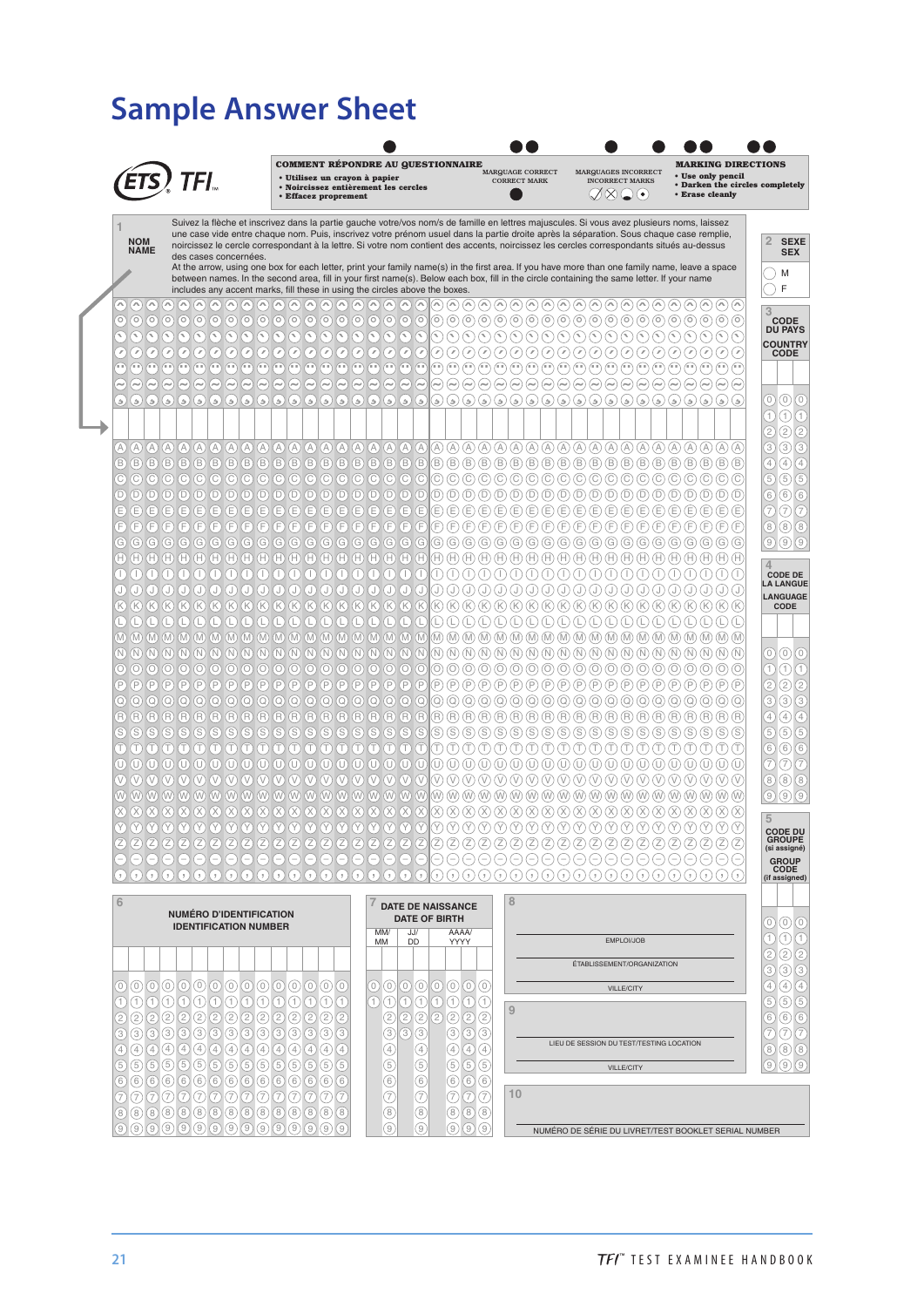| 11                                                                                                                                                                                                                                                                                                                                               | <b>RÉPONSES AU QUESTIONNAIRE</b><br><b>QUESTIONNAIRE RESPONSES</b>                                                                     |                                                              | 12                                        |                                                                  | <b>SI UTILISÉ/IF ASSIGNED</b>                                         |                                                                                        |                                                     |
|--------------------------------------------------------------------------------------------------------------------------------------------------------------------------------------------------------------------------------------------------------------------------------------------------------------------------------------------------|----------------------------------------------------------------------------------------------------------------------------------------|--------------------------------------------------------------|-------------------------------------------|------------------------------------------------------------------|-----------------------------------------------------------------------|----------------------------------------------------------------------------------------|-----------------------------------------------------|
| 1(A)(B)(C)                                                                                                                                                                                                                                                                                                                                       |                                                                                                                                        |                                                              |                                           | CODE                                                             | CODE                                                                  | CODE                                                                                   |                                                     |
|                                                                                                                                                                                                                                                                                                                                                  | 2(A)B(C)D(E)                                                                                                                           |                                                              |                                           | <b>CLIENT</b><br><b>CUSTOM</b>                                   | <b>CLIENT</b><br><b>CUSTOM</b>                                        | <b>CLIENT</b><br><b>CUSTOM</b>                                                         |                                                     |
|                                                                                                                                                                                                                                                                                                                                                  | $3\bigcirc\oplus\bigcirc\oplus\bigcirc$                                                                                                |                                                              |                                           | 1                                                                | $\mathbf{2}$                                                          | 3                                                                                      |                                                     |
|                                                                                                                                                                                                                                                                                                                                                  | $4(A)$ $(B)$ $(C)$ $(D)$ $(E)$                                                                                                         |                                                              |                                           |                                                                  |                                                                       |                                                                                        |                                                     |
|                                                                                                                                                                                                                                                                                                                                                  | 5(A)(B)(C)(D)(E)                                                                                                                       |                                                              |                                           |                                                                  |                                                                       |                                                                                        |                                                     |
|                                                                                                                                                                                                                                                                                                                                                  | $6A$ $B$ $O$ $O$ $E$ $E$ $G$                                                                                                           |                                                              |                                           | $\circledcirc\circ$                                              | $\circledcirc$                                                        | $\circledcirc$                                                                         |                                                     |
|                                                                                                                                                                                                                                                                                                                                                  | $7$ (A) $\circledcirc$ (O) $\circledcirc$<br>$8\bigcircled{A}\bigcircled{B}\bigcircled{O}\bigcircled{D}\bigcircled{B}\bigcircled{G}$   |                                                              |                                           | ന∣<br>⊙)<br>202                                                  | (T)<br>(1)<br>(1)<br>2<br>O)<br>ℭ                                     | 1<br>⊙)<br>(1)<br>$\circledcirc$<br>②                                                  |                                                     |
|                                                                                                                                                                                                                                                                                                                                                  | 9(A) (B) (C) (D)                                                                                                                       |                                                              |                                           | $\circled{3}$<br>(3)(3)                                          | (3)<br>$\circledS$<br>3)                                              | $\circledcirc$<br>(3)                                                                  |                                                     |
|                                                                                                                                                                                                                                                                                                                                                  | $10\text{ A } \text{B } \text{C } \text{D } \text{C } \text{D } \text{C } \text{A } \text{A } \text{D } \text{A } \text{A } \text{A }$ |                                                              |                                           | $\bigcirc$ $\bigcirc$<br>$\left( 4\right)$                       | ⊕<br>4<br>(4)                                                         | ④<br>$\circledcirc$<br>④                                                               |                                                     |
| 11(A) (B) (C)                                                                                                                                                                                                                                                                                                                                    |                                                                                                                                        |                                                              |                                           | $\circledS$<br>$\sqrt{5}$                                        | 6<br>$\circledS$<br>(5)                                               | ⑤<br>$\circ$                                                                           |                                                     |
|                                                                                                                                                                                                                                                                                                                                                  | $12(A)$ $(B)$ $(C)$ $(D)$ $(E)$                                                                                                        |                                                              |                                           | (6)(6)(6)                                                        | ⊛<br>$\circledcirc$                                                   | $\circledcirc$ $\circledcirc$                                                          |                                                     |
|                                                                                                                                                                                                                                                                                                                                                  | $13(\overline{A})(\overline{B})(\overline{C})(\overline{D})(\overline{E})$                                                             |                                                              |                                           | ⑦ ⑦ ⑦                                                            | 7)<br>(7)<br>(7)                                                      | のの<br>℗                                                                                |                                                     |
|                                                                                                                                                                                                                                                                                                                                                  | $14(A)$ $(B)$ $(C)$ $(D)$ $(E)$                                                                                                        |                                                              |                                           | $\circledast$<br>(8)(8)                                          | ⊛<br>$^{(8)}$<br>$^{(8)}$                                             | @@@<br>⊛                                                                               |                                                     |
|                                                                                                                                                                                                                                                                                                                                                  | $15(\overline{A})(\overline{B})(\overline{C})(\overline{D})(\overline{E})$                                                             |                                                              |                                           | (9)(9)(9)                                                        | 9)<br>9<br>0)                                                         | 9)<br>(9)(9)                                                                           |                                                     |
|                                                                                                                                                                                                                                                                                                                                                  |                                                                                                                                        |                                                              |                                           |                                                                  |                                                                       |                                                                                        |                                                     |
|                                                                                                                                                                                                                                                                                                                                                  |                                                                                                                                        |                                                              | Date:                                     |                                                                  |                                                                       |                                                                                        |                                                     |
| Signature:                                                                                                                                                                                                                                                                                                                                       |                                                                                                                                        | <b>COMPRÉHENSION ORALE</b><br><b>LISTENING COMPREHENSION</b> |                                           |                                                                  |                                                                       | <b>COMPRÉHENSION ÉCRITE</b><br><b>READING COMPREHENSION</b>                            |                                                     |
| $1$ $\odot$ $\odot$ $\odot$                                                                                                                                                                                                                                                                                                                      | $26$ (A) (B) (C)                                                                                                                       | $51(A)$ $(B)$ $(C)$ $(D)$                                    | $76$ (A) (B) (C) (D)                      | $91$ (A) (B) (C) (D)                                             | 116(A)(B)(C)(D)                                                       | 141(A) (B) (C) (D)                                                                     | $166$ (A) (B) (C) (D)                               |
| $2(A)$ $B$ $C$                                                                                                                                                                                                                                                                                                                                   | $27$ (A) $\odot$ (C)                                                                                                                   | 52 A B C D                                                   | $77$ (A) $\odot$ (O) $\odot$              | $92$ (A) (B) (O) (D)                                             | $117 \textcircled{B} \textcircled{C} \textcircled{D}$                 | $142 \text{ (A)} \text{ (B)} \text{ (C)}$                                              | 167 (A) (B) (C) (D)                                 |
| $3(A)$ $(B)$ $C$                                                                                                                                                                                                                                                                                                                                 | 28 A B C                                                                                                                               | $53(A)$ $(B)$ $(C)$ $(D)$                                    | 78 A B C D                                | $93$ $\circledR$ $\circledR$ $\circledR$                         | $118 \textcircled{A} \textcircled{B} \textcircled{C} \textcircled{D}$ | $143$ (A) (B) (C) (D)                                                                  | $168$ (A) (B) (C) (D)                               |
|                                                                                                                                                                                                                                                                                                                                                  | $29(A)$ $(B)$ $(C)$                                                                                                                    | $54(A)$ $(B)$ $(C)$ $(D)$                                    | $79(A)$ $(B)$ $(C)$ $(D)$                 | $94(A)$ $(B)$ $(D)$                                              | $119(\overline{A})(\overline{B})(\overline{C})(\overline{D})$         | $144(\overline{A})(\overline{B})(\overline{C})(\overline{D})$                          | $169$ (A) (B) (C) (D)                               |
|                                                                                                                                                                                                                                                                                                                                                  | $30(A)$ $(B)$ $(C)$<br>31(A) (B) (C)                                                                                                   | 55 (A) (B) (C) (D)<br>$56(A)$ $(B)$ $(C)$ $(D)$              | 80 A B C D                                | $95(A)$ $(B)$ $(D)$                                              | $120(A)$ $(B)$ $(C)$ $(D)$<br>$121(A)$ $(B)$ $(C)$ $(D)$              | $145(\overline{A})(\overline{B})(\overline{C})(\overline{D})$<br>$146$ (A) (B) (C) (D) | $170(A)$ $(B)$ $(C)$ $(D)$<br>$171$ (A) (B) (C) (D) |
| $4(A)$ $(B)$ $C$<br>$5(A)$ $(B)$ $(C)$<br>$6(A)$ $(B)$ $(C)$<br>$7(A)$ $(B)$ $(C)$                                                                                                                                                                                                                                                               | 32(A) (B) (C)                                                                                                                          | $57$ (A) (B) (C) (D)                                         | $81$ (A) $\circledcirc$ (O)<br>82 A B C D | $96$ (A) (B) (C) (D)<br>$97(A)$ $(B)$ $(C)$ $(D)$                | 122(A) (B) (C) (D)                                                    | $147(A)$ $(B)$ $(C)$ $(D)$                                                             | $172(A)$ $(B)$ $(C)$ $(D)$                          |
|                                                                                                                                                                                                                                                                                                                                                  | 33(A) (B) (C)                                                                                                                          | 58(A) (B) (C) (D)                                            | $83(A)$ $(B)$ $(C)$ $(D)$                 | $98(A)$ $(B)$ $(C)$ $(D)$                                        | $123(A)$ $(B)$ $(C)$ $(D)$                                            | $148$ (A) (B) (C) (D)                                                                  | $173(A)$ $(B)$ $(C)$ $(D)$                          |
|                                                                                                                                                                                                                                                                                                                                                  | $34(A)$ $(B)$ $(C)$                                                                                                                    | 59(A) (B) (C) (D)                                            | $84(A)$ $(B)$ $(C)$ $(D)$                 | $99(A)$ $(B)$ $(C)$ $(D)$                                        | $124(\overline{A})(\overline{B})(\overline{C})(\overline{D})$         | $149$ (A) (B) (C) (D)                                                                  | $174(A)$ $(B)$ $(O)$ $(D)$                          |
|                                                                                                                                                                                                                                                                                                                                                  | $35(A)$ $(B)$ $(C)$                                                                                                                    | $60$ (A) (B) (C) (D)                                         | <b>85</b> (A) (B) (C) (D)                 | $100(A)$ $(B)$ $(C)$ $(D)$                                       | $125(A)$ (B) (C) (D)                                                  | $150(A)$ (B) (C) (D)                                                                   | 175 $(A)$ $(B)$ $(C)$ $(D)$                         |
|                                                                                                                                                                                                                                                                                                                                                  | $36$ (A) (B) (C)                                                                                                                       | $61$ (A) (B) (C) (D)                                         | 86 A B C D                                | $101(\overline{A})(\overline{B})(\overline{C})(\overline{D})$    | $126$ (A) (B) (C) (D)                                                 | $151$ (A) (B) (C) (D)                                                                  | $176$ (A) (B) (C) (D)                               |
|                                                                                                                                                                                                                                                                                                                                                  | $37(A)$ $(B)$ $(C)$                                                                                                                    | $62(A)$ $(B)$ $(C)$ $(D)$                                    | $87(A)$ $(B)$ $(C)$ $(D)$                 | $102(A)$ $(B)$ $(C)$ $(D)$                                       | $127$ (A) (B) (C) (D)                                                 | 152(A) (B) (C) (D)                                                                     | $177$ (A) (B) (C) (D)                               |
|                                                                                                                                                                                                                                                                                                                                                  | $38(A)$ $(B)$ $(C)$                                                                                                                    | $63$ $\bigcirc$ $\bigcirc$ $\bigcirc$ $\bigcirc$             | 88 A B C D                                | $103$ (A) (B) (C) (D)                                            | $128$ (A) (B) (C) (D)                                                 | $153$ (A) (B) (C) (D)                                                                  | $178(A)$ $(B)$ $(C)$ $(D)$                          |
|                                                                                                                                                                                                                                                                                                                                                  | 39 A B C                                                                                                                               | $64$ (A) (B) (C) (D)                                         | 89 A B C D                                | $104$ (A) (B) (C) (D)                                            | $129(A)$ $(B)$ $(C)$ $(D)$                                            | $154(A)$ $(B)$ $(C)$ $(D)$                                                             | $179(A)$ $(B)$ $(C)$ $(D)$                          |
|                                                                                                                                                                                                                                                                                                                                                  | $40$ (A) (B) (C)                                                                                                                       | 65 A B C D                                                   | $90(A)$ $(B)$ $(C)$ $(D)$                 | $105(A)$ $(B)$ $(C)$ $(D)$                                       | $130(A)$ $(B)$ $(C)$ $(D)$                                            | $155(A)$ $(B)$ $(C)$ $(D)$                                                             | $180(A)$ $(B)$ $(C)$ $(D)$                          |
|                                                                                                                                                                                                                                                                                                                                                  | $41(\overline{A})(\overline{B})(\overline{C})(\overline{D})$                                                                           | $66$ (A) (B) (C) (D)                                         |                                           | $106$ (A) (B) (C) (D)                                            | $131$ (A) $\odot$ (C) $\odot$                                         | $156(A)$ $(B)$ $(C)$ $(D)$                                                             |                                                     |
|                                                                                                                                                                                                                                                                                                                                                  | $42(A)$ $(B)$ $(C)$ $(D)$                                                                                                              | $67(A)$ $(B)$ $(C)$ $(D)$                                    |                                           | $107(A)$ $(B)$ $(C)$ $(D)$                                       | $132(A)$ $(B)$ $(C)$ $(D)$                                            | $157(A)$ $(B)$ $(C)$ $(D)$                                                             |                                                     |
|                                                                                                                                                                                                                                                                                                                                                  | $43$ (A) (B) (C) (D)<br>$44(\overline{A})(\overline{B})(\overline{C})(\overline{D})$                                                   | $68$ (A) (B) (C) (D)<br>$69$ (A) (B) (C) (D)                 |                                           | 108 A B C D<br>$109(A)$ $(B)$ $(C)$ $(D)$                        | $133$ (A) (B) (C) (D)<br>$134$ (A) (B) (C) (D)                        | $158$ (A) (B) (C) (D)<br>159 A B C D                                                   |                                                     |
|                                                                                                                                                                                                                                                                                                                                                  | $45(A)$ $(B)$ $(C)$ $(D)$                                                                                                              | 70(A)(B)(C)(D)                                               |                                           | $110(A)$ $(B)$ $(C)$ $(D)$                                       | $135(A)$ $(B)$ $(C)$ $(D)$                                            | $160(A)$ $(B)$ $(C)$ $(D)$                                                             |                                                     |
|                                                                                                                                                                                                                                                                                                                                                  | 46 A B C D                                                                                                                             | $71$ $\odot$ $\odot$ $\odot$ $\odot$                         |                                           | $111 \text{ (A)} \text{ (B)} \text{ (C)}$                        | $136$ (A) (B) (C) (D)                                                 | $161$ (A) (B) (C) (D)                                                                  |                                                     |
|                                                                                                                                                                                                                                                                                                                                                  | $47$ (A) $\odot$ (O) $\odot$                                                                                                           | 72 A B C D                                                   |                                           | $112(\overline{A})\overline{B})\overline{C}\overline{D}$         | $137(A)$ $(B)$ $(C)$ $(D)$                                            | 162(A) (B) (C) (D)                                                                     |                                                     |
| B(A) (B) (C)<br>9(A)(B)(C)<br>10 (A) (B) (C)<br>$11$ (A) $\circledR$ (C)<br>$12(A)$ $(B)$ $(C)$<br>$13(A)$ $(B)$ $(C)$<br>$14$ (A) $\odot$ (C)<br>$15(A)$ $(B)$ $(C)$<br>$16(A)$ $(B)$ $(C)$<br>17(A)(B)(C)<br>$18(A)$ $(B)$ $(C)$<br>19(A)(B)(C)<br>20(A)(B)(C)<br>$21(A)$ $(B)$ $(C)$<br>22(A) (B) (C)<br>23(A)(B)(C)<br><b>24</b> (A) (B) (C) | $48$ (A) $\odot$ (O) $\odot$<br>$49$ (A) (B) (C) (D)                                                                                   | $73(A)$ $(B)$ $(C)$ $(D)$<br>$74$ $\odot$ $\odot$ $\odot$    |                                           | $113$ (A) (B) (C) (D)<br>$114(\overline{A})\overline{B}$ (c) (D) | $138$ (A) (B) (C) (D)<br>$139$ (A) (B) (C) (D)                        | $163$ (A) (B) (C) (D)<br>$164$ (A) (B) (C) (D)                                         |                                                     |



Copyright © 2021 by ETS. All rights reserved. ETS and the ETS logo  $0.0378 * 42853 * TF116E20 * Printed in 23263-1,2583 + 12512E20 * Printed in 23263-1,2583 - 1,2583 - 1,2583 - 1,2583 - 1,2583 - 1,2583 - 1,2583 - 1,2583 - 1,2583 - 1,2583 - 1,2583 - 1,258$ 

00378 • 42853 • TF116E20 • Printed in U.S.A.

736874<br>|**||||||||||||||||||||||||||||**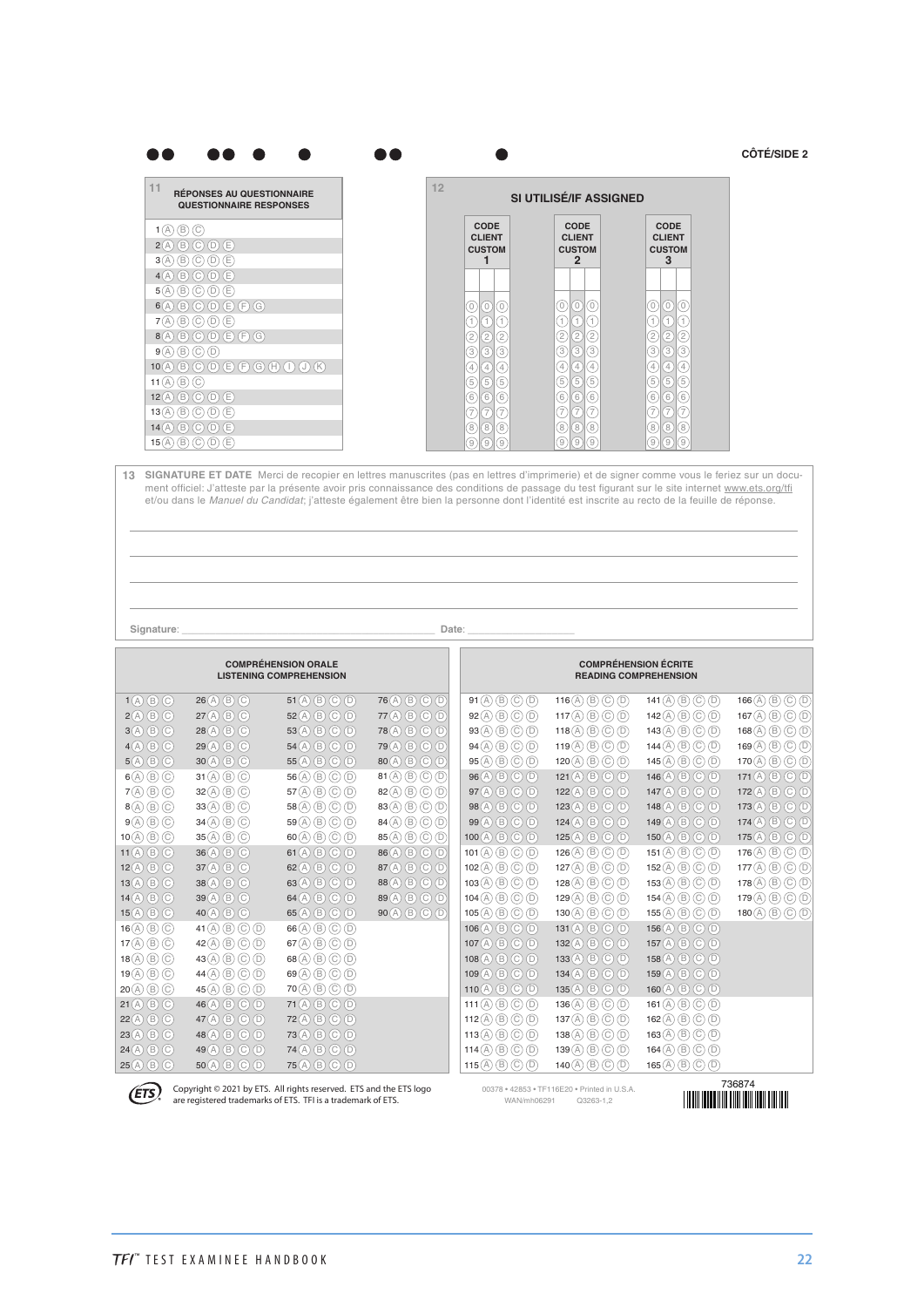# <span id="page-25-0"></span>*TFI™* **Test Scores**

### **Test Fairness and Score Use**

The *TFI™* Programme and its authorised local representatives have taken steps to ensure, to the extent possible, that tests and test scores are fair for all test takers, regardless of gender, age, nationality, and test taker industry background.

### **Score Reports**

The scores you will receive are determined by the number of questions you answer correctly. The number of correct responses on each section, Listening and Reading, is converted to a number on a scale of 5 to 495. Adding your Listening and Reading scores together gives you a total TFI score on a scale ranging from 10 to 990. The statistical procedure used to convert scores to a common scale for each section ensures that TFI section test scores can be compared across different forms of the test. There is no penalty for wrong answers.

If you take the test through your employer or sponsoring organisation, your scores are provided to that organisation. It is the responsibility of your employer or organisation to provide you with a score report. If you take the test independently, you will receive your score report directly from the local representative.

### **Reliability**

Reliability is defined as the proportion of observed score variance that is due to true score variance. It is an indicator of the extent to which test scores will be consistent across different conditions of administration and/or administration of alternate forms of a test. The type of reliability used in the TFI test is reported as an internal consistency measure using the KR-20 reliability index. The KR-20 reliability index assesses the extent to which all items measure the same construct. The more homogeneous the test items, the more consistently the examinees will perform. The reliability of the TFI Test Listening and Reading section scores across all forms of our norming samples has been approximately 0.95.

### **Standard Error of Measurement (SEM)**

Errors of measurement occur when an examinee performs differently on one occasion or test form than on another for reasons that may or may not be related to the purpose of the test. A person may try harder, be more (or less) tired or anxious compared to some other occasion, have greater familiarity with the content of questions on one test form than on another test form, or simply guess more questions correctly on one occasion than on another. These reasons for inconsistency are generally referred to as errors of measurement. The Standard Error of Measurement (SEM) is an estimate of average difference between true scores and obtained test scores, and is about 22 scaled score points for each of the TFI Test Listening and Reading section. An examinee's true score could be estimated by  $\pm$  22 scaled score points around the test score obtained from one administration. For example, if you obtain a scaled score of 300 on the TFI Test Listening section, 68% of the time your true score will fluctuate between approximately 278 and 322.

### **Repeat Test Takers**

If you take another version of the TFI test, you will probably obtain slightly different scores from those you receive the first time. A question like this usually arises, "How big of a difference do I need to get between two Listening scores or between two Reading scores before I can say that there is a real difference in my level of proficiency?" This question involves two independent tests given at two different times. The error of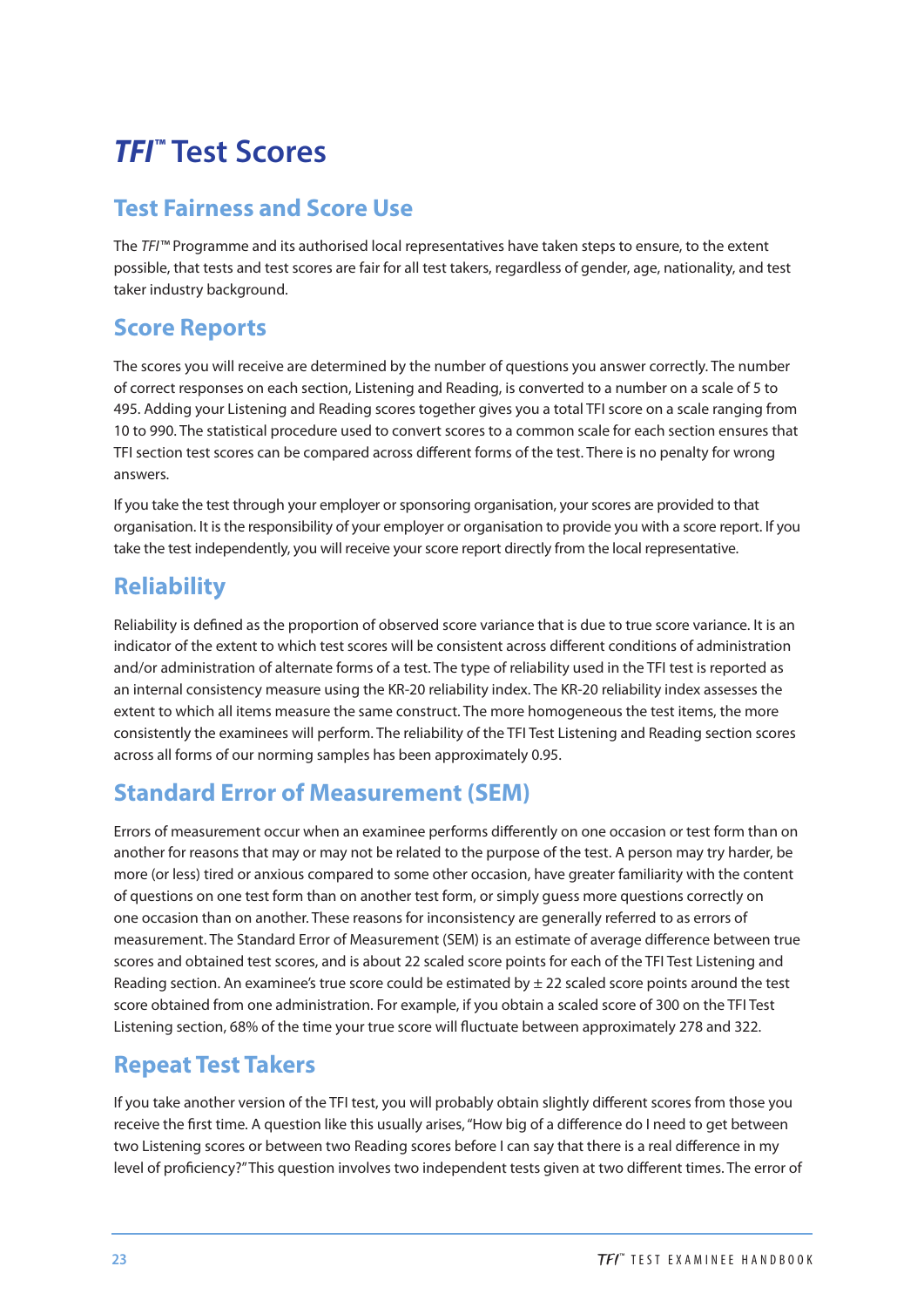<span id="page-26-0"></span>measurement associated with the score obtained from one administration is called the SEM. The errors of measurement associated with two administrations are called the Standard Error of Difference (SE*diff* ). The SE*diff* for each of the TFI Test Listening and Reading sections is about 32 scaled score points.

If a person began training with a Listening score of 300 and, following training, received a score of 340 on a different test form, has that examinee really improved in Listening or was this increase just a statistical fluke? To determine whether this was a true increase in the TFI test score, the examinee would construct a band of ± 1 SE*diff*, or ± 32 points, around the obtained scores. In this case, the examinee has truly improved because the post-training score fell outside of the SE*diff* (i.e., 268-332). Using this band, we can say with 68% confidence that the examinee has truly increased his or her proficiency level between the two tests.

### **Test Score Data Retention**

To provide you and your employer with a historical summary of your scores, scores will be kept on file and reported for two years.

### **Rescore Requests**

If you feel that your scores are not an accurate reflection of your ability in French, you should contact your ETS representative within six months of the test date. The representative will rescore your answer sheet and will give you a second score report. If a discrepancy is found between the first score report and the second one, the representative will pay for rescoring your answer sheet. However, if a discrepancy is not found, you may be charged a small fee for rescoring costs.

# **Policy and Guidelines for the Use of** *TFI™* **Test Scores**

### **Introduction**

These guidelines are designed to provide information about the appropriate use of *TFI™* test scores for corporations or schools that use the scores in making hiring, evaluation, and career promotion decisions, as well as school-related decisions. They are also intended to protect test takers from unfair decisions that may result from inappropriate uses of scores. Adherence to the guidelines is important.

The TFI tests are designed to assess French Language listening and reading proficiency relevant to today's international market. As the test measures with known statistical properties and high quality technical characteristics, the scores from these tests, when used properly, can improve the hiring, evaluation, and career promotion decision processes of local and multinational corporations, and other organizations where French communication skills are critical job requirements.

As more and more students go to colleges to acquire job skills in the global marketplace, schools are also increasingly using TFI test scores to evaluate student proficiency in French.

The TFI Programme and its authorised local representatives have a particular obligation to inform users of the appropriate uses of TFI test scores and to identify and try to rectify instances of misuse. To this end, the following policies and guidelines are available to all TFI test takers, institutions, and organizations that are recipients of TFI test scores.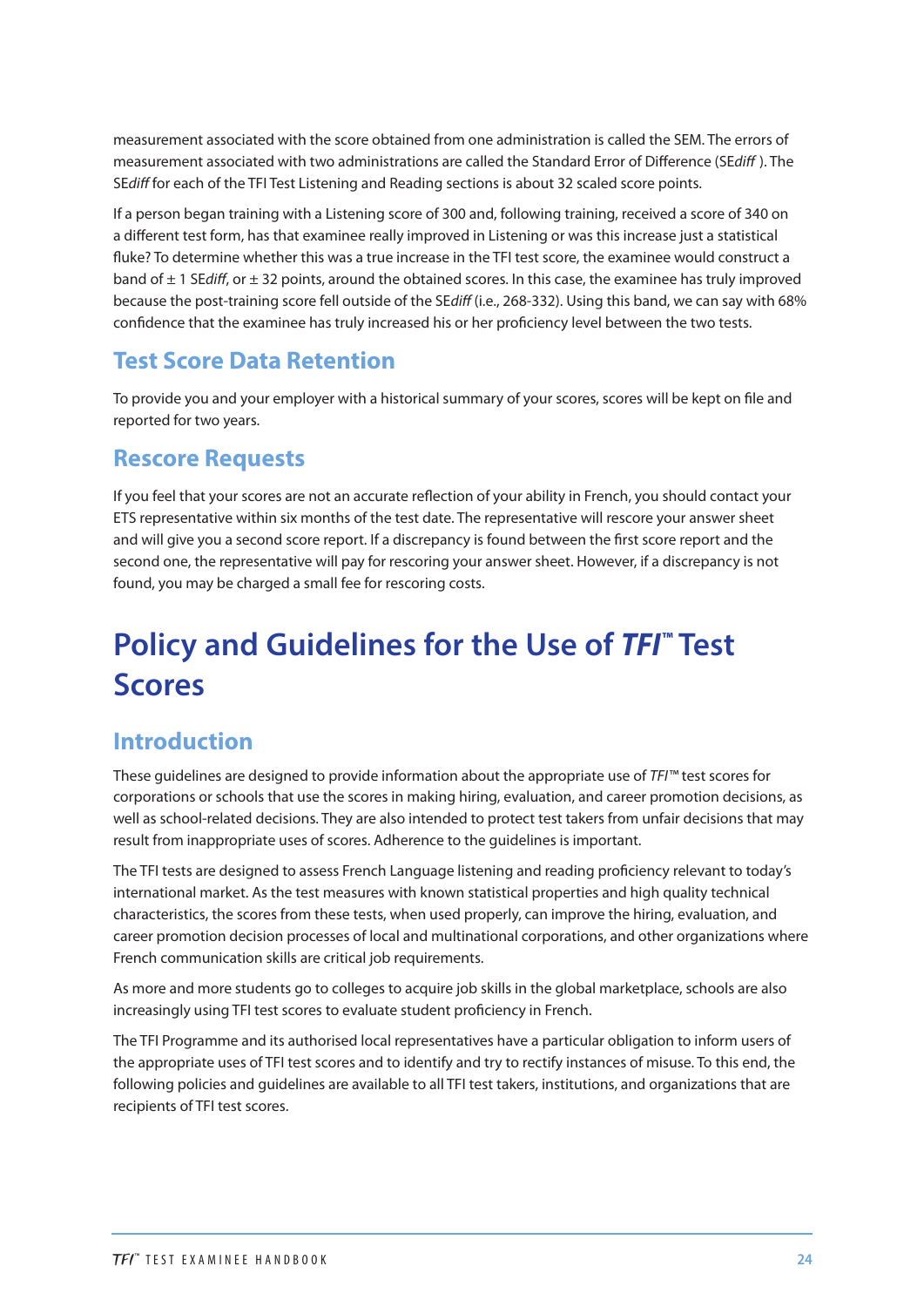### <span id="page-27-0"></span>**Policies**

In recognition of their obligation to ensure the appropriate use of *TFI*™ test scores, the TFI Programme and its authorised local representatives developed policies designed to make score reports available only to approved recipients, to protect the confidentiality of examinees' scores, and to follow up on cases of possible misuse of scores. The policies are discussed below.

**Confidentiality.** TFI test scores, whether for an individual or aggregated for an institution, are confidential and can be released only by authorization of the individual or institution or by compulsion of legal process.

We recognise examinees' right to privacy with regard to information that is stored in data or research files held by ETS and its local representatives, and our responsibility to protect examinees from unauthorised disclosure of the information.

**Encouragement of appropriate use and investigation of reported misuse.** All organizational users of TFI test scores have an obligation to use the scores in accordance with the guidelines below, i.e., using multiple criteria, accepting only official TFI test scores, etc. Organizations have a responsibility to ensure that all individuals using TFI test scores are aware of these guidelines and to monitor the use of the scores, correcting instances of misuse when they are identified. The TFI Programme and its authorised local representatives are available to assist institutions in resolving score-misuse issues.

### **Guidelines**

#### **• Use Multiple Criteria**

Regardless of the decision to be made, multiple sources of information should be used to ensure fairness and to balance the limitations of any single measure of knowledge, skills, or abilities. These sources may include graduate or undergraduate grade point average, years of experience in the target position, and recommendations from past supervisors and colleagues. When used in conjunction with other criteria, TFI test scores can be a powerful tool in making hiring, evaluation, promotion, or schoolrelated decisions.

#### **• Accept Only Official TFI Test Score Reports**

The only official reports of TFI test scores are those issued by ETS authorised local representatives or by ETS. If an organisation administers a TFI test internally, with ETS knowledge and approval, it can obtain and keep score reports of that test. Scores obtained from other sources should not be accepted. If there is a question about the authenticity of a score report, the question should be referred to ETS authorised local representatives, who will then verify the accuracy of the scores and whether an official report was issued.

#### **• Maintain Confidentiality of TFI test scores**

All individuals who have access to TFI test scores should be aware of the confidential nature of the scores and agree to maintain their confidentiality. Policies should be developed and implemented to ensure that confidentiality is maintained.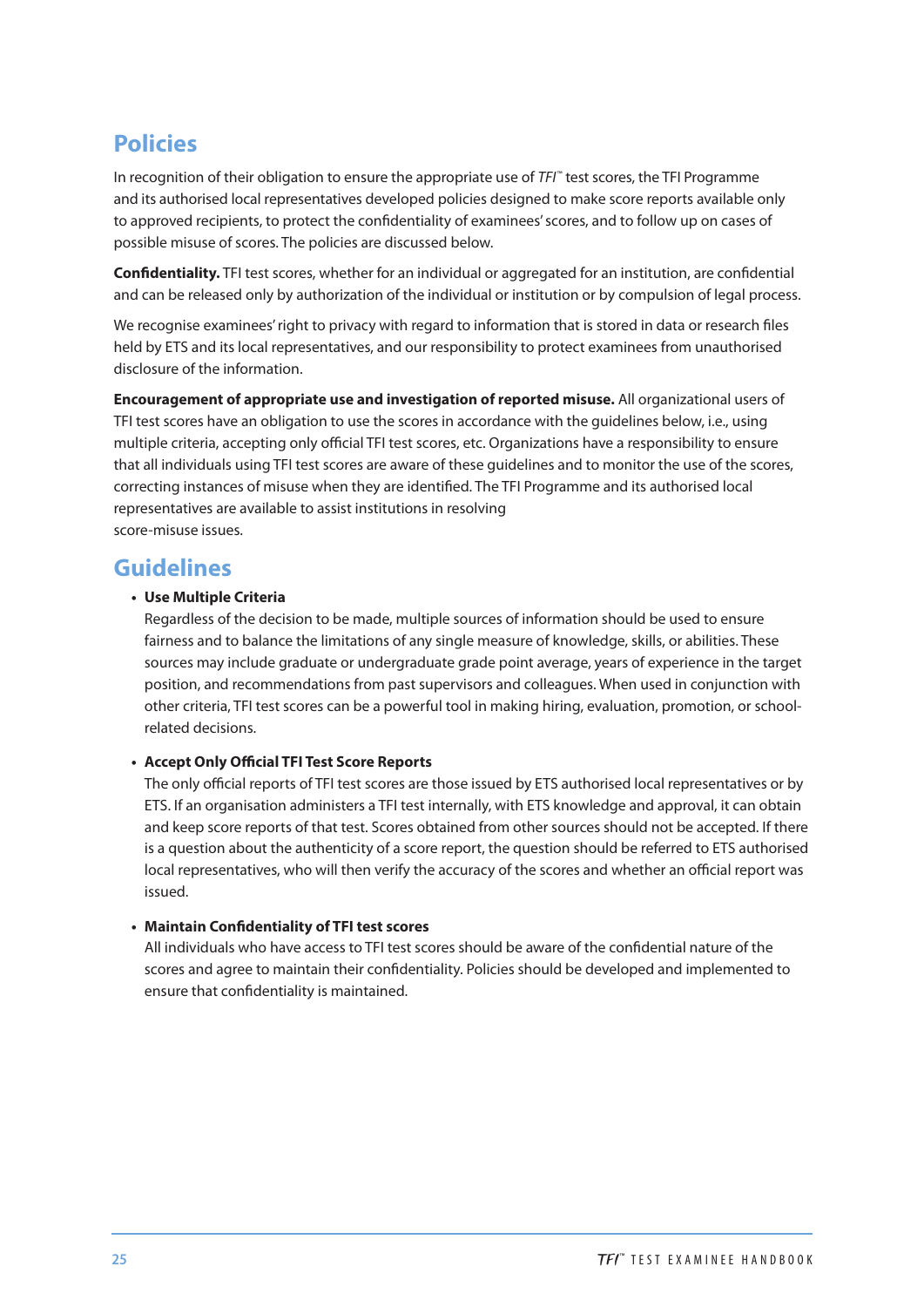### <span id="page-28-0"></span>**Normally Appropriate Uses of** *TFI™* **test scores**

The suitability of a *TFI™* test for a particular use should be explicitly examined before using test scores for that purpose. The following list of appropriate uses of TFI test scores is based on the policies and guidelines outlined on page 25. The list is meant to be illustrative, not exhaustive, in nature. There may be other appropriate uses of TFI test scores, but any uses other than those listed on this page should be discussed in advance with TFI Programme staff and its authorised local representatives to determine their appropriateness.

If a use other than those appropriate uses listed on this page is contemplated, it will be important for the user to validate the use of scores for that purpose. The TFI Programme staff and its authorised local representatives will provide advice on the design of such validity studies.

### **Appropriate Uses**

Provided all applicable guidelines are followed, TFI test scores are suitable for the uses described below.

- Hiring of applicants for an open position within a corporation or organisation where workplace/ everyday-life French is a required job skill.
- Placement of applicants or candidates within a corporation or organisation where workplace/ everyday-life French is a required job skill.
- Promotion of candidates within a corporation or organisation where workplace/everyday-life French is a required job skill.
- Measurement of workplace/everyday-life French proficiency levels of students in schools.
- Measurement of individuals' progress in workplace/everyday-life French proficiency levels over time.

### **Comments**

Candidates can provide comments during the testing administration by asking the test supervisor for the Candidate Comment Form.

After taking the TFI test, please visit *[www.ets.org/tfi](http://www.ets.org/tfi)* to complete the Candidate Satisfaction Survey.

If you have questions or comments regarding the TFI test, please contact your ETS Preferred Network office or ETS Global, 43 rue Taitbout 75009 Paris – France, or e-mail us at *contact-emea@etsglobal.org.*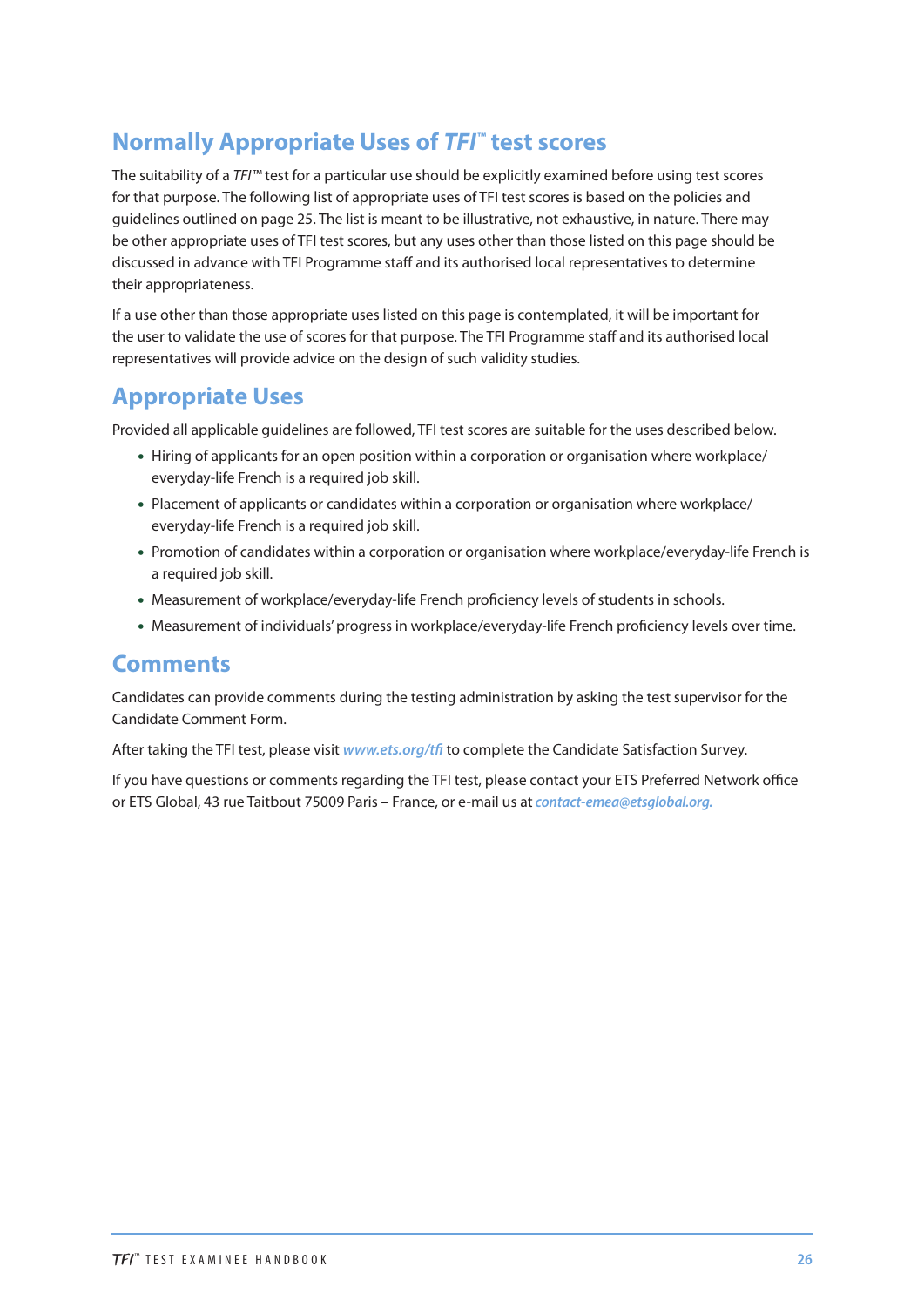<span id="page-29-0"></span>

### **Appendix A: Consent form test takers under 18 years old**

#### **Consent Form - For examinees under 18 years old**

This test is being conducted by ETS Global or its representative, and ETS, located in Princeton, NJ ("ETS").

You agree that all information provided, including demographic and background information, answers to test questions, and scores, may be used for research, development, and marketing purposes relating to the test. Information such as first and last names, student number, date of birth, country code, course level, number of years studying English, grade level, school name, demographic and background questions, and responses to questions ("Personal Information") will be collected during the test. Names and other identifying information (first and last name, student number, date of birth) will be kept confidential and will not appear in any presentations or other publicly available materials, except that some Personal Information will appear on score reports.

ETS processes Personal Information for the following purposes and on the following legal bases:

- For the purposes related to the performance of contracts affiliated to the test, including for the completion of the obligations under these contracts, i.e. for the purposes necessary for the performance of these contracts (legal basis – Article 6(1)(b) of the GDPR);
- In order to ensure compliance with legislative obligations provided for in the legal regulations, e.g. tax regulations (legal basis – Article  $6(1)(c)$  of the GDPR).
- For administration purposes, financial planning, efficiency assessment, security, verification of compliance with internal procedures and laws, and to monitor the performance of the duties specified in the contract, as well as for direct marketing of services of ETS and companies from its group, i.e. for the purposes of legitimate interest of the Company (legal basis – Article 6(1)(f) of the GDPR).

In case ETS processes Personal Information on the basis of voluntary consent and for the purposes indicated in such consent, the consent may be withdrawn at any time. However, the withdrawal of the consent will not affect the lawfulness of data processing done on the basis of the consent before its withdrawal. If the processing is done on the basis of consent, information will be provided about the consequences of the lack of or withdrawal of the consent.

In case of processing of Personal Information on the basis of Article 6(1)(f) of GDPR, ETS is pursuing the following legitimate interests: administration, financial planning, efficiency assessment, security, verification of compliance with internal procedures and laws, monitoring of the performance of the duties specified in the contract, as well as direct marketing of goods and services of ETS and companies from its group.

You may request to review personal identifying information or the deletion of your personal identifying information by contacting by contacting the ETS Global or the data privacy function at the following address: ETS Global B.V. Academic & Business Assessments, Strawinskylaan 929, 1077 XX Amsterdam - The Netherlands, or by email: privacy@etsglobal.org.

**Test taker Name** (please print)

*I have read the above statement and understand and agree to these terms. I hereby expressly consent to permit ETS Global or its representative and ETS to transfer Personal Information, including personal identifying information, belonging to the above-named test taker into and out of the United States and other countries worldwide and to use such Personal Information for the purposes stated herein.* 

| <b>Signature</b>                     | <b>Date</b> |
|--------------------------------------|-------------|
| <b>Test center Name and Location</b> |             |